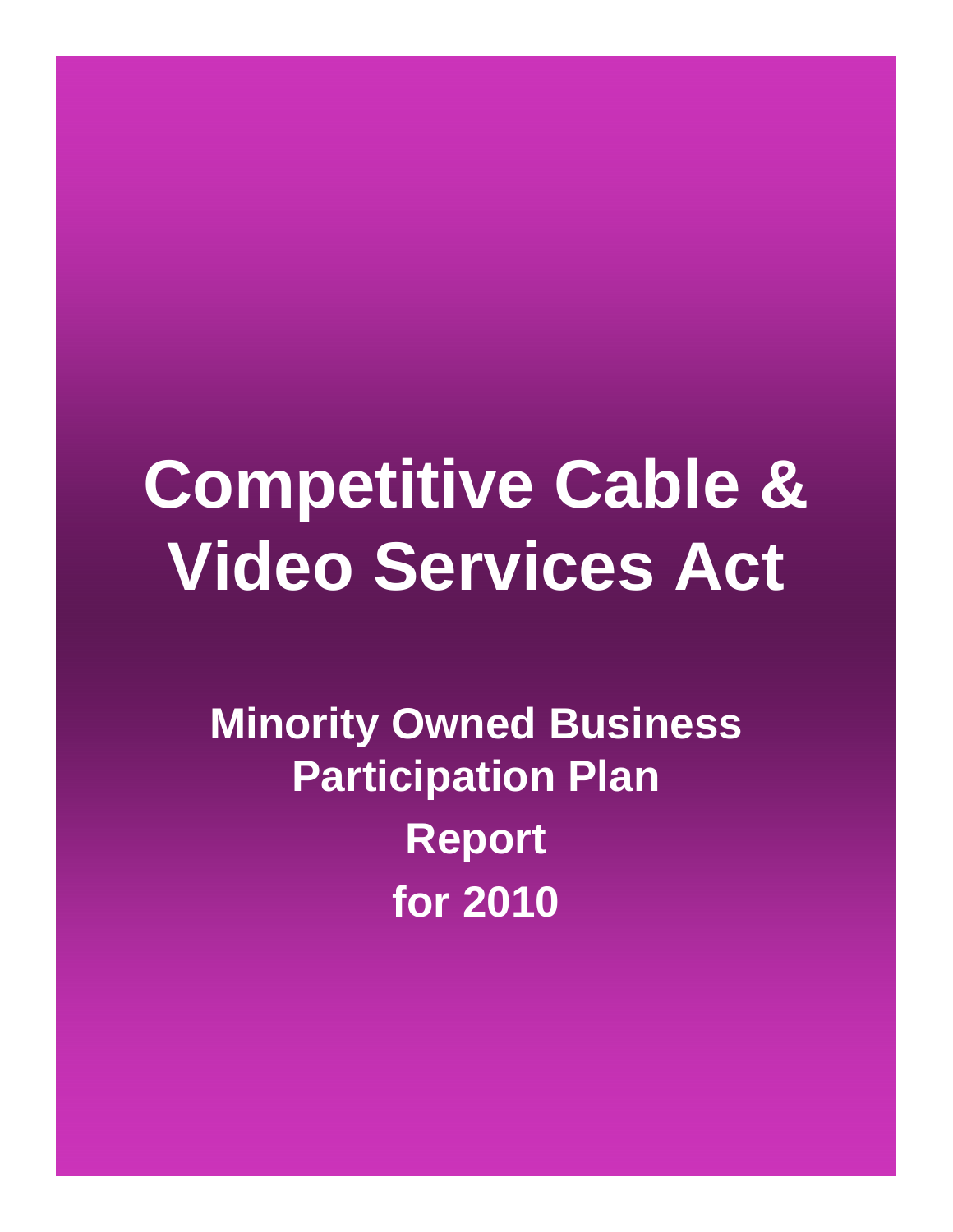## **TENNESSEE REGULATORY AUTHORITY**



460 James Robertson Parkway Nashville, Tennessee 37243-0505

June 29, 2011

The Honorable Bill Haslam Governor Joe McCord Chief Clerk of the House **Russell Humphrey** Chief Clerk of the Senate

Gentlemen:

Transmitted herewith is the annual report required by the General Assembly concerning Minority Owned Business Participation Plans set forth in the Competitive Cable and Video Services Act ("CCVSA") codified as Tenn. Code Ann.  $\S$  7-59-102 through  $\S$  7-59-318. The report is based on information provided by companies that received stateissued certificates of franchise authority under the CCVSA from 2008 through 2010. Please feel free to contact us if we can assist you.

Sincerely,

Mary W. Freera

Mary Freeman Chairman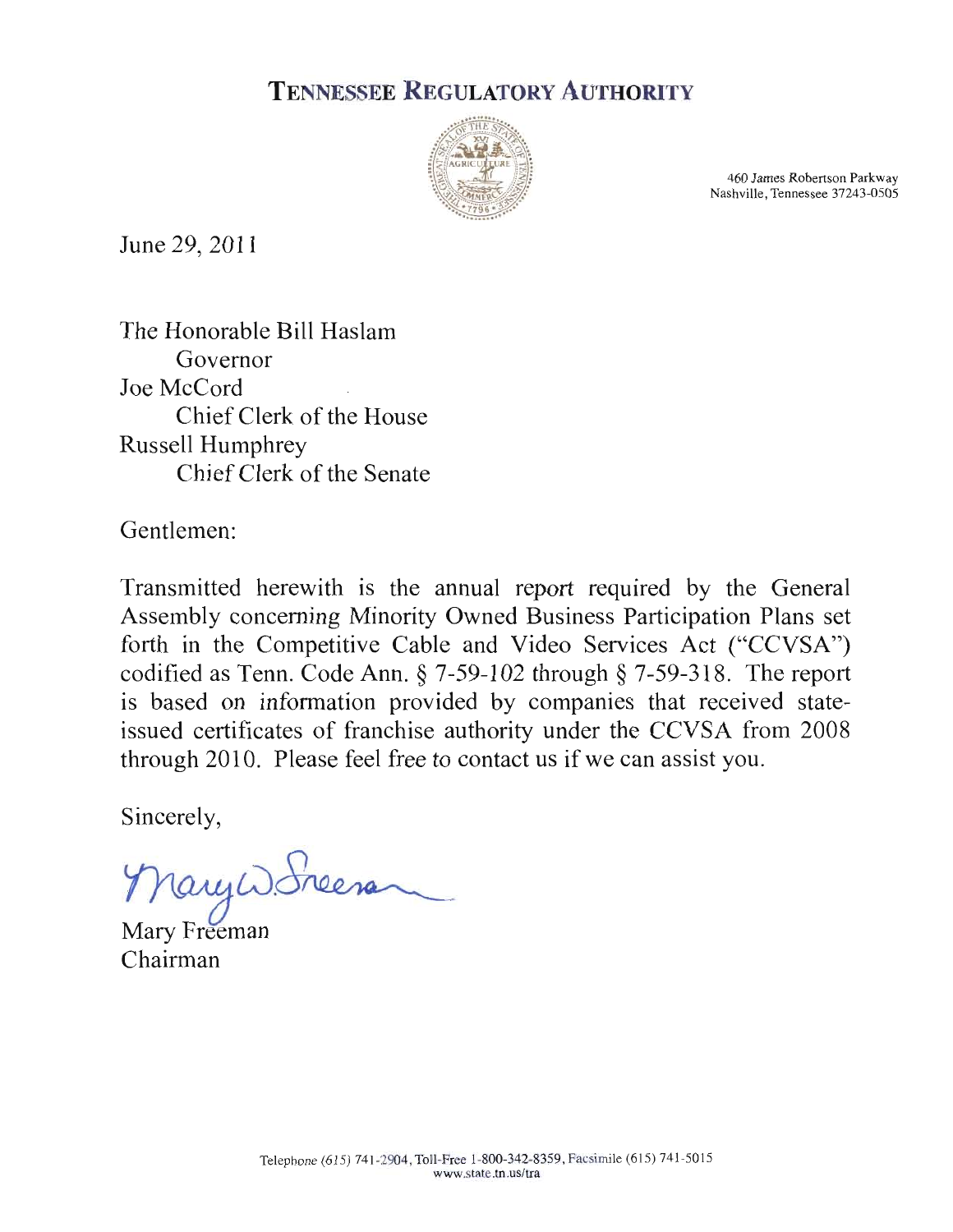## Table of Contents

Background 2 Annual Review 3

## Appendices

Appendix 1: AT&T

Appendix 2: Charter Communications

Appendix 3: Knology

Appendix 4: Cable One

Appendix 5: Highland Telephone Cooperative, Inc.

Appendix 6: Comcast

Appendix 7: Electric Power Board of Chattanooga

Appendix 8: Twin Lakes Communications, Inc.

Appendix 9: North Central Telephone Cooperative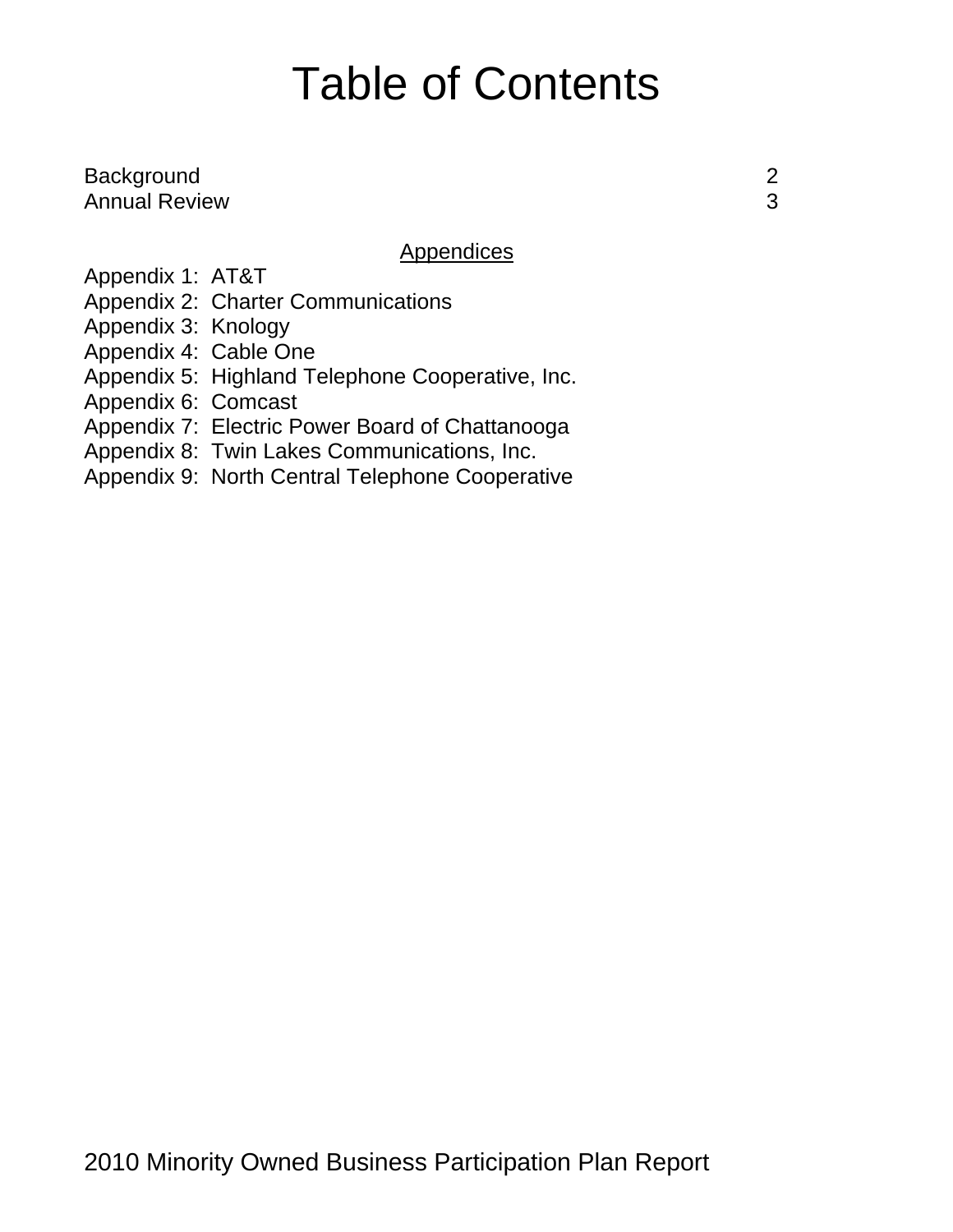## **Background**

Public Chapter 932 of 2008, known as the Competitive Cable and Video Services Act, ("CCSVA"), became law on July 1, 2008 and is codified as Tenn. Code Ann. § 7-59-102 through § 7-59-318. The CCSVA opened markets for cable and video services to competition by allowing providers to receive state-issued certificates of franchise authority. Applicants must provide a plan to facilitate the participation of minority owned businesses when establishing, providing or expanding cable or video services and related support facilities pursuant to § 7-59-3[1](#page-3-0)3(c).<sup>1</sup> Tenn. Code Ann. § 7-59-313(a)(1) defines a minority owned business as:

…a business that is solely owned, or at least fifty-one percent (51%) of the assets or outstanding stock of which is owned, by an individual who personally manages and controls the daily operations of the business and who is impeded from normal entry into the economic mainstream because of:

(A) Past practices of discrimination based on race, religion, ethnic background or sex, including, but not limited to, women;

(B) A disability as defined in § 4-26-102, including, but not limited to, disabled veterans; or

(C) Past practices of racial discrimination against African-Americans.

Tenn. Code Ann. § 7-59-313(a)(2) defines a minority owned business plan as:

…a business plan for actively soliciting bids from minority owned businesses and letting contracts to such businesses when establishing, providing or expanding cable or video services and related support facilities. The plan shall include the following information:

(A) A proposal for purchasing goods and services from minority owned businesses;

(B) Information on programs to provide technical assistance to such businesses; and

(C) A statement of intent to follow its minority owned business participation plan.

The goals of a minority owned business participation plan are "…to maximize participation of minority owned businesses through both prime and second tier business contracting opportunities and shall strive to achieve a level of minority owned business participation representative of the population demographics of this state. $^{2}$  $^{2}$  $^{2}$ 

 $\overline{a}$ 

<span id="page-3-0"></span><sup>&</sup>lt;sup>1</sup> Tenn. Code Ann. § 7-59-313(c) states, "Notwithstanding any provision of this part to the contrary, a state-issued certificate of franchise authority shall not be issued by the department to any applicant that fails to include a minority owned business participation plan in the applicant's application. The department shall review each application to confirm that the minority owned business participation plan includes all information required pursuant to this section."

<span id="page-3-1"></span>pursuant to this section."<br><sup>2</sup> Tenn. Code Ann. § 7-59-313(b).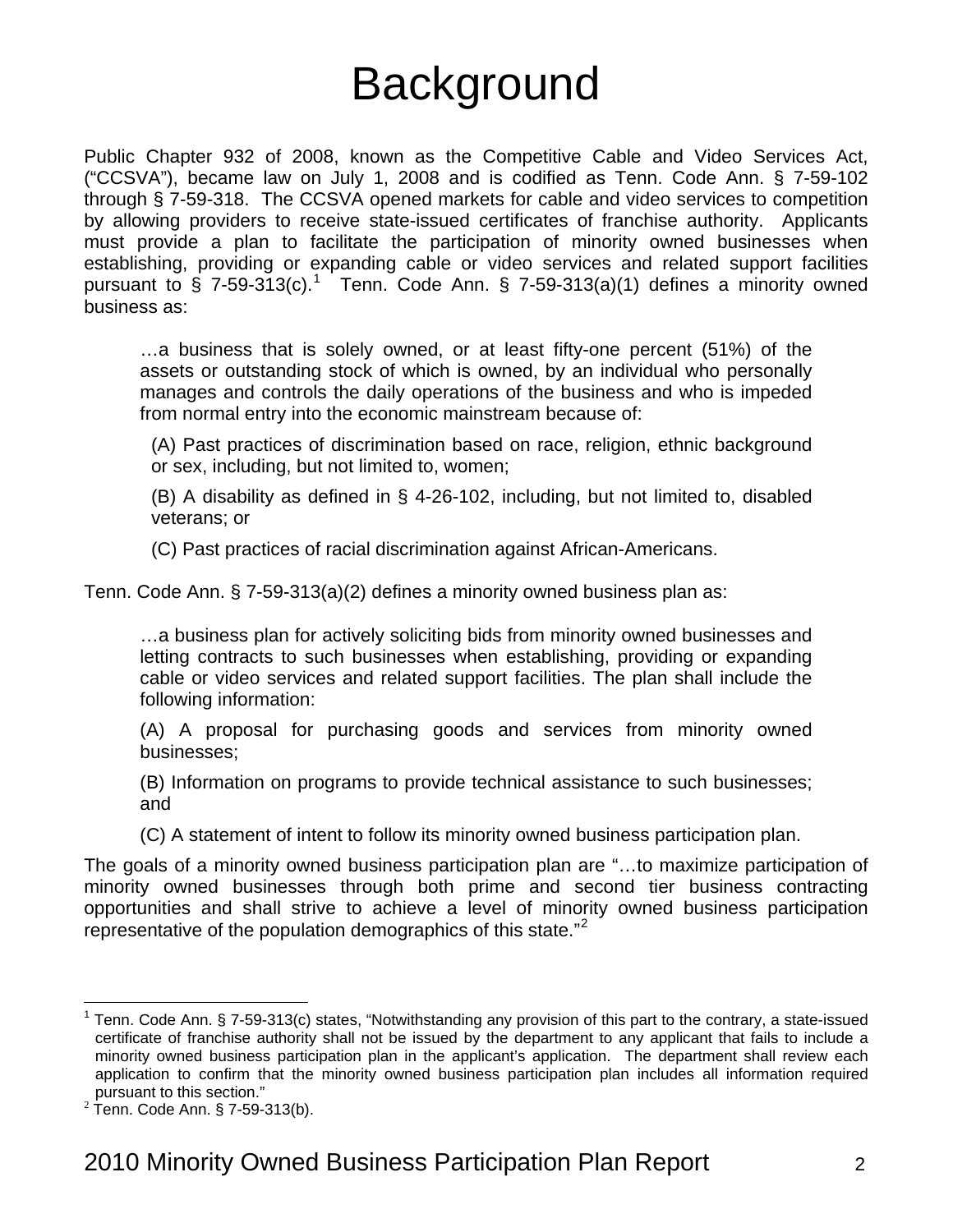## Annual Review

Tenn. Code Ann. § 7-59-313(d) requires the Tennessee Regulatory Authority to conduct an annual review of the plans:

Notwithstanding any provision of this part to the contrary, the department shall annually review each holder of a state-issued certificate of franchise authority to determine compliance with the holder's minority owned business participation plan. In conjunction with the review, by January 31 of each year, each holder of a state-issued certificate of franchise authority shall prepare and submit an annual report to the department concerning the holder's minority owned business participation plan and compliance with the plan. The department shall annually prepare a compliance report to be delivered to the governor and the clerks of the senate and the house of representatives. The compliance report shall also be posted on the web site of the department.<sup>[3](#page-4-0)</sup>

By the end of 2010, the Tennessee Regulatory Authority had granted ten state-issued certificates of franchise authority. Each franchise holder has submitted its report certifying compliance with its small and minority owned business participation plan. Below are some highlights.

- 1. BellSouth Telecommunications, Inc. d/b/a AT&T Tennessee certifies that it continues to comply with the Minority Owned Business Plan that it submitted with its franchise application.
- 2. Charter Communications Operating, LLC submitted a copy of its Minority Vendor outreach program, which includes a qualifying form sent to 463 vendors, 116 of which met Minority status and a letter Charter plans to send to certified Minority vendors supplied by the Department of Economic & Community Development.
- 3. Knology spent \$500.00 during 2010 with five minority-owned Tennessee vendors.
- 4. Cable One spent a total of \$5,421.54 with three minority-owned vendors and also submitted a list of female and minority-owned vendors that are used company-wide by its Phoenix, AZ headquarters.
- 5. Highland Telephone Cooperative submitted a report on the progress of its efforts to identify qualified minority vendors.
- 6. Comcast submitted a report covering the two franchises that it has obtained under its corporate entities, Comcast of Southern Tennessee, LLC and Comcast Cable Mgt LLC. Comcast notes that it spent 14.2% of its total supplier expenditures with diverse vendors.
- 7. The Electric Power Board of Chattanooga reports that its Fiber Optics Division spent more than one Million dollars with five Tennessee businesses owned by women and minorities.
- 8. Twin Lakes Communications, Inc. submitted its 2011 Minority-Owned Telecommunications Business Participation Plan, which is unchanged from 2010.
- 9. North Central Telephone Cooperative submitted a report explaining that it has not yet initiated services but is committed to compliance with the plan that it filed with its franchise application.

 $\overline{a}$ 

<span id="page-4-0"></span><sup>3</sup> Tenn. Code Ann. § 7-59-313(d).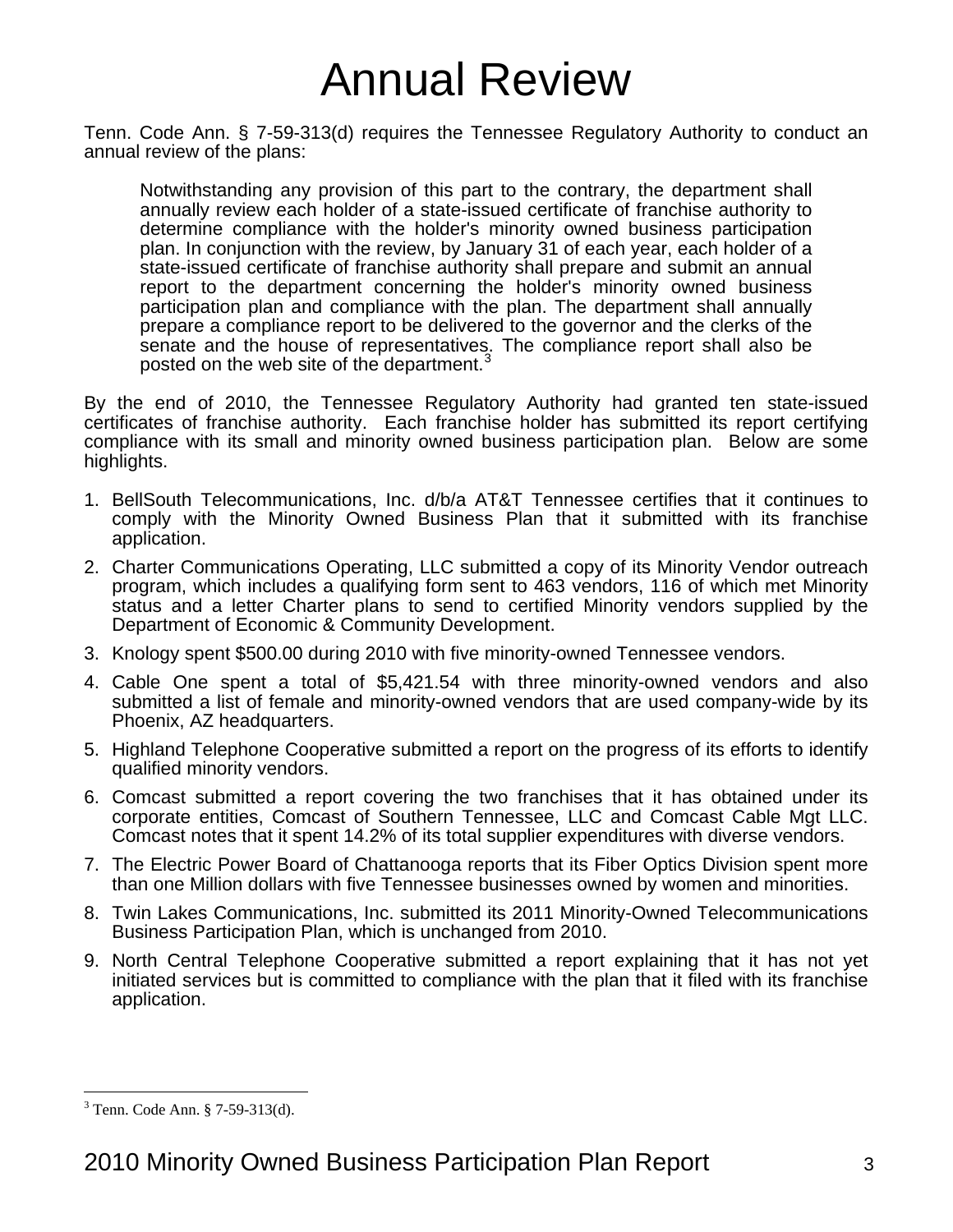# Appendix 1 AT&T

2010 Minority Owned Business Participation Plan Report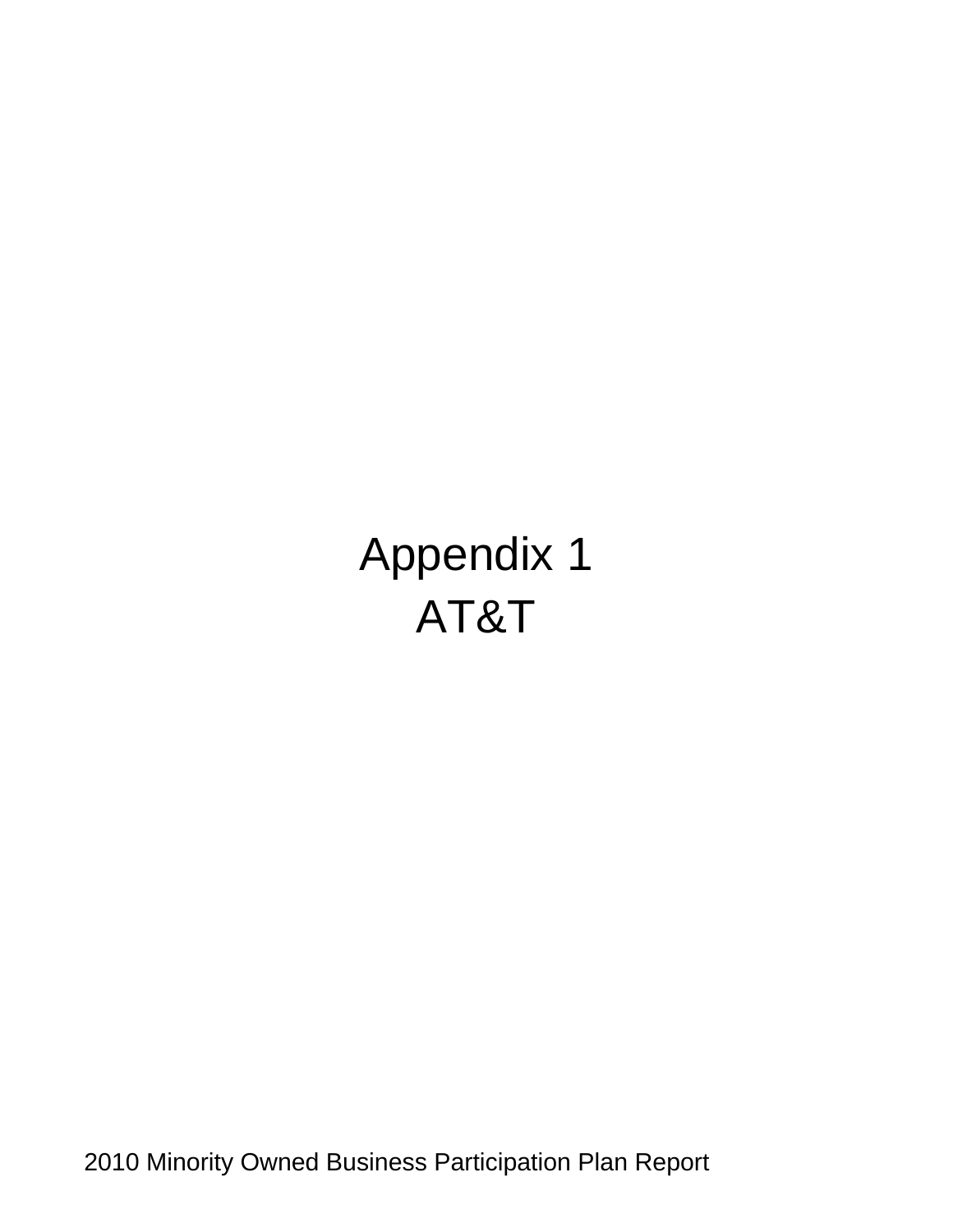

Guy M. Hicks General Attorney - TN  $7.3 - 1$ 2011 JAN 31 PN 3:58 T.R.A. DOCKET ROOM  $\mathcal{L}_{\mathcal{A}}$ 

AT&T Tennessee 333 Commerce Street Suite 2101 Nashville, TN 37201-1800

T: 615.214.6301 F: 615-214-7406 gh1402@att.com

January 31, 2011

**VIA HAND DELIVERY** 

Mr. Jerry Kettles Tennessee Regulatory Authority 460 James Robertson Parkway Nashville, TN 37238

> Re: Minority Owned Business Plan Annual Report

Dear Mr. Kettles:

In accordance with the Competitive Cable and Video Services Act, AT&T provides this annual report concerning AT&T's Minority Owned Business Plan and the compliance with that plan. AT&T's Plan, which was provided as part of AT&T's franchise application is, attached.

AT&T continues to comply with the attached Minority Owned Business Plan.

Sincerely,  $\overline{\phantom{a}}$ Guy M. Hicks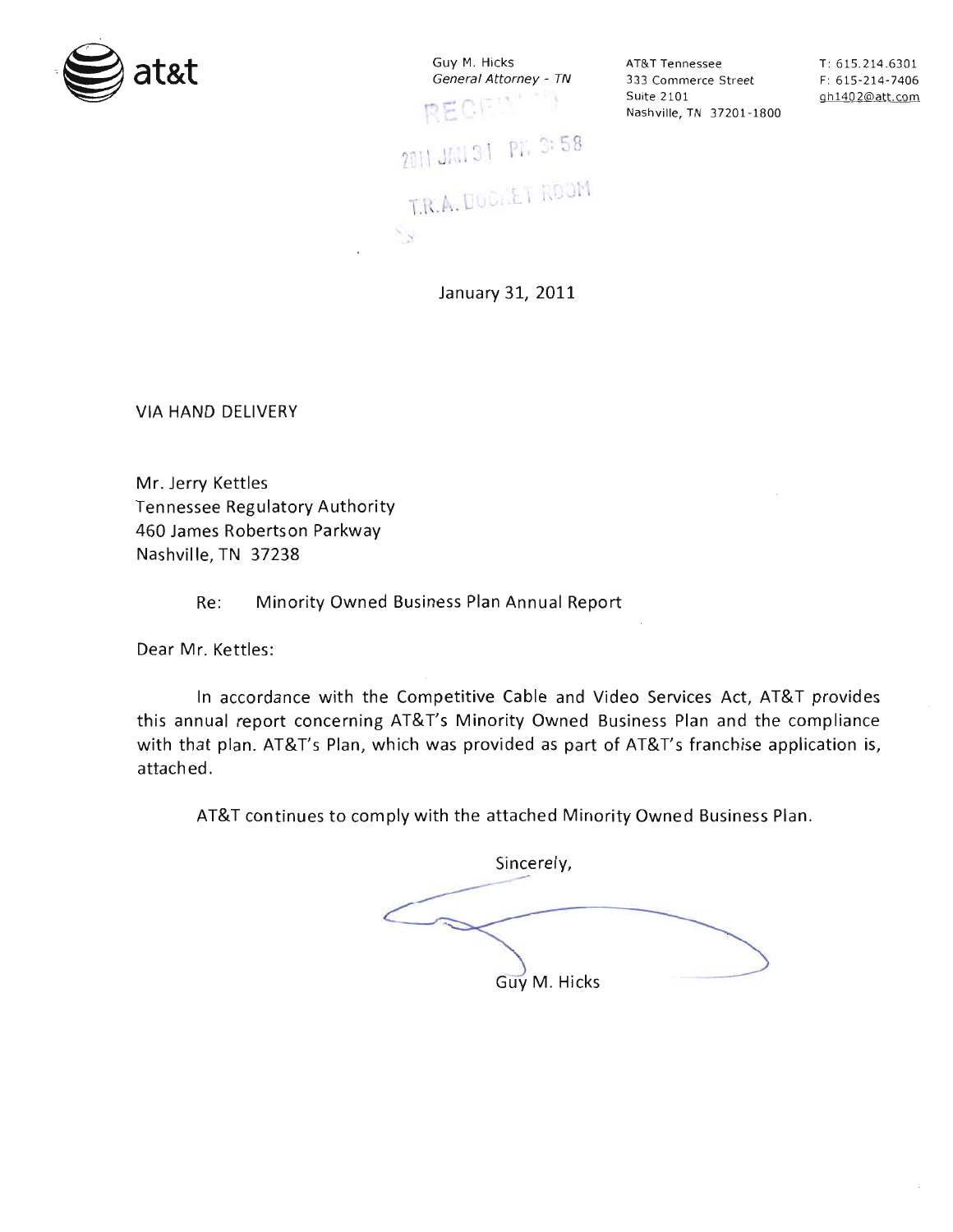### AT&T Tennessee's Minority Owned Business Participation Plan

AT&T Tennessee hereby sets forth its business plan for actively soliciting bids from minority-owned businesses and letting contracts to such businesses when establishing. providing or expanding cable or video services and related support facilities.

#### $\mathsf{L}$ Definitions

- A. For the purposes of this plan, unless the context otherwise requires:
	- $1<sub>1</sub>$ "Minority owned business" means a business that is solely owned, or at least fifty-one percent (51%) of the assets or outstanding stock of which is owned, by an individual who personally manages and controls the daily operations of such business and who is impeded from normal entry into the economic mainstream because of:
		- Past practices of discrimination based on race, religion, ethnic  $a<sub>r</sub>$ background, or sex including, but not limited to, women;
		- b. A disability as defined in T.C.A. § 4-26-201 including, but not limited to, disabled veterans; or
		- Past practices of racial discrimination against African-Americans; c. and
	- $2.$ "Minority owned business participation plan" means a business plan for actively soliciting bids from minority owned businesses and letting contracts to such businesses when establishing, providing or expanding cable or video services and related support facilities. Such plan shall include the following information:
		- A proposal for purchasing goods and services from minority a. owned businesses;
		- $b<sub>1</sub>$ Information on programs to provide technical assistance to such businesses: and
		- A statement of intent to follow its minority owned business c. participation plan.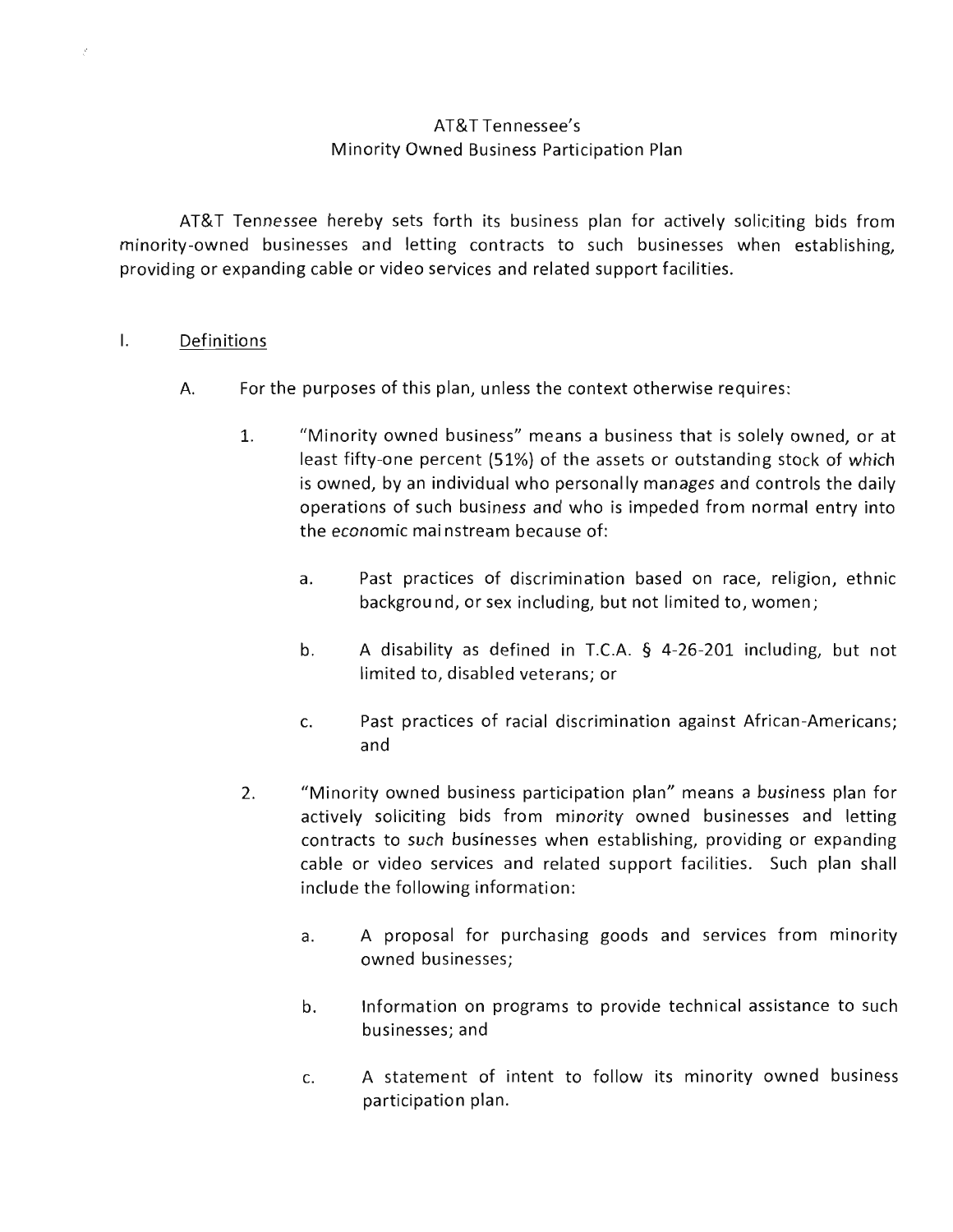#### $II.$ AT&T's Supplier Diversity Policy Statement

 $\mathcal{I}$ 

It is the policy of AT&T to promote, increase and improve the quality of the overall participation of minority, women and service-disabled veteran owned business enterprises in its purchases of materials and services.

Maximum practicable opportunity shall be given to minority, women and disabled veteran-owned business enterprises to participate as suppliers of materials and services to **AT&T.** 

AT&T also encourages subcontracting opportunities for minority, women and disabled veteran-owned businesses by requiring Supplier Diversity Participation Plans from its prime suppliers.

#### AT&T's Proposal For Purchasing Goods And Services From Minority Owned Businesses  $III.$

AT&T promotes the purchasing of goods and services from minority owned businesses through its extensive AT&T Supplier Diversity Program. Supplier Diversity Program staff at AT&T assist current and potential diversity suppliers in identifying and developing business opportunities with the company.

AT&T Supplier Diversity Programs are designed to promote, increase and improve the quality of the overall participation of small, minority, women and disabled veteran business enterprises in AT&T's supply chain. AT&T looks for opportunities to work with diversity suppliers in all aspects of its business  $-$  from advertising to central office engineering, computers, outside plant construction and network provisioning. Promoting the participation of a diverse supplier base not only provides better business solutions, it also cultivates greater customer loyalty, bidding advantages, and public policy support in the communities AT&T serves.

AT&T's diversity program has three main components  $-$  a program to encourage minority suppliers; a program to encourage minority hiring by AT&T's prime suppliers; and participation in diversity organizations.

Specifically, AT&T has a specific program pursuant to which it seeks to hire diverse suppliers. As part of the program, AT&T provides potential suppliers with information and contacts to assist those firms seeking to do business with AT&T. AT&T's Supplier Diversity Managers and Strategic Sourcing Managers work closely with minority suppliers to find opportunities to do business with AT&T. AT&T provides coaching and mentoring to its strategic diversity firms to ensure they continue to meet AT&T's supplier requirements. AT&T encourages diversity suppliers to gain quality certifications such as ISO 9000 and TL9000 to remain on the competitive edge.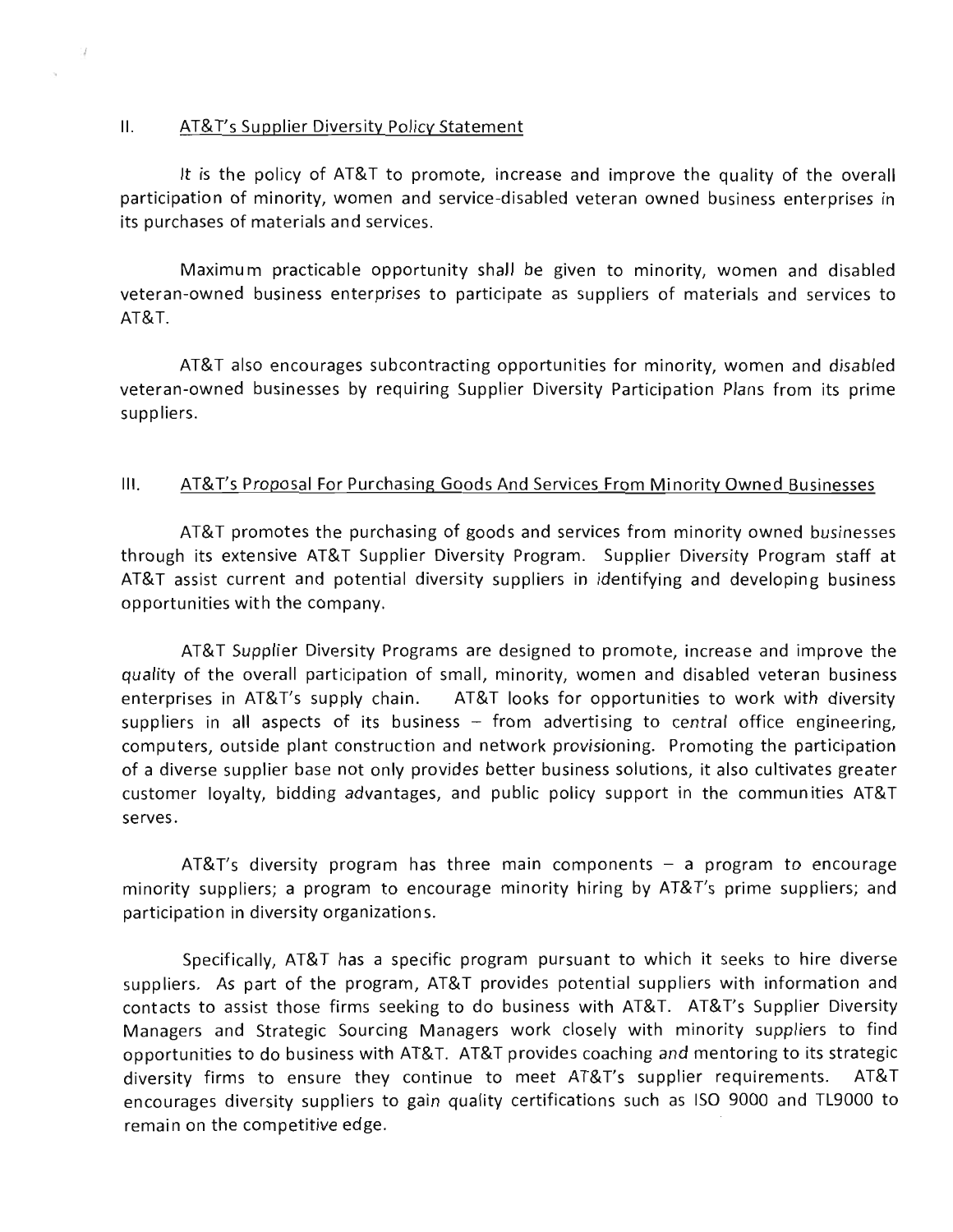Another of the essential efforts within the AT&T Supplier Diversity Programs is AT&T's Prime Supplier Participation Program. AT&T's Prime Supplier Program helps its prime suppliers increase the utilization of minority, women and disabled-veteran owned businesses in its supply chain through subcontracting and value added reseller arrangements. The program specifically helps prime suppliers (a) establish or enhance their own supplier diversity programs; (b) develop an annual plan with AT&T outlining how the supplier can provide better business solutions by working with diverse companies; and (c) report quarterly results to AT&T showing progress towards the supplier's diversity goals.

AT&T also is an active corporate member in important organizations such as the National Minority Supplier Development Council, the Women's Business Enterprise National Council and the Association for Service Disabled Veterans. AT&T also holds memberships with numerous minority Chambers of Commerce that work to promote supplier diversity. AT&T also provides funding to support several executive management training programs for minority owned businesses. The programs funded are among the most highly-regarded, graduate-level executive training programs in the country, providing valuable coaching and tangible business benefits to suppliers.

#### $IV.$ Information On Programs To Provide Technical Assistance To Such Businesses

AT&T provides information for minority owned businesses on its website at www.att.com. In addition, as set forth above, AT&T has an active mentoring process to encourage minority owned businesses to become suppliers of AT&T.

#### V. Statement Of Intent To Follow Its Minority Owned Business Participation Plan

Pursuant to this plan, AT&T Tennessee shall strive to maximize participation of minority owned businesses through both prime and second tier business contracting opportunities and shall strive to achieve a level of minority owned business participation representative of the population demographics of the state of Tennessee.

By January 31 of each year, AT&T Tennessee will prepare and submit an annual report to the Tennessee Regulatory Authority concerning AT&T Tennessee's minority owned business participation plan and compliance with such plan.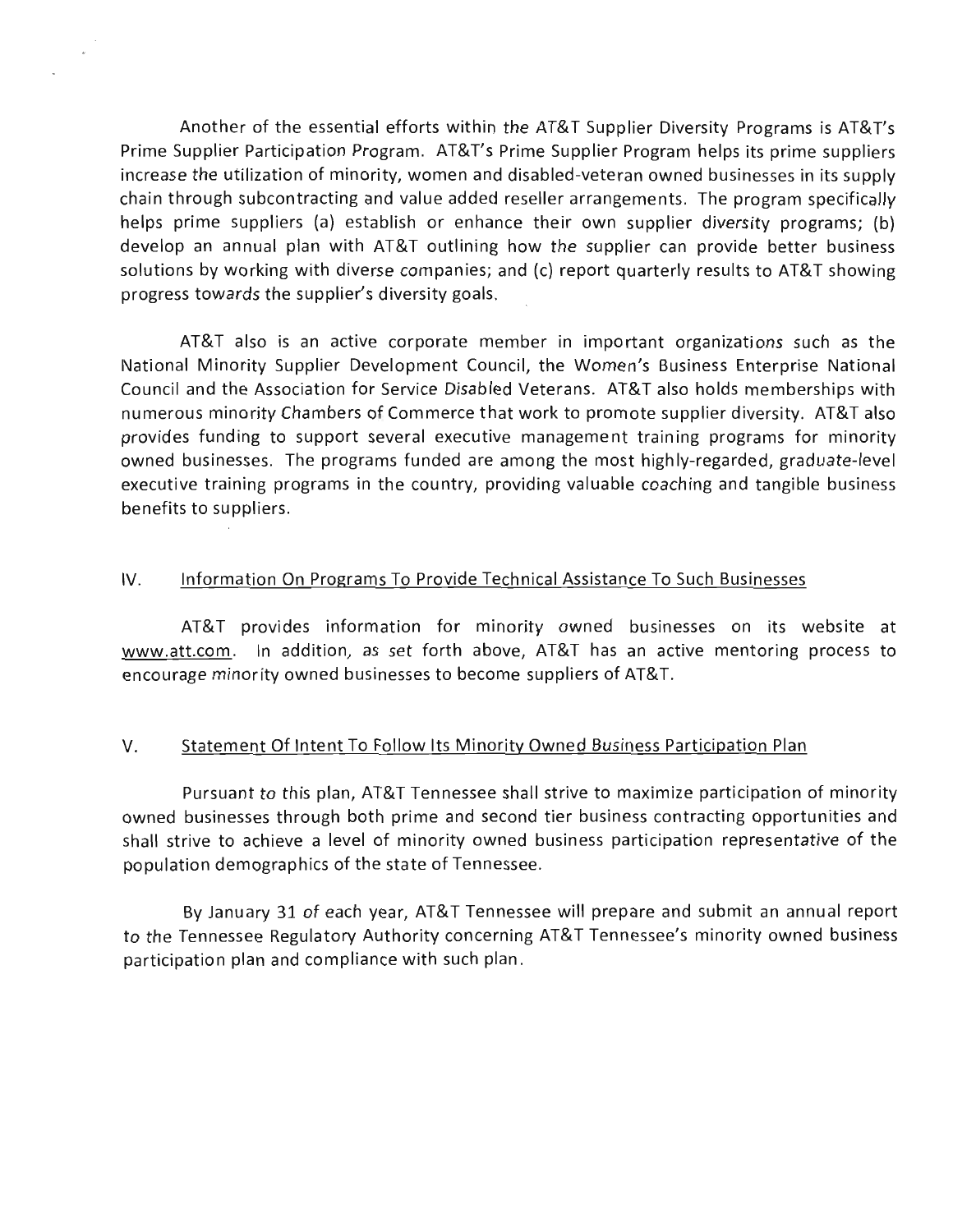## Appendix 2 Charter Communications

2010 Minority Owned Business Participation Plan Report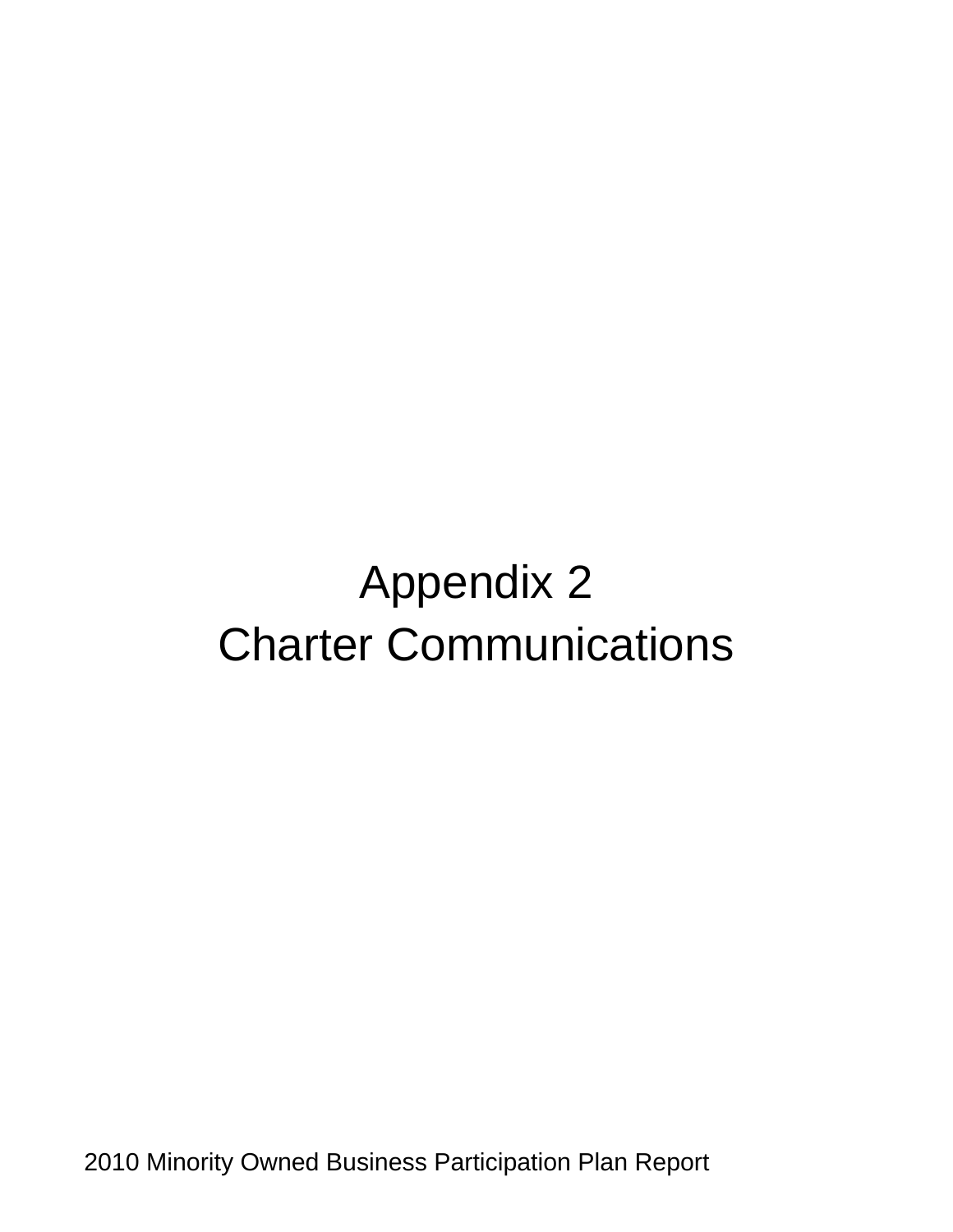

January 29, 2011

Mr. Arnold Reed **TRA** 460 James Robertson Parkway Nashville, TN 37243

Dear Mr. Reed,

Enclosed is Charter Communications Minority Vendor outreach program for 2010.

- Exhibit A represents the document we sent to existing vendors to identify Minority Vendors. To date, 463 vendors received the document, 116 met the Minority status.
- Exhibit B represents the letter we are sending to certified Minority Vendors supplied to us by the Tennessee Department of Economic and Community Development. Our hope is those contacted will respond and become part of our bid process.

Should you have any questions do not hesitate to contact me @ 865-273-2712.

Regards,

Violetown

**Nick Pavlis Director of Government Relations** Tennessee/Louisiana Operations

Enclosure: Exhibit A, B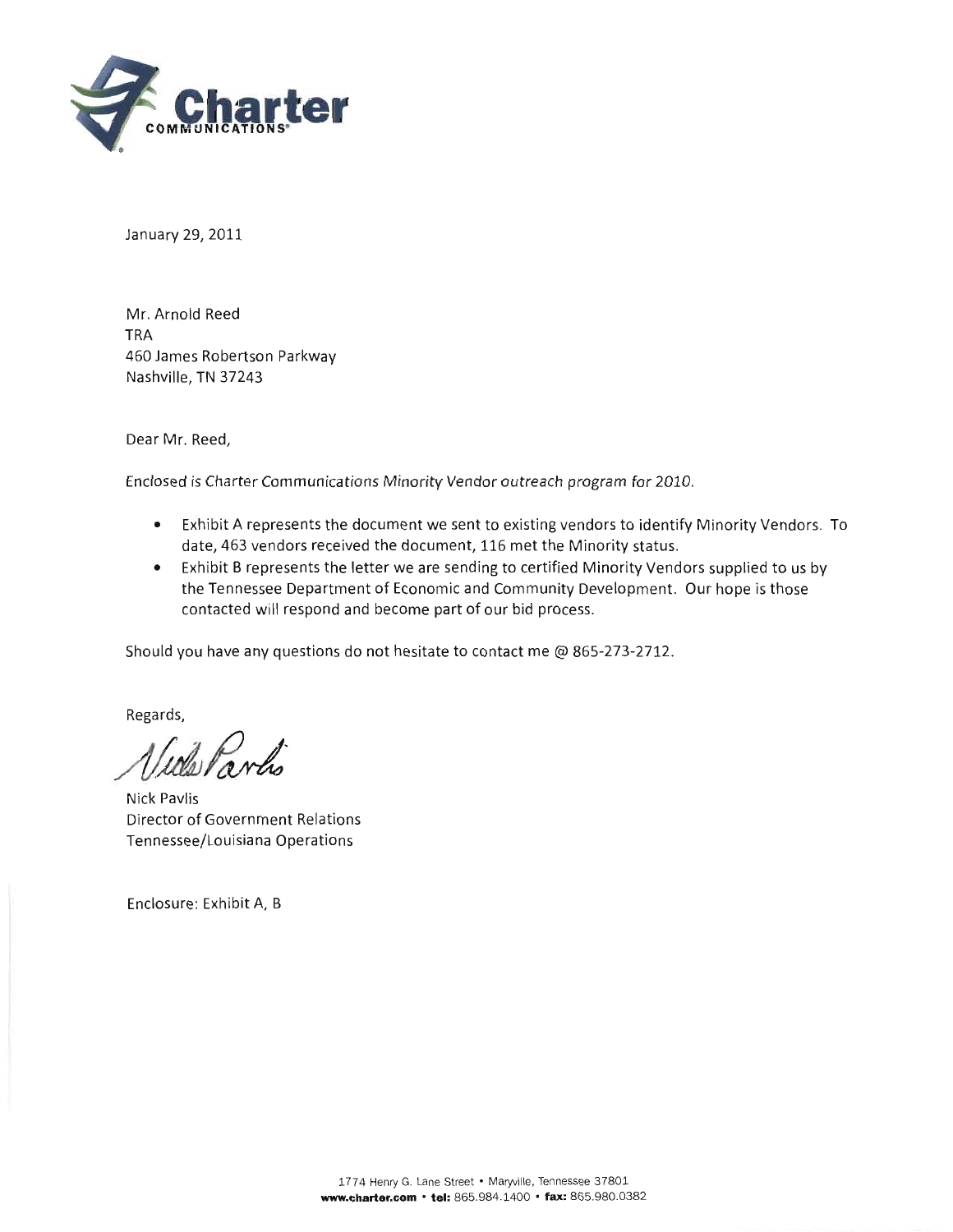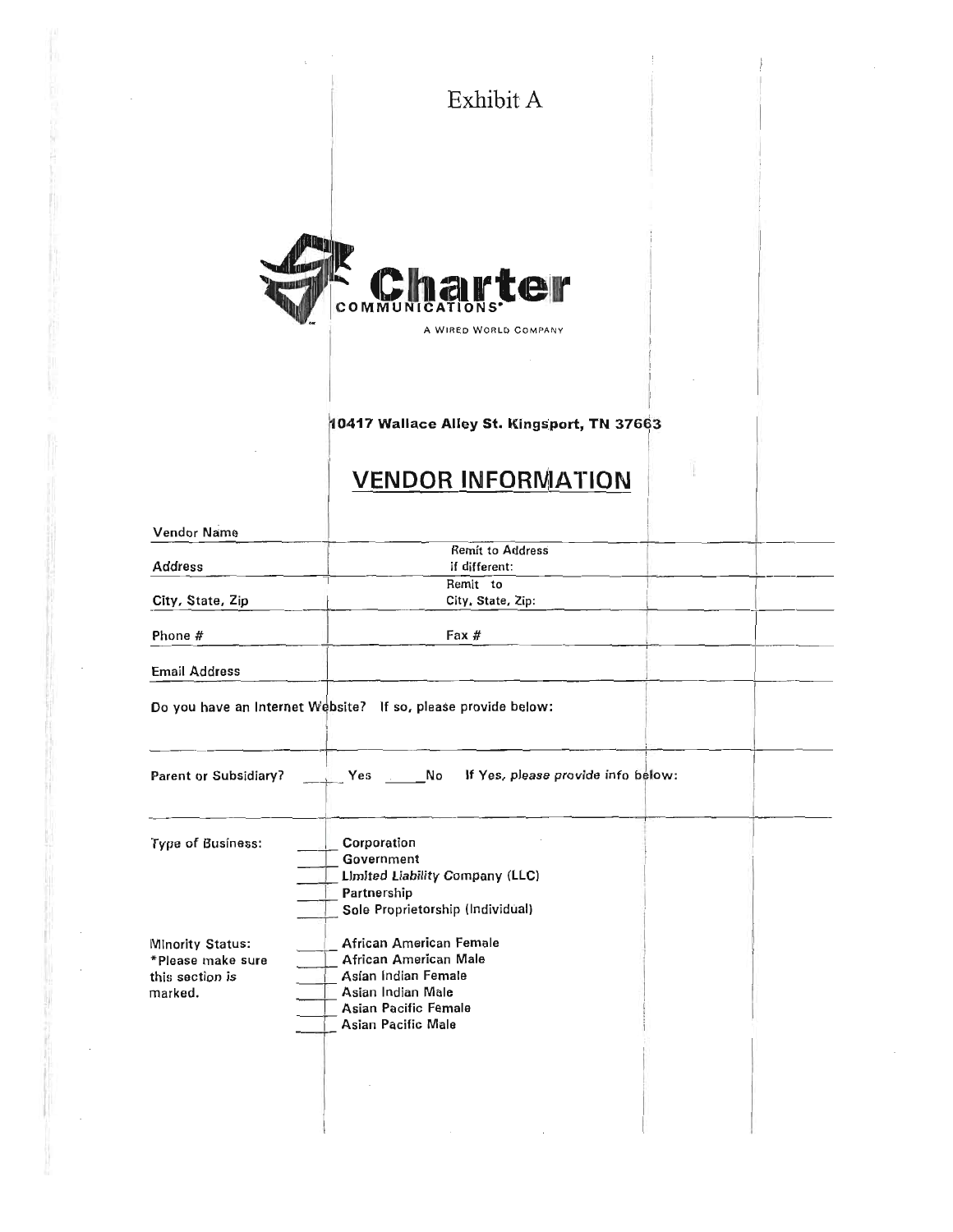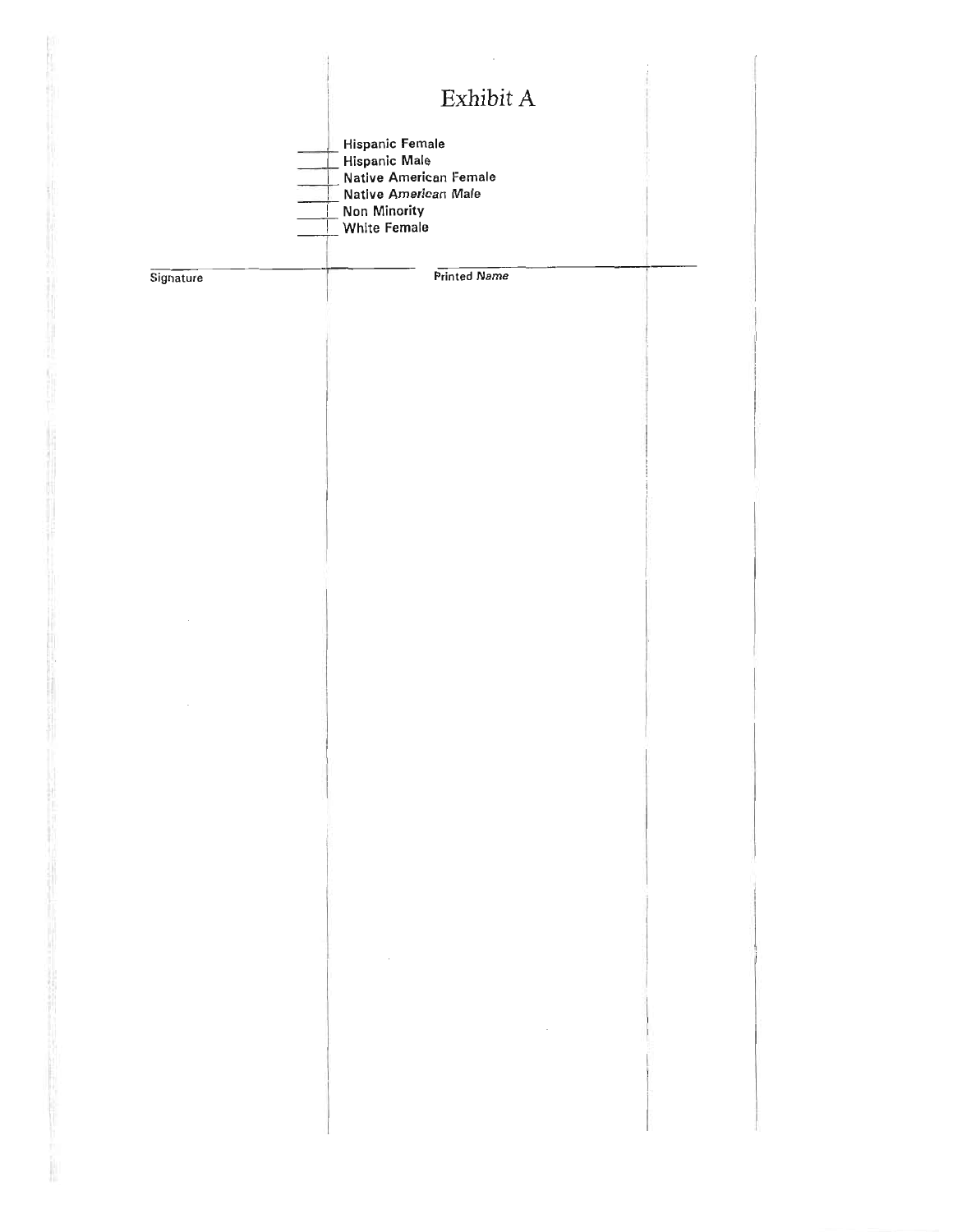## Exhibit B

Dear [Potential Vendor]:

Charter Communications values doing business with vendors both large and small. We are also committed to doing business with as many vendors as possible located in Tennessee. With the assistance of the Department of Economic and Community Development we received your name as a vendor that Charter could potentially utilize for future services. If you have interest in becoming an approved vendor then please complete the following documents and submit to:

**Nick Pavlis** Director of Government Relations **Charter Communications** 1774 Henry G. Lane Street Maryville, TN 37801

If your companies credentials match our qualifications we will contact you to participate in our bid process as your services are needed.

Thank you in advance for your interest and we look forward to your response and doing business with you in the future.

Regards,

**Nick Pavlis** Director of Government Relations Tennessee/Louisiana Operations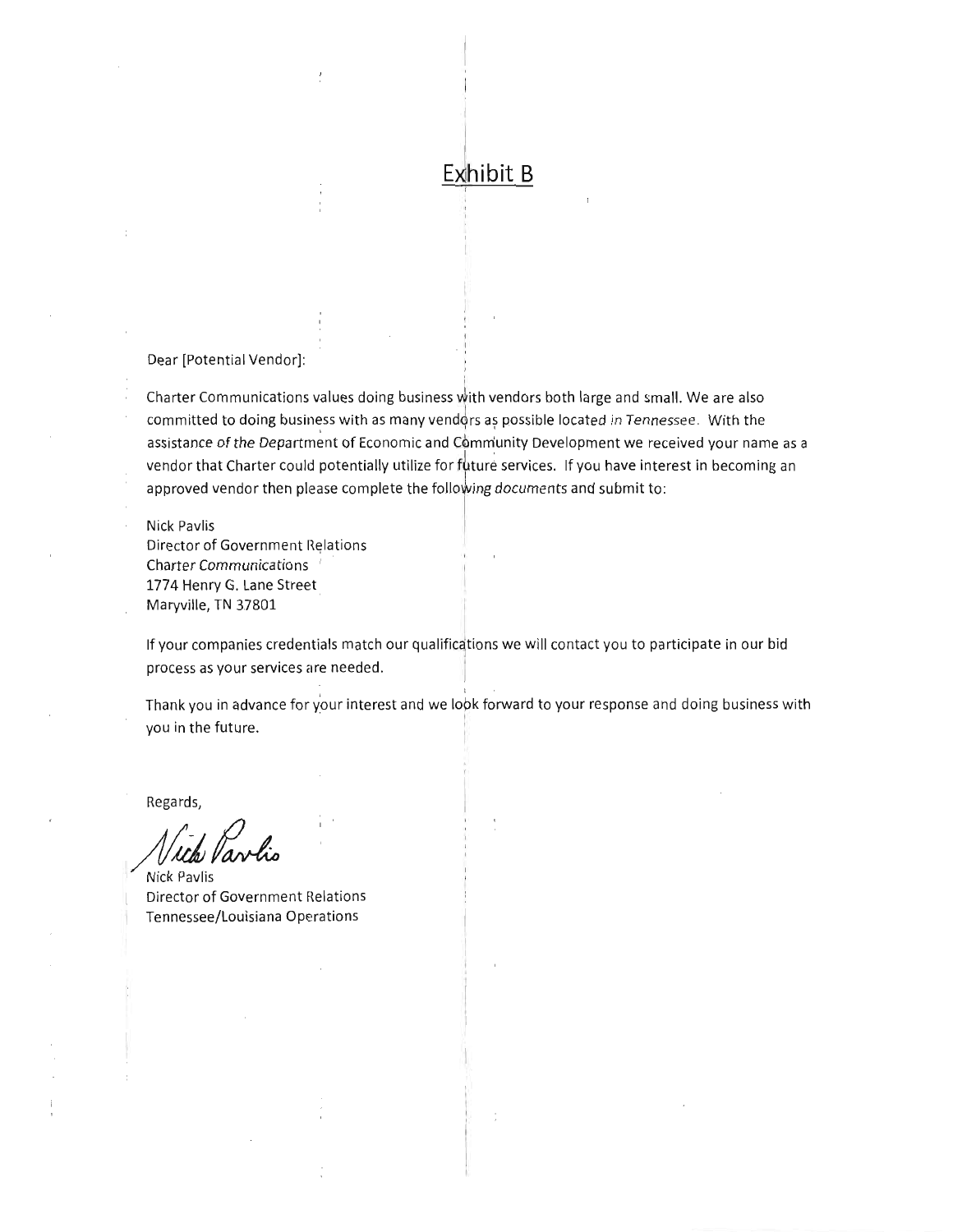Appendix 3 Knology

2010 Minority Owned Business Participation Plan Report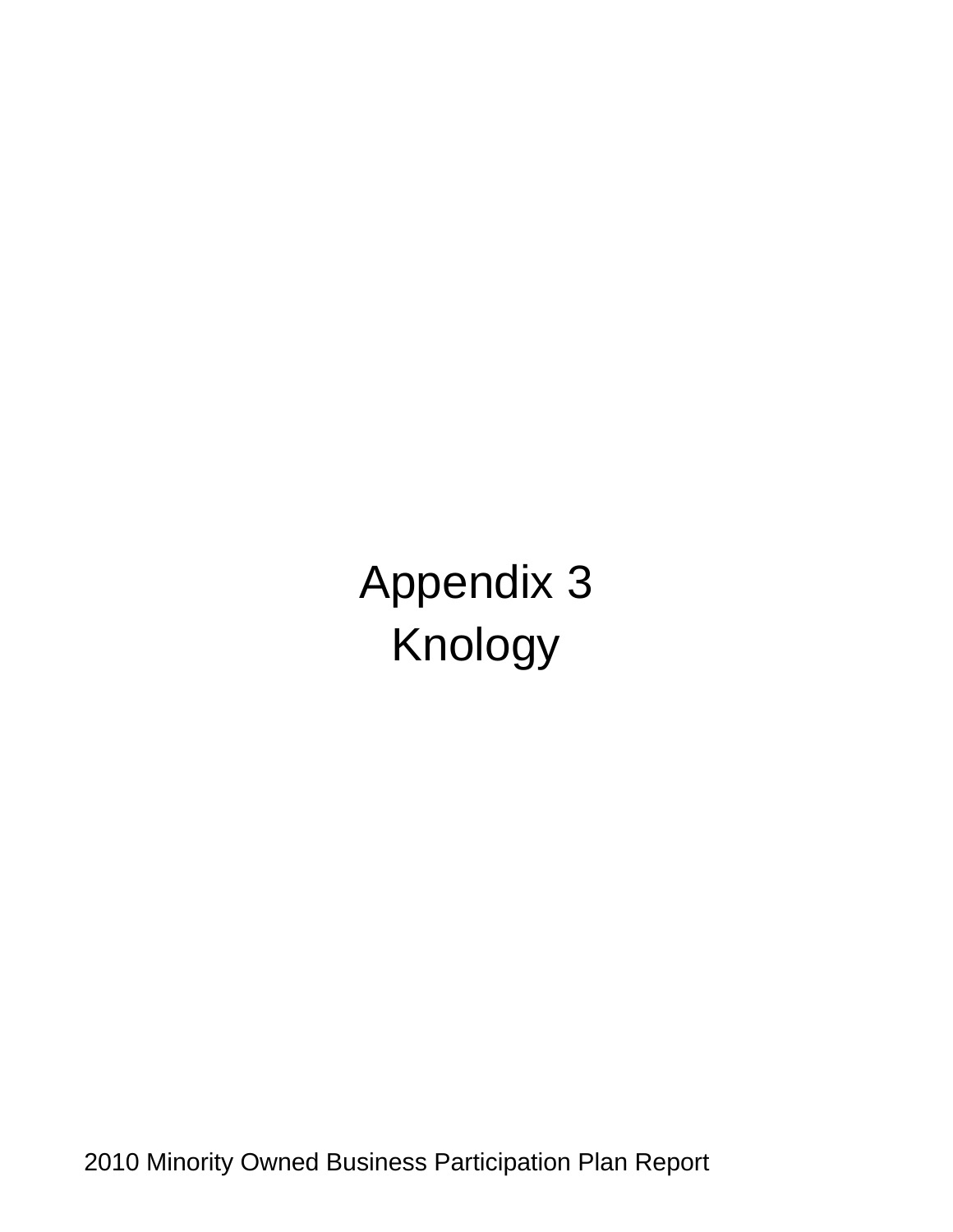

Phone Internet Cable

January 27, 2011

Mr. Arnold Reed Tennessee Regulatory Authority 460 James Robertson Parkway Nashville, Tennessee 37243

#### Re: **Annual Report on Compliance with Minority Business Participation Plan**

Dear Mr. Reed:

Pursuant to §7-59-313 of the Tennessee Code, please find Knology's Minority Owned Business compliance status report. As always, thank you in advance for your courtesies in this matter. Should you have any questions about the enclosed material, please don't hesitate to call me at (706) 645-3966.

Respectfully submitted,

Bruce Schoenover, Jr. Director - Regulatory Affairs Knology, Inc.

Enclosures

H:\Business Development\Telephone\Tennessee\Minority owned business plan\2011 Cover - Cable.doc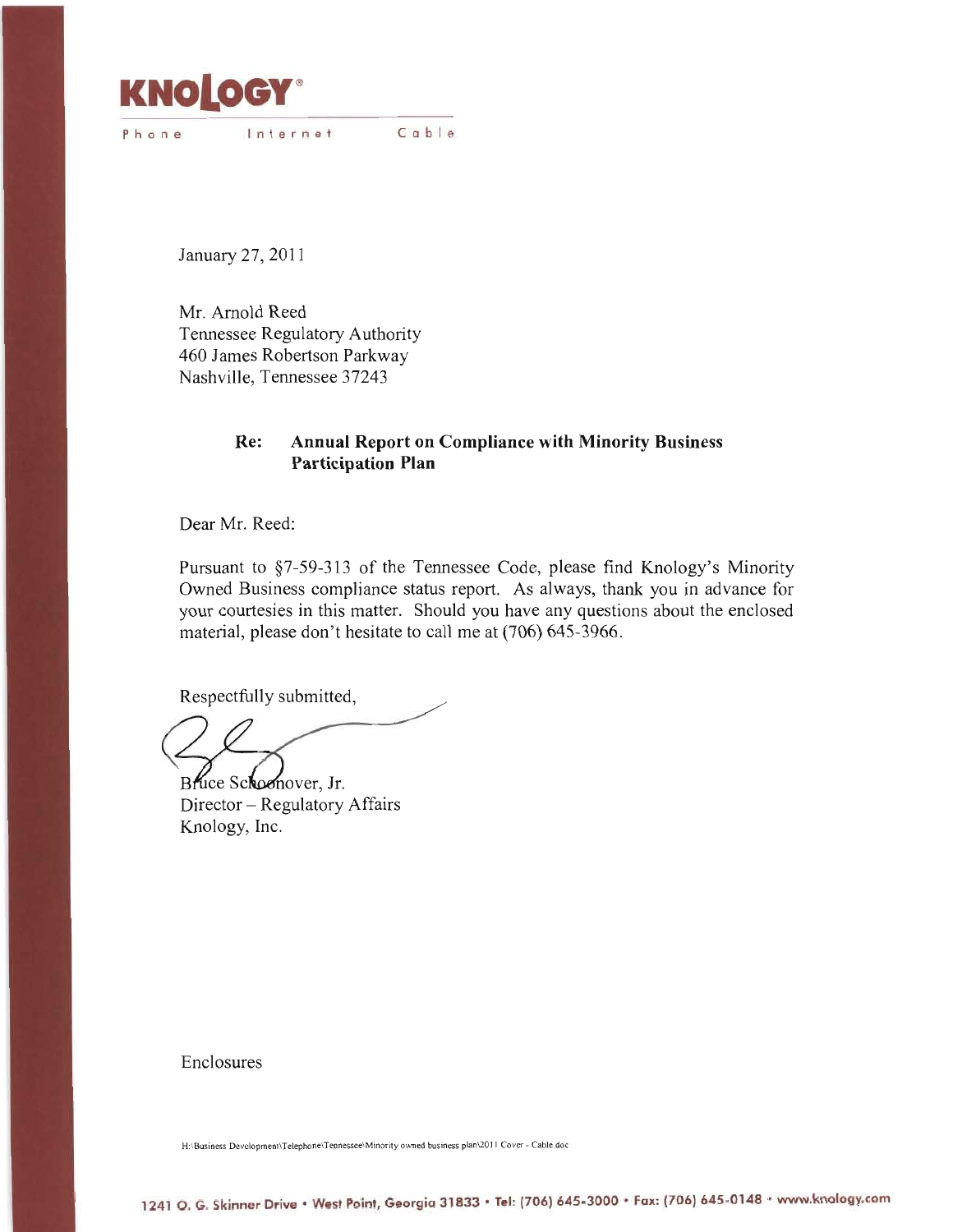### KNOLOGY, INC.

### MINORITY OWNED BUSINESS PARTICIPATION PLAN

Pursuant to the Competitive Cable and Video Services Act, Public Chapter 932 (The "ACT" § 14, Knology, Inc. ("Knology") submits this minority owned business participation plan (the "Plan").

#### I. **PURPOSE**

The purpose of the Competitive Cable and Video Services Act, Public Chapter 932 (the "Act") § 14 is to provide opportunities for minority-owned businesses to provide goods and services to video service providers. Knology is committed to the goals of § 14 of the Act and to taking steps to support the participation of minority-owned businesses in the video-cable industry. Knology will continue to work to provide opportunities for minority-owned businesses to compete for contracts and subcontracts for goods and services. Knology will make efforts in its procurement process to identify and inform minority-owned businesses that are qualified and capable of providing goods and services to Knology of such opportunities. Knology will also seek to increase awareness of such opportunities so that companies not otherwise identified will have sufficient information to participate in the procurement process.

#### II. **DEFINITIONS**

**Minority-Owned Business.** Minority-owned business shall mean a business which is solely owned, or at least fifty-one percent (51%) of the assets or outstanding stock of which is owned, by an individual who personally manages and controls daily operations of such business, and who is impeded from normal entry into the economic mainstream because of race, religion, sex, or national origin and such business has annual gross receipts of less than \$4,000,000.

#### III. **ADMINISTRATION**

The Knology Plan will be overseen by the individual named below, hereinafter referred to as the Administrator. The Administrator of the Plan will be: Mr. Jason Clabo.

### The Administrator's responsibilities will include:

 $1)$ Maintaining an updated Plan in full compliance with  $\S$  14 of the Act and the rules and orders of the Tennessee Regulatory Authority.

 $2)$ Ensuring policies and procedures necessary for the successful implementation of the Plan are in place.

 $\mathbf{1}$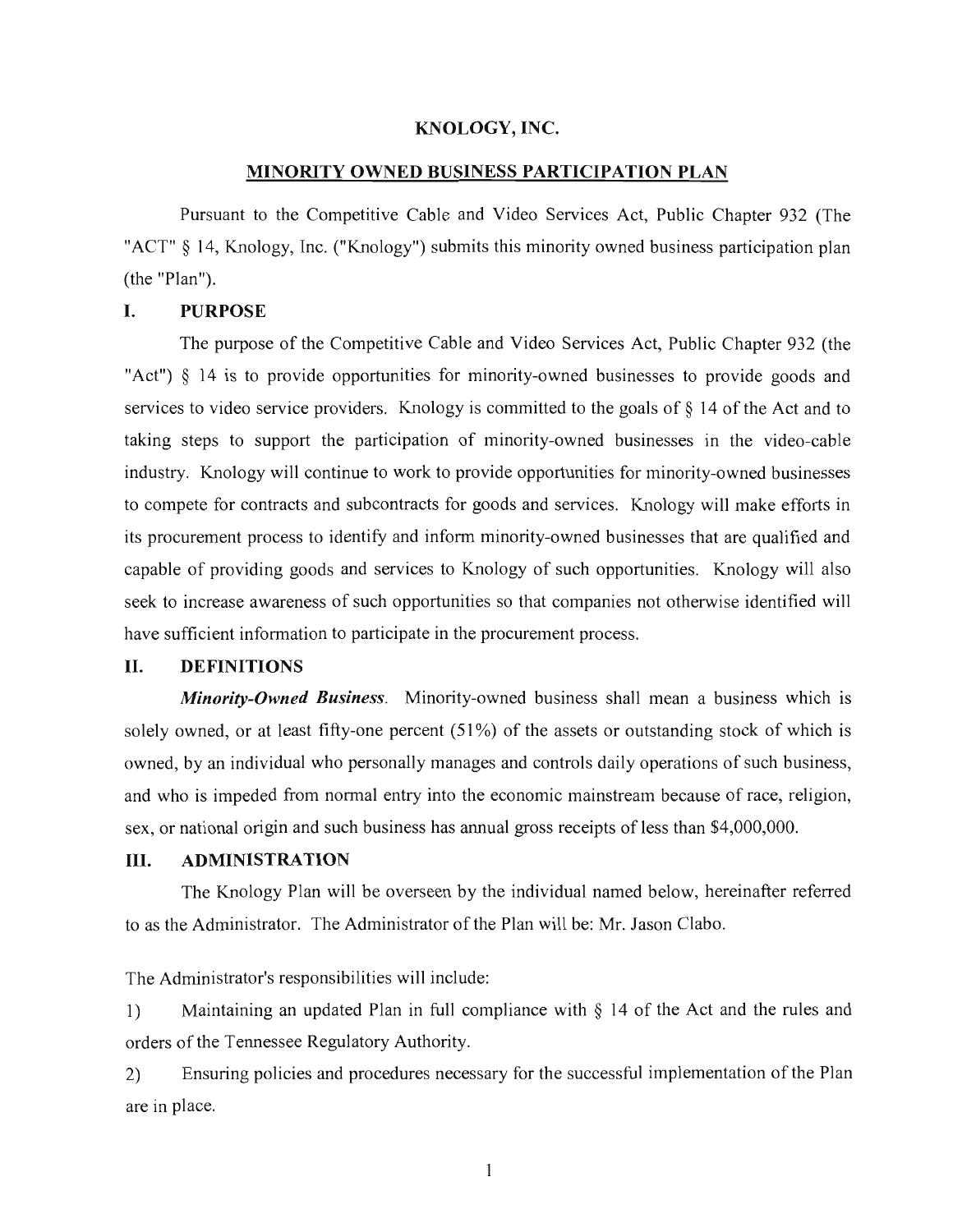$3)$ Preparing and submitting such forms as may be required by the Tennessee Regulatory Authority, including the filing of required annual updates.

 $4)$ Serving as the primary liaison to the Tennessee Regulatory Authority, other agencies of the State of Tennessee, and small and minority-owned businesses to locate and use qualified minority-owned businesses.

5) Monitor development opportunities to use minority-owned business and encourage such businesses to participate in and bid on contracts and subcontracts.

6) Providing records and reports in any authorized surveys as require by the TRA.

 $7)$ Reviewing a record-keeping system to track qualified minority-owned businesses and efforts to use such businesses.

8) Reviewing information and educational activities within Knology to seek, encourage, and promote the use of minority-owned businesses.

In performance of the duties, the Administrator will utilize a number of resources, including:

Chambers of Commerce The Tennessee Department of Economics and Community Development Small Business Administration, Office of Minority Business The National Minority Supplier Development Counsel The National Association of Women Business Owners The National Association of Minority Contractors Historically Black Colleges, Universities, and Minority Institutions

The efforts to promote and ensure equal opportunities for small and minority-owned businesses are primarily spelled out in the Administrator's duties above. Additional efforts to provide opportunities to small and minority-owned businesses will include offering, where appropriate and feasible, minority-owned businesses assistance with technical, insurance, bonding, licensing, production, and deadline requirements.

Knology will maintain records of qualified minority-owned businesses and efforts to use the goods and services of such businesses. In addition, Knology will maintain records of educational and training activities conducted or attended and of the internal procurement procedures adopted to support this Plan.

Knology will submit records and reports required by the Tennessee Regulatory Authority concerning the Plan. Moreover, Knology will cooperate fully with any surveys and studies required by the Tennessee Regulatory Authority.

 $\overline{2}$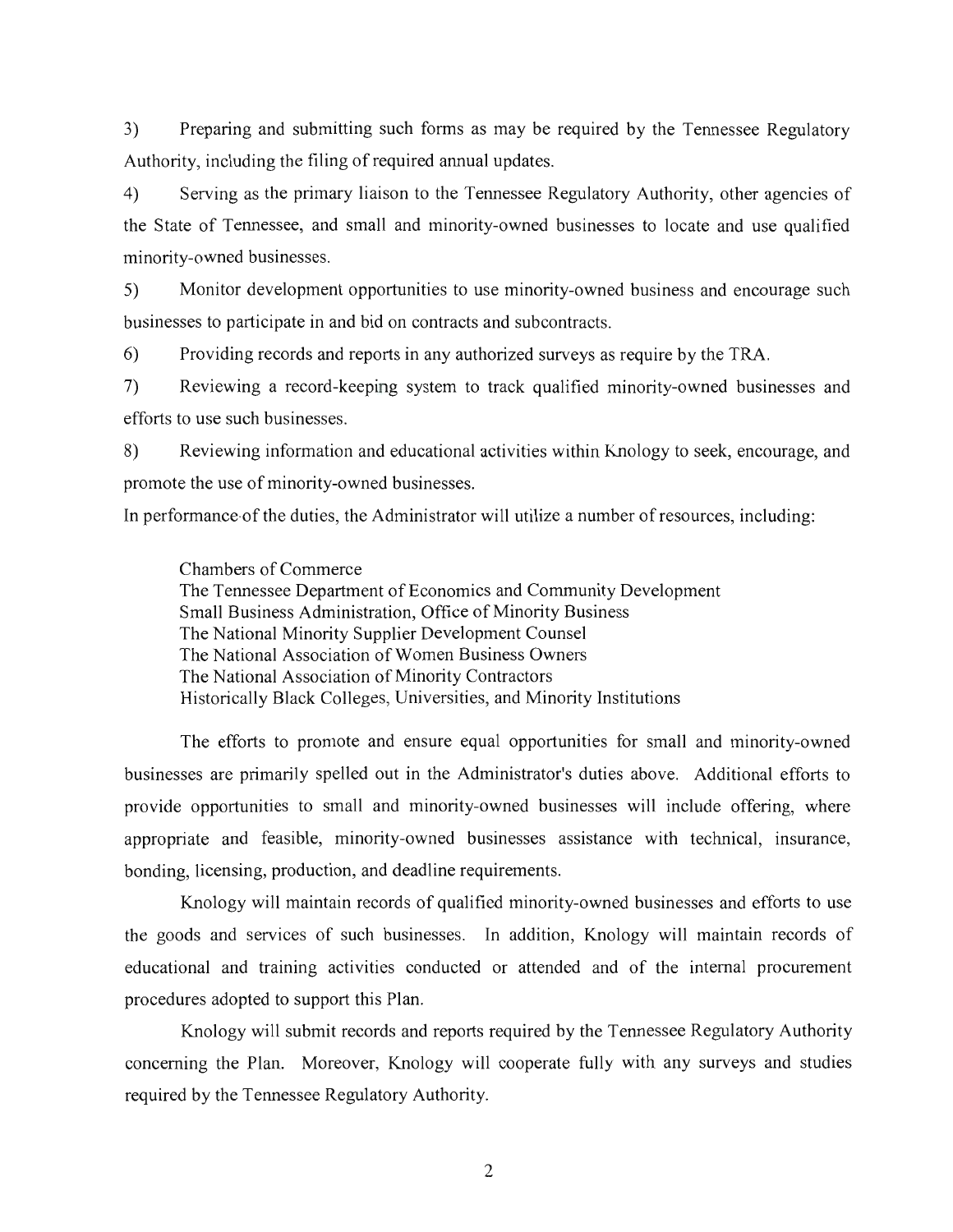### 2010 MINORITY OWNED BUSINESS PARTICIPATION PLAN **ACTIVITY UPDATE**

Knology currently uses five minority-owned Tennessee businesses as vendors. Knology spent approximately five hundred dollars (\$500) with these vendors during 2010. Knology will continue to stay in touch with the agencies listed in paragraph 8 of our plan as opportunities for contracts and subcontracts with our company arise.

Knology, Inc.

By: Dated: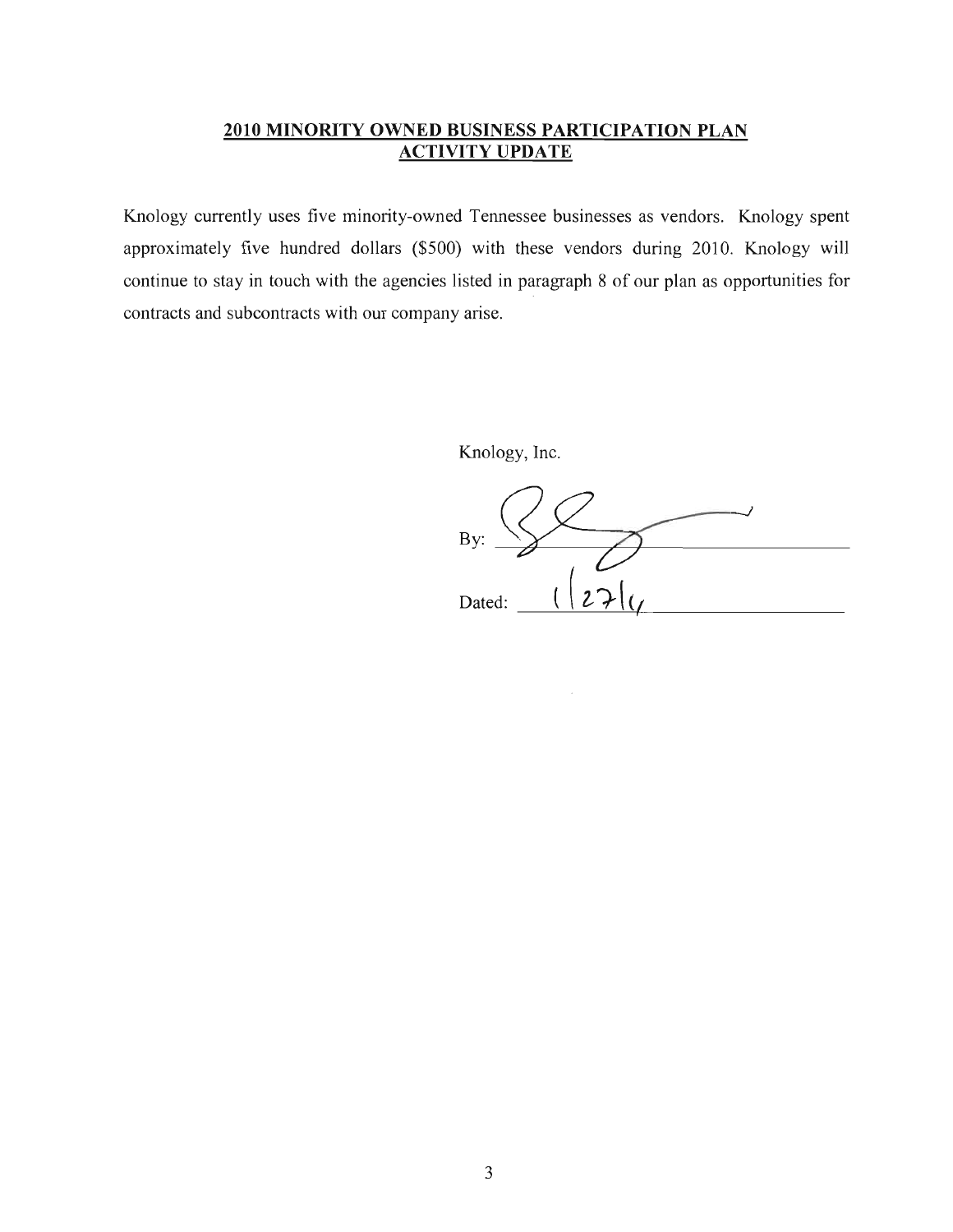Appendix 4 Cable One

2010 Minority Owned Business Participation Plan Report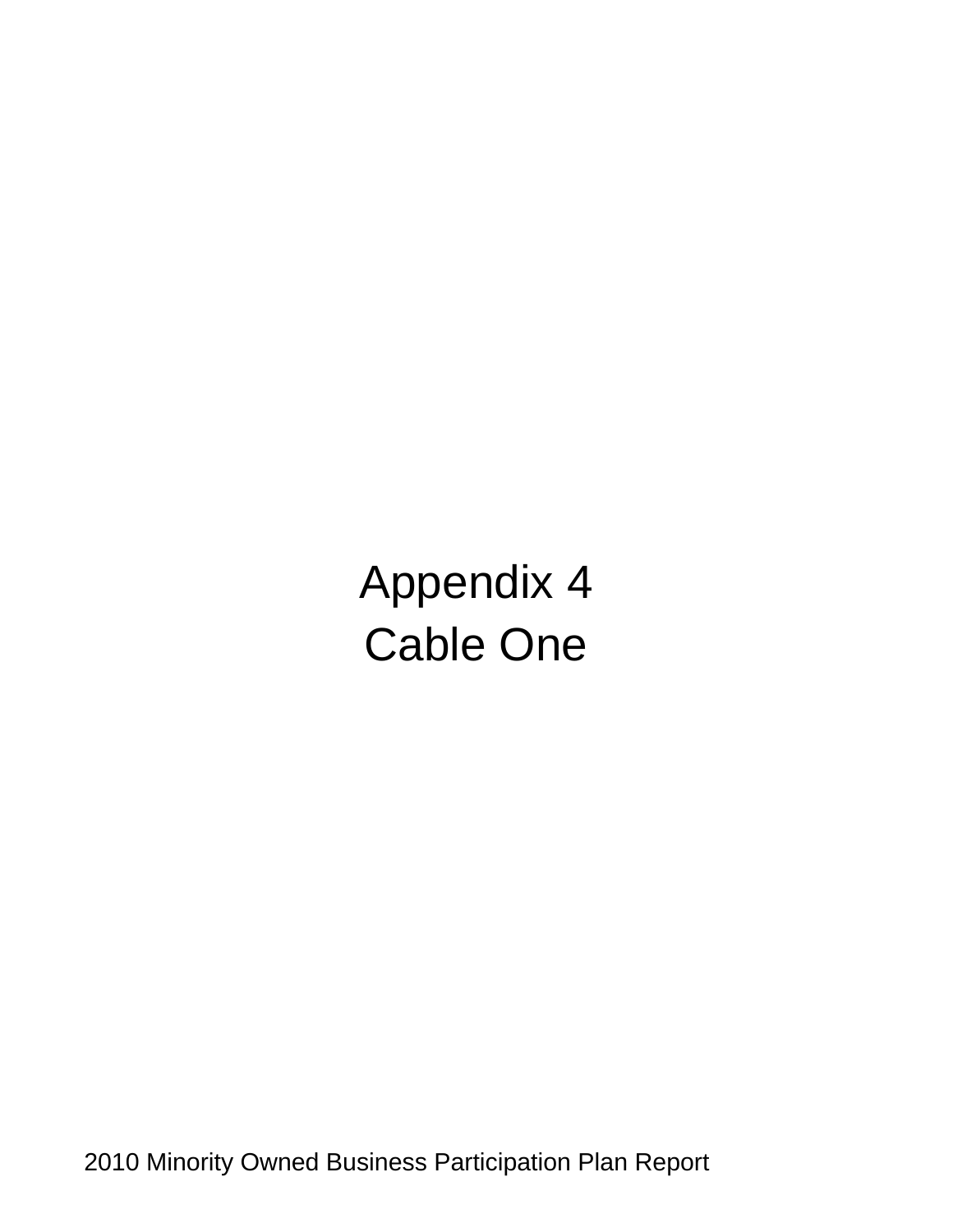

1314 N. THIRD STREET THIRD FLOOR PHOENIX, ARIZONA 85004 PH:602 · 364 · 6000 FX:602 · 364 · 6010

January 18, 2011

 $\sim$ 

Tennessee Regulatory Authority ATTN: Arnold Reed 460 James Robertson Parkway Nashville, TN 37243

Re: Annual Report on Compliance With Minority Business Participation Plan

Dear Mr. Reed:

Pursuant to its state-issued Certificate of Franchise Authority, Cable One, Inc hereby submits the following report on compliance with its Minority-Owned Business Participation Plan. During the 2010 calendar year, Cable One did business with the following minority-owned businesses in the State of Tennessee.

Vendor **Daylight Donuts** 1442 Hwy 51 Dyersburg, TN 38024 Phone: 731-285-9740 Owner: Rita Plewa (female) Expenditure  $(\$)$ \$789.82

 $\mathcal{O}(10^{11} \, \mathrm{Mpc})$  .

**Livingston Janitorial Services** P.O. Box 398 Dyersburg, TN 38024 Phone: 731-825-0877 Owner: Chris Livingston (male minority)

### SEZ SEW, Inc.

 $\mathbb{R}^{n \times n}$ 

### \$271.72

\$4,360

P.O. Box 707 325 S. Mill Ave. Dyersburg, TN 38025 Owner: Betty Dennis (female) Phone 737-285-2120

In addition to local purchasing efforts, most Cable One purchasing is centrally managed from the company's Phoenix, AZ headquarters. A list of minority and female vendors used company-wide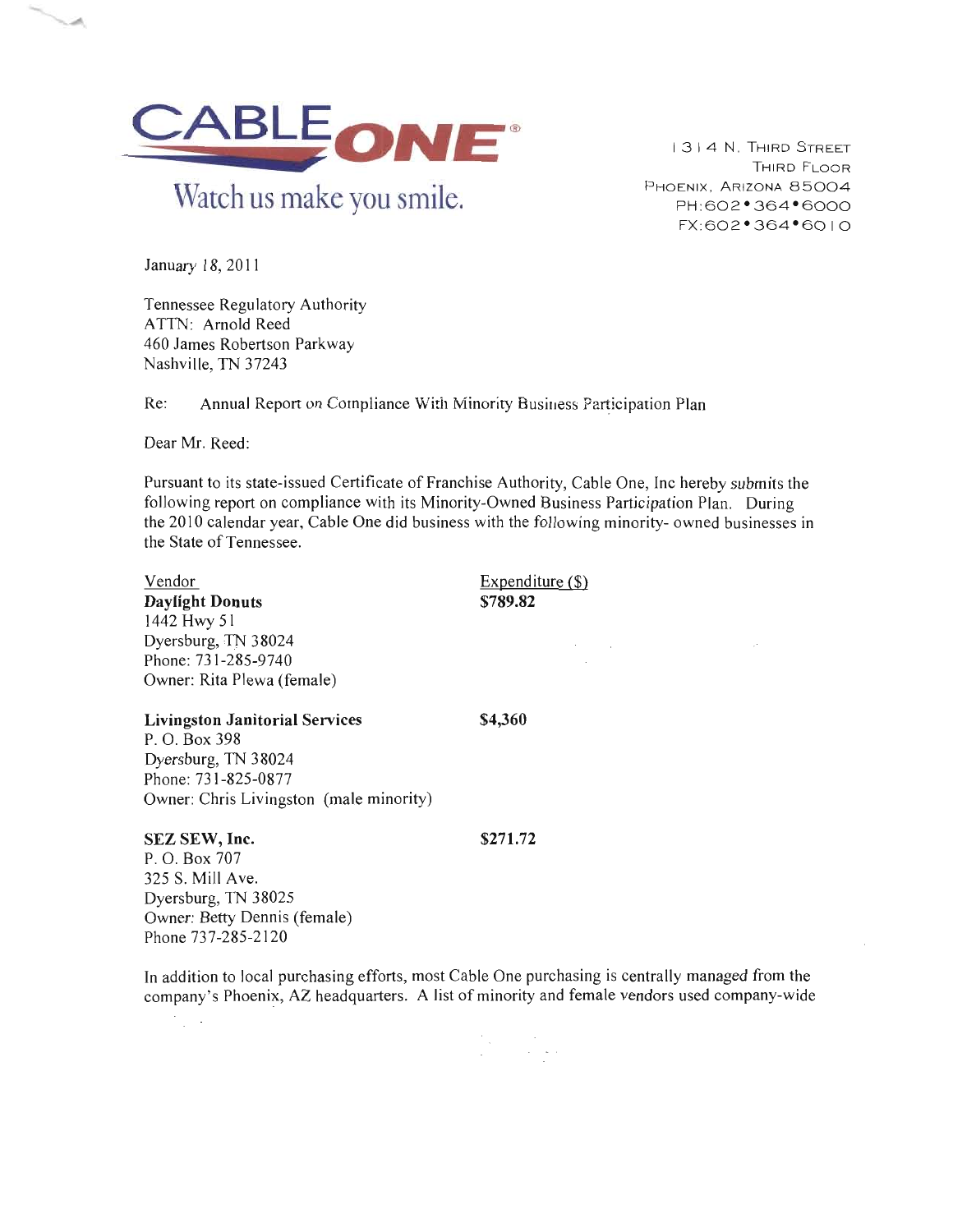Arnold Reed Tennessee Regulatory Authority January 18, 2011 Page 2

is also attached. Please do not hesitate to contact me at (602) 364-6195 if you require additional information on this matter.

Sincerely,

÷,

J,

anos meiron

Emerson Yearwood Associate General/Counsel--Regulatory Affairs

 $cc$ :

K. Wright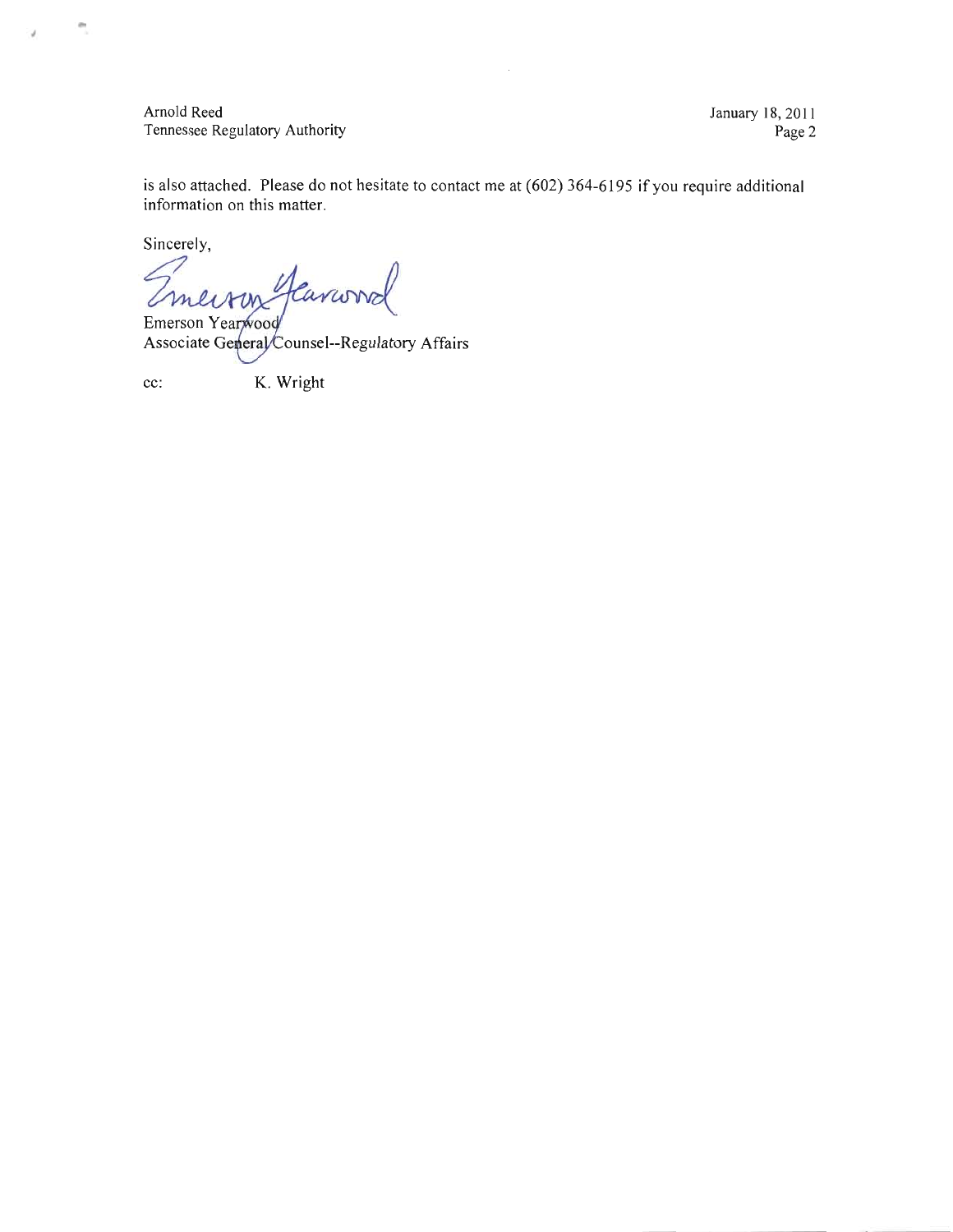Hispanic Assoc. on Corp. Responsibility Attn: Human Resources - Jobs 1444 | Street, NW Suite 850 Washington, DC 20005

Southeast Missouri State University Dept. of Mass Communications One University Plaza, MS2750 Cape Girardeau, MO 63701

Tribal Employment Rights Organization Joy McKenzie or Andy Patricio PO Box 837 Sells, AZ 85634

Western Iowa Communications College PO Box 5199 4647 State Avenue Sioux City, IA 51102

American Women in Radio & TV, Inc. 1760 Old Meadow Rd., Suite 500 McLean, VA 22102

Connecticut Puerto Rican Forum 95 Park Street, 3<sup>rd</sup>. Floor Hartford, CT 06106-2520

Network of Hispanic Communicators Yolette Garcia PO Box 222313 Dallas, TX 75222

> KRGV-TV - Rick Diaz 900 E. Expressway Weslaco, TX 78596

**Tucson YMCA** PO Box 1111 Tucson, AZ 85702-1111

Nat'l Assoc. of Negro Business & Pro. Women's Club 1806 New Hampshire Ave. NW Washington, DC 20009

State Fair Community College Sedalia, MO 65301

Native American Coalition of Tulsa 1740 W. 41<sup>st</sup>. Street<br>Tulsa, OK 74107

> Tucson Indian Center Alma Aquirre PO Box 2307 Tucson, AZ 85702-2307

Peter Froehlich & Co. PO Box 339 Weatherford, TX 76086

National Urban League, Inc. 120 Wall Street, Fl. 7 New York, NY 10005

Nat'l Adademy of Television Arts and **Sciences** 111 W. 57<sup>th</sup> St. #1020 New York, NY 10019

> National Puerto Rican Forum 95 Park Street Hartford, CT 06106-2520

Temple University Career Center 220 Mitten Hall 1913 N. Broad Street Philadelphia, PA 19122-6092

San Antonio Assoc. of Hispanic Journalists Javier Rodriquez PO Box 2171 San Antonio, TX 78297-2171

> **NAACP** 2160 N. 6<sup>th</sup>. Avenue Tucson, AZ 85705

Indian Resources Development New Mexico State University Box 30001, Dept. 3 IRD Las Cruces, NM 88003-8001

San Carlos Apache Tribe Carilyn Bread PO Box 0 San Carlos, AZ 85550

Cal Chicano News Media Assoc. USC School of Journalism 300 S. Grand Ave. Los Angeles, CA 90071-8110

Minority Media & Telecommunications Counsel 3636 16<sup>th</sup>. Street, NW B-366 Washington, DC 20010

Latin Americans for Social Economic Development (LASED) 4138 W. Vernor Highway Detroit, MI 48209

Mississippi Minority Skills Bank 3825 Ridgewood Drive Jackson, MS 39211

Nebraska Mexican/American Commission State Capital PO Box 94965 Lincoln, NE 68509

Rio Grande Assoc. of Hispanic Journalists San Juan Center 1363 Main Street Hartford, CT 06103

> SAMA 95 Park Street Hartford, CT 06106

Nat'l Assoc. of Black Journalists (NABJ) 525 W. Broadway Louisville, KY 40202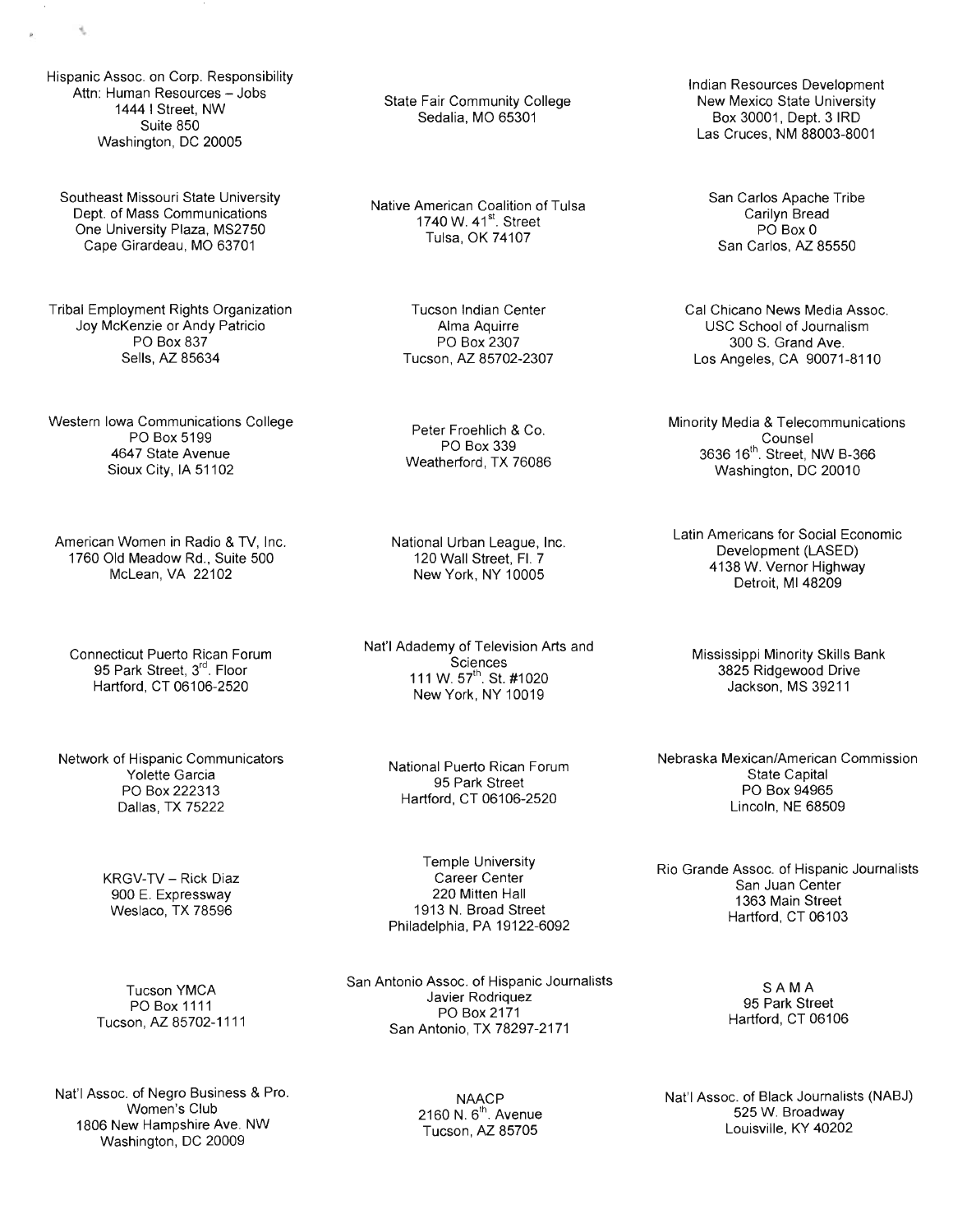Tucson Urban League Marilyn Sullivan 2305 S. Park Avenue Tucson, AZ 85713

Japanese American Citizens League 1765 Suter Street San Francisco. CA 94115

> NCNW-GAMS Attn: HR Department P.O. Box 55158 Atlanta, GA 30308

Cleveland Institute of Electronics 1776 E. 17<sup>th</sup>. Street Cleveland, OH 44114

**Grambling State University** Personnel Office Grambling, LA 71245

Kentucky State University Personnel Office Frankfort. KY 40601

> Medaill College Job Placement 18 Agassiz Circle **Buffalo, NY 14214**

Cassata Learning Center 1400 Hemphill Fort Worth, TX 76104

**HCROA** Attn: Human Resources 10 Chestnut Street Salem, MA 01970

Hispanic Assoc. on Corp. Responsibility Attn: Human Resources - Jobs 1444 | Street, NW Suite 850 Washington, DC 20005

**KSAT-TV** Chad Craig 1408 St. Mary San Antonio, TX 78215

Virginia Union University Personnel Office 1500 N. Lombardy Street Richmond, VA 23220

Mississippi University of Women 1100 College Street, W - 1603 Columbus, MS 39701-5800

> WICI Jobline 3031 Iroquois Detroit, MI 48214

Southwest Missouri State University 901 S. National Avenue Springfield, MO 65804

> **Hampton University** Career Planning Director Hampton, VA 23668

Lawson State Community College Personnel Office 3060 Wilson Rd. SW Birmingham, AL 35221

Morgan State University Personnel Office Cold Spring Lane & Hillen Road Baltimore, MD 21239

University of Illinois at Springfield Television Office One University Plaza Springfield, IL 62703

**Broward Community College** North Campus-Provost National Council on Black American Affairs 1000 Coconut Creek Blvd Coconut Creek, FL 33066

> Asian American Studies Dept. of Ethnic Studies University of California Berkeley 3407 Dwinelle Hall Berkeley, CA 94720

Nat'l Assoc. of University Women 1001 East Street SE Washington, DC 20003-2847

Central Missouri State College Warrenburg, MO 64093

Florida A & M University Personnel Office Tallahassee, FL 32307

Iowa State University Director of Placement Dept. of Journalism & Mass Comm. Ames, IA 50011

**Lincoln University** Personnel Office 1570 Baltimore Pike Lincoln University, PA 19352

> Paine College Personnel Office 1235 15<sup>th</sup>. Street Augusta, GA 30910

S.I. Newhouse School of Public Comm. Alumni Relations & Career Develop. 215 University Place Syracuse, NY 13244-2100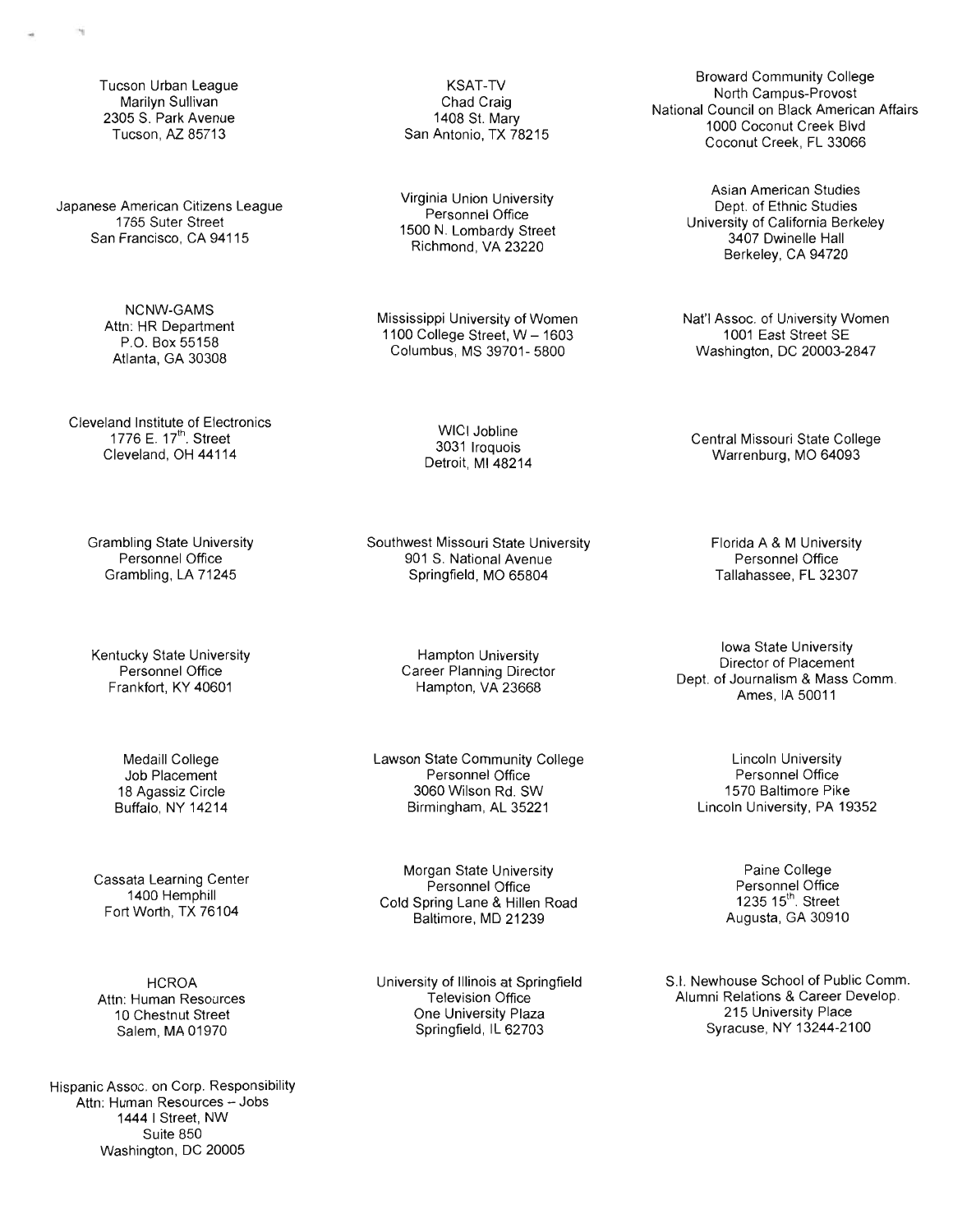## Appendix 5 Highland Telephone Cooperative

2010 Minority Owned Business Participation Plan Report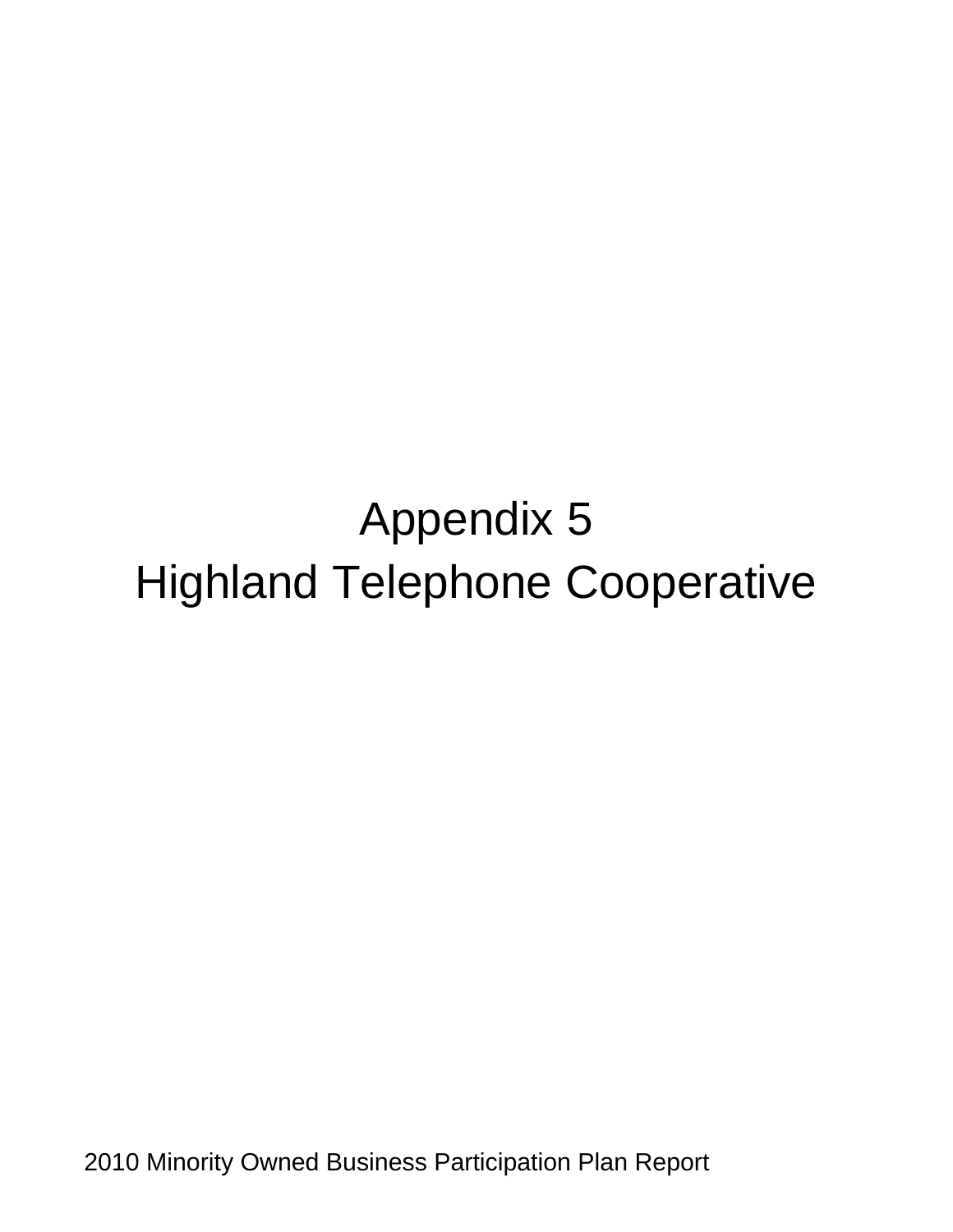

 $\sim 100$ 

 $\label{eq:1} \mathcal{L}_{\mathcal{A}}(\mathcal{A})=\mathcal{L}_{\mathcal{A}}(\mathcal{A})\mathcal{A}=\mathcal{L}_{\mathcal{A}}(\mathcal{A})\mathcal{A}=\mathcal{A}(\mathcal{A})\mathcal{A}$ 

7840 Morgan County Hwy. P.O. Box 119 Sunbright, TN 37872

ΕΜΔΙΙ HIGHLAND@HIGHLAND.NET

voice 423/628 2121 423/663 3939 606/376 5311

Fax 423/628 2409

F.L. Terry MANAGER

Ernest A. Petroff ATTORNEY

DIRECTORS James E. Terry PRESIDENT

JoAn Haynes VICE PRESIDENT

Clara Terry SECRETARY-TREASURER Mickey Bingham Jan Byrd Loma Denney David Freytag Shelva Jo Jones Sam Strunk John Tate **Jerry Williams** 

January 27, 2011

Mr. Arnold Reed **Tennessee Regulatory Authority** 460 James Robertson Parkway Nashville, TN 37243

### **RE: Minority Owned Business Participation Report of Highland Telephone Cooperative, Inc.**

Dear Mr. Reed:

Pursuant to Tennessee Code Annotated §7-59-313(d), Highland Telephone Cooperative, Inc. ("Highland") hereby submits its annual report to the Tennessee Regulatory Authority regarding its minority owned business participation plan. Highland has complied with its minority owned business participation by taking steps to implement the plan consistent with its statutory obligations.

Highland has contacted several applicable agencies and organizations to benefit from their resources and to work with them to achieve the goals of the company's minority owned business participation plan. First, Highland reached out to the Governor's Office of Diversity Business Enterprise ("DBE") within the Tennessee Department of General Services. The DBE provides MBE/WBE/SDVBE/SBE certification to companies to enhance their eligibility to bid on state contracts.

While Highland is not a state agency and cannot advertise requests for proposals through this department, DBE maintains a public database of all of the companies for which it has provided certification. Highland is in the process of reviewing this database to identify companies that may be qualified to bid on potential present and future contracts. When Highland completes this review of certified firms in conjunction with its own third-party vendor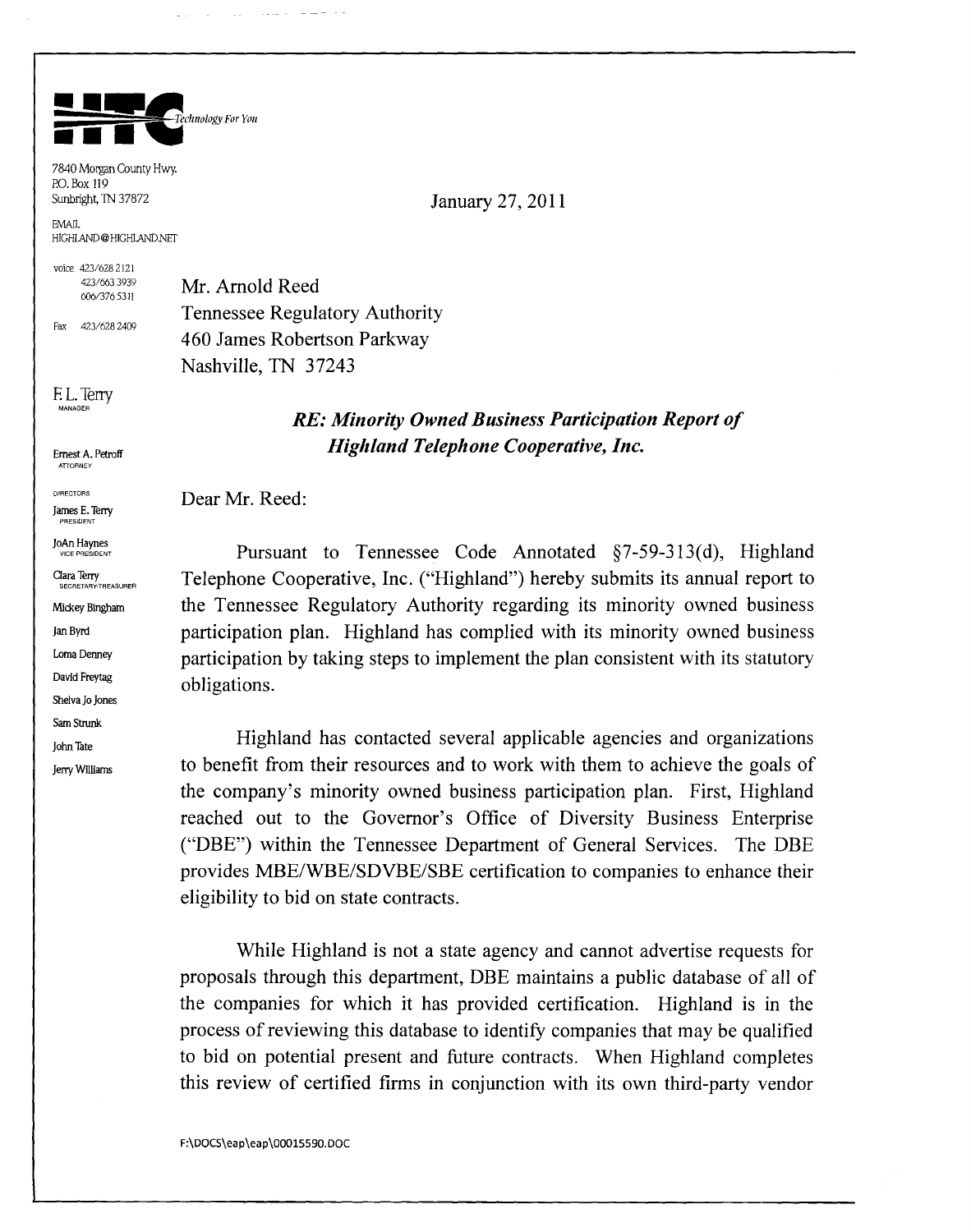needs, it will contact those firms to make them aware of Highland's potential needs and the process for providing relevant information to the company.

Second, Highland has recently become aware of the work being done by the Tennessee Minority Supplier Development Council ("TMSDC"), a privately funded not-for-profit organization that helps to build partnerships between minority-owned businesses and major corporations doing work in Tennessee. In order to avail itself of TMSDC's assistance, Highland must first become a corporate member of this organization. Highland is in the process of obtaining information from TMSDC to determine whether becoming a corporate member would improve in a meaningful way Highland's ability to reach minority-owned businesses doing work relevant to Highland's needs.

Third, Highland has contacted numerous other state agencies and private organizations to learn what, if any, programs currently exist to help connect communications companies to minority owned contractors and subcontractors. The organizations that were contacted by Highland include, but are not limited to, the following: Tennessee Department of Economic and Community Development, Tennessee Department of Labor and Workforce Development, Memphis Area Minority Contractors Association, and the Black Business Association of Memphis.

In addition to working with the organizations identified above, as part of Highland's minority-owned business participation plan, the company continues to monitor opportunities to utilize minority owned businesses and encourage qualified minority owned businesses to bid on available work. Highland also maintains a record keeping system to track communications with applicable agencies and organizations as well as known minority-owned businesses.

Highland is committed to the objectives stated in Section 313 of the Tennessee Competitive Cable and Video Services Act, T.C.A. §7-59-313, and strives to promote participation of minority owned businesses through the activities outlined above. Thank you for the opportunity to submit this information to the TRA. Should you need any additional information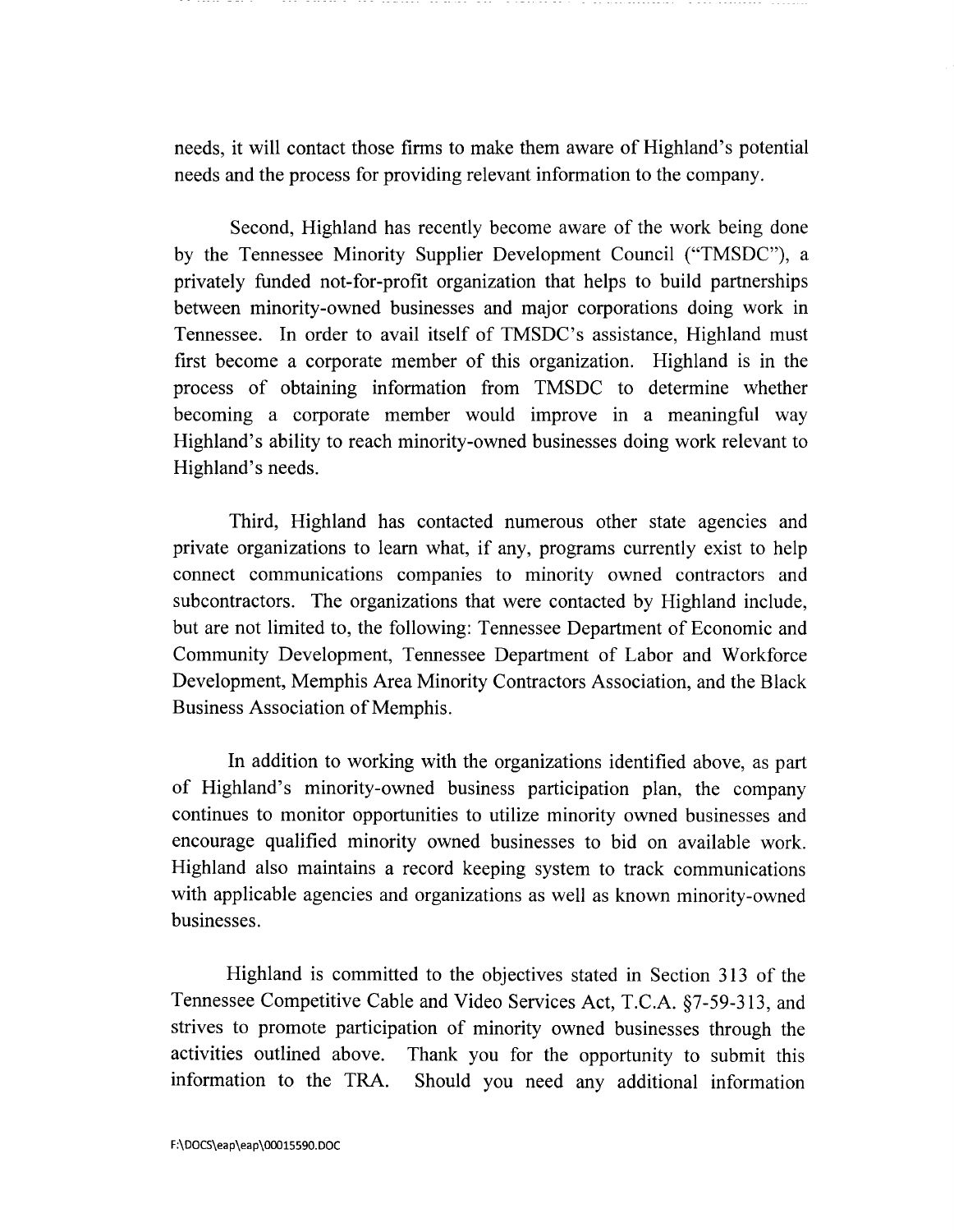regarding Highland and its minority owned business participation plan, please do not hesitate to contact us.

Sincerely,

Et Leurs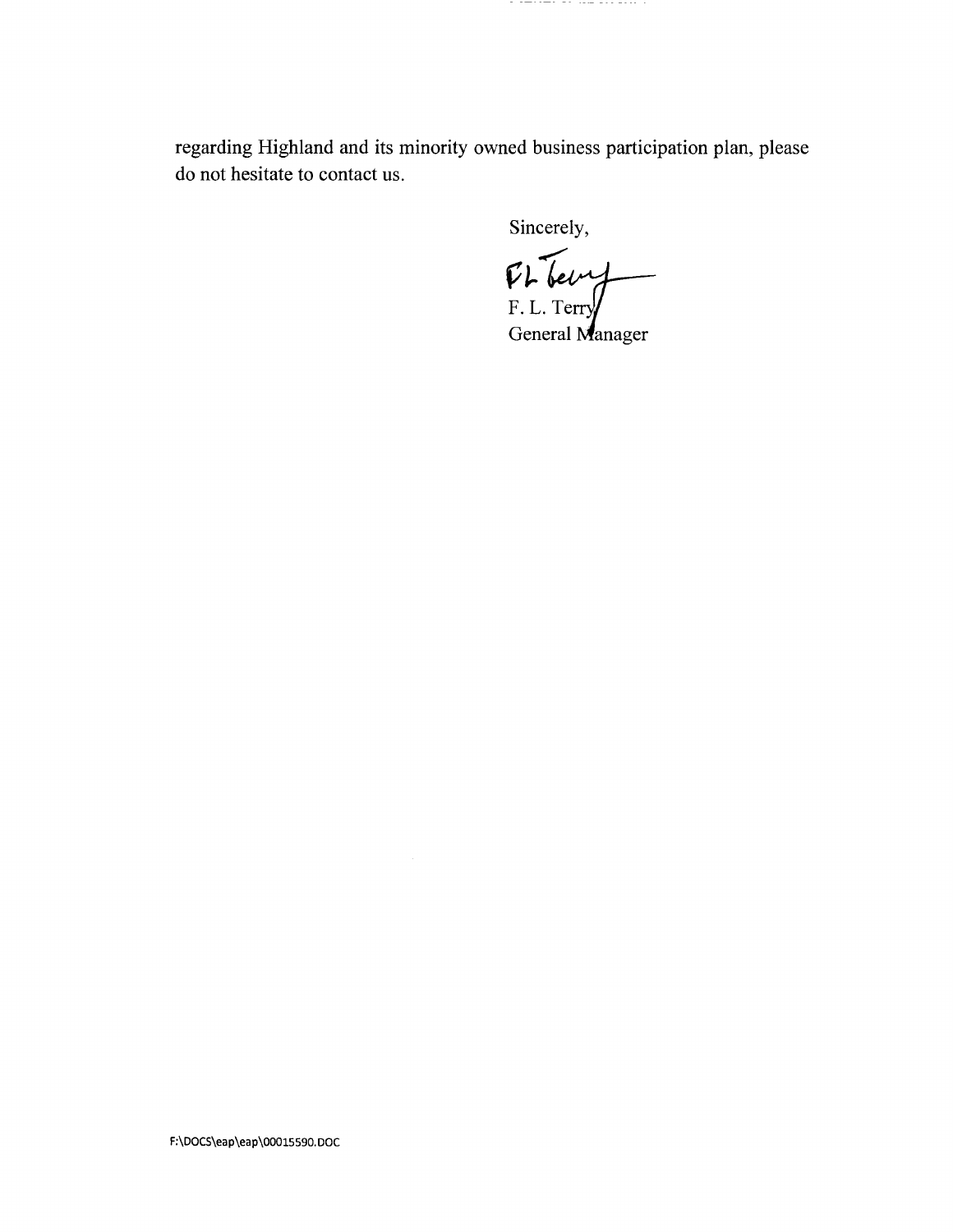Appendix 6 **Comcast** 

2010 Minority Owned Business Participation Plan Report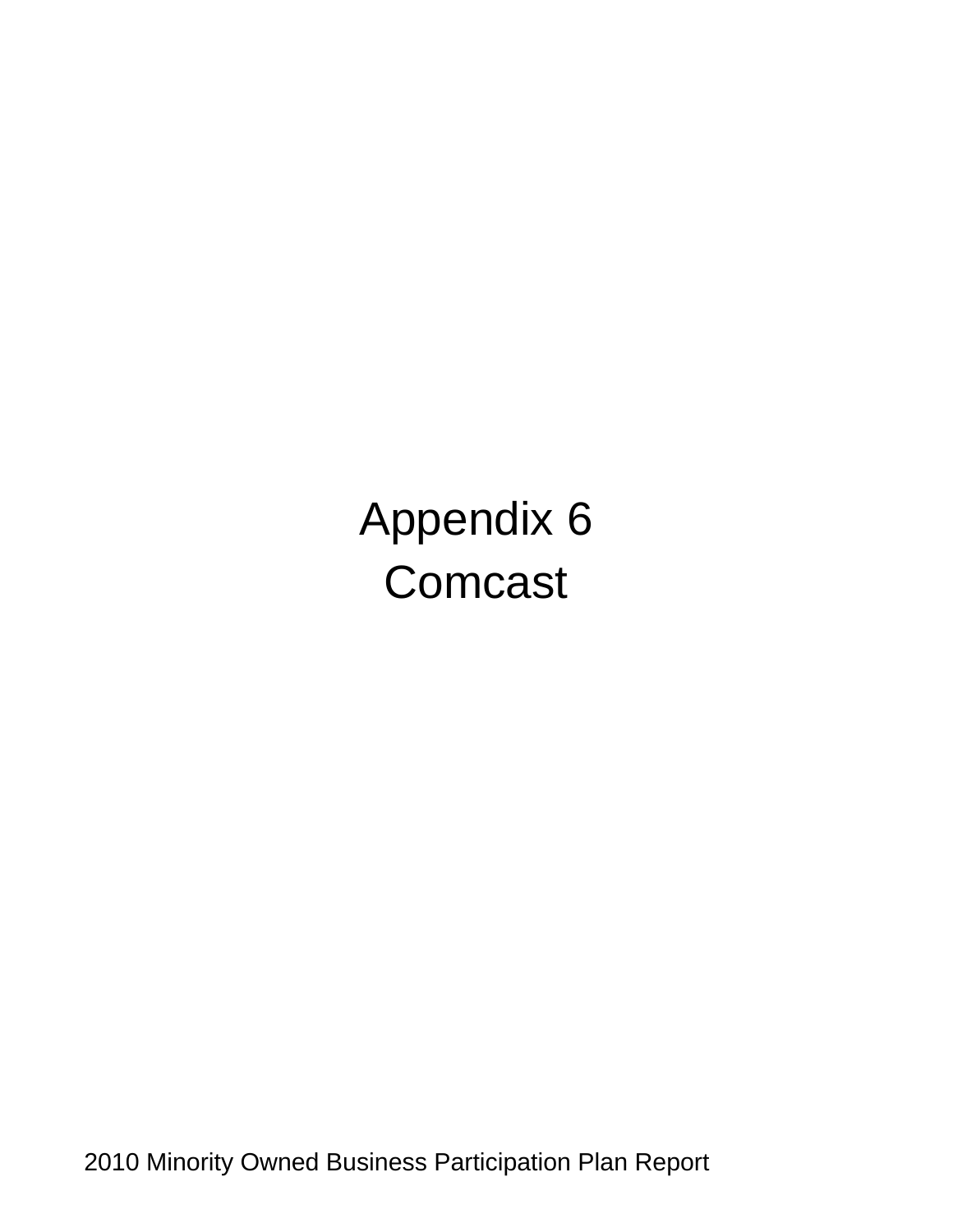

RECEIVED

JAN 3 1 2011

Comcast Cable 600 Galleria Parkway Suite 1100 Atlanta, GA 30339

TN REGULATORY AUTHORITY **ITTILITIES DIVISION** 

**VIA FACSIMILE & OVERNIGHT MAIL** 

January 28, 2011

Mr. Arnold Reed **Tennessee Regulatory Authority** 460 James Robertson Parkway Nashville, TN 37243

Re: Minority Owned Business Plan Annual Report

Pursuant to Section 7-59-313 (d) of The Competitive Cable and Video Services Act, Comcast Cable Communications Management, LLC ("Comcast") submits this annual report on its Minority Owned Business Participation Plan ("Plan") performance.

Enclosed is a copy of the Plan which was filed as Exhibit E to Comcast's original applications for state-issued certificates of franchise authority dated February 13, 2009, and September 14, 2009, respectively.

Comcast continues to comply with the Plan. For 2010, 14.2% of the total supplier expenditures made by the Comcast operating entities holding state certificates were to diverse vendors.

Sincerely,

John C. Barrett Regional Senior Vice President Mid-South & West Palm Regions

enc.

cc: Douglas Wells **Tim Gage** John Gauder Valerie Gillespie Russell Byrd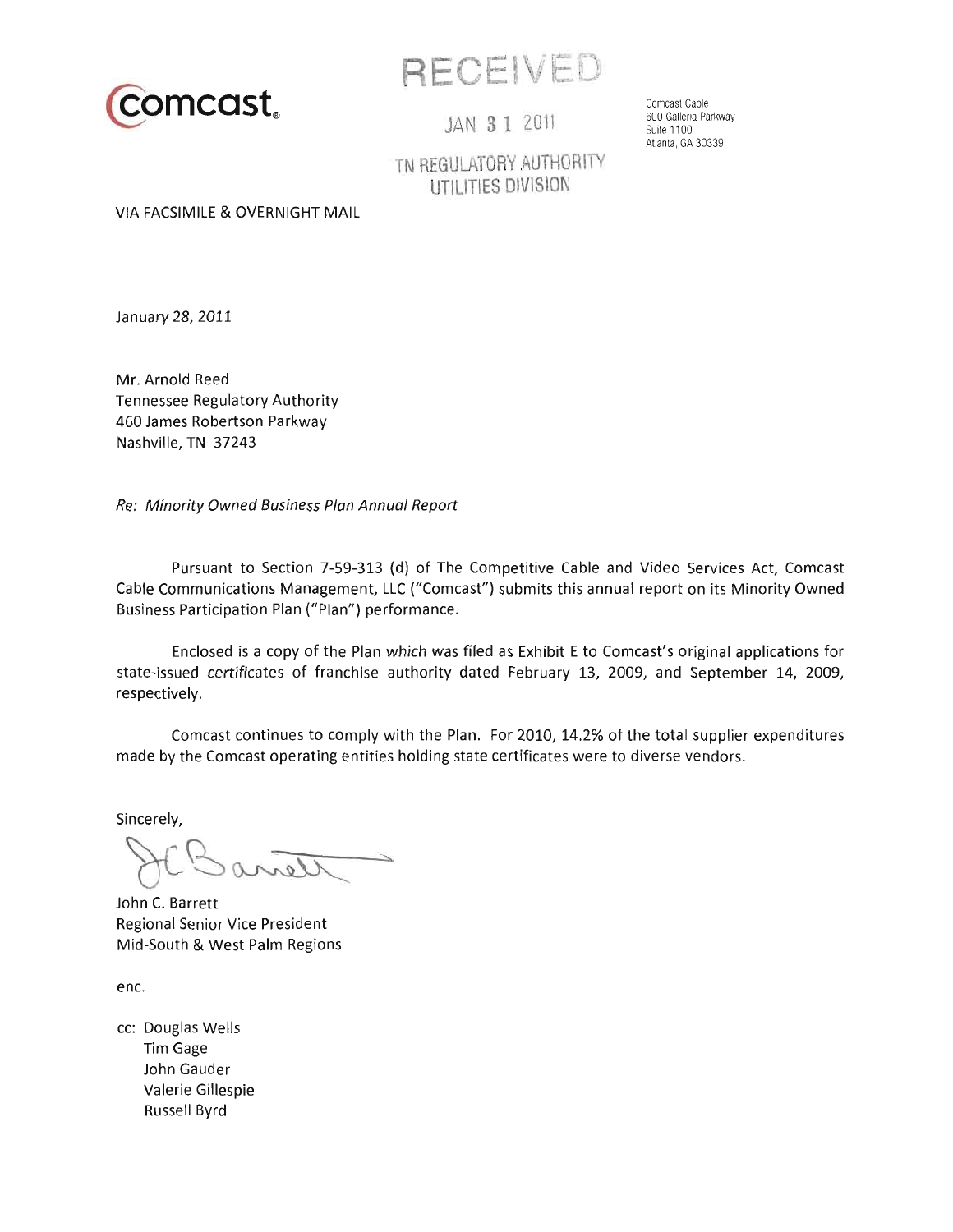## MINORITY-OWNED BUSINESS PREPARATION PLAN

TWREGUATORY AUTHORITY Comcast hereby sets forth its business plan for actively soliciting bids from minorityowned businesses and awarding contracts to such businesses when establishing, providing or expanding cable services and related support facilities in Tennessee. This business plan includes information regarding promoting, increasing, and improving the quality of the overall participation of minority, women, and service-disabled veteranowned business enterprises in its purchases of materials and services.

#### $1<sub>1</sub>$ **TERMS AND TERMINOLOGY**

For purposes of this plan, unless the context otherwise requires:

- "Comcast" refers to the Comcast entities listed in Exhibit A to the  $A_{1}$ Application. Except where otherwise indicated, the information in this Plan is provided with respect to Comcast as a whole.
- $B<sub>1</sub>$ "Minority-Owned Business(es)" means a business that is solely owned, or at least fifty-one percent (51%) of the assets or outstanding stock of which is owned, by an individual(s) who personally manages and controls the daily operations of such business and who is impeded from normal entry into the economic mainstream because of:
	- past practices of discrimination based on race, religion, ethnic  $1)$ background, or sex including, but not limited to, women;
	- $2)$ a disability as defined in T.C.A. Section 4-26-201 including, but not limited to, disabled veterans; or
	- $3)$ past practices of racial discrimination against African-Americans.
- C. "Minority-Owned Business Participation Plan" means a business plan for actively soliciting bids from Minority-Owned Businesses and awarding contracts to such businesses when establishing, providing or expanding cable services and related support facilities. Such Plan includes the following information:
	- $1)$ A proposal for purchasing goods and services from Minority-**Owned Businesses:**
	- $(2)$ Information on programs to provide technical assistance to such businesses: and
	- $3)$ A statement of intent to follow its Minority-Owned Business Plan.

#### $2.$ SUPPLIER DIVERSITY POLICY STATEMENT

Qualified, dependable, diverse partners provide Comcast with the goods and services needed to continue growing and serving our customers. Small and diverse suppliers provide us with new perspectives, insights, and understandings that enable us to innovate, compete, and tailor our business to existing and emerging markets. Comcast believes that small and diverse suppliers, who instill competitiveness into the bidding process, make all of our vendors work harder to give us their best possible product. Ultimately, our diverse supplier partnerships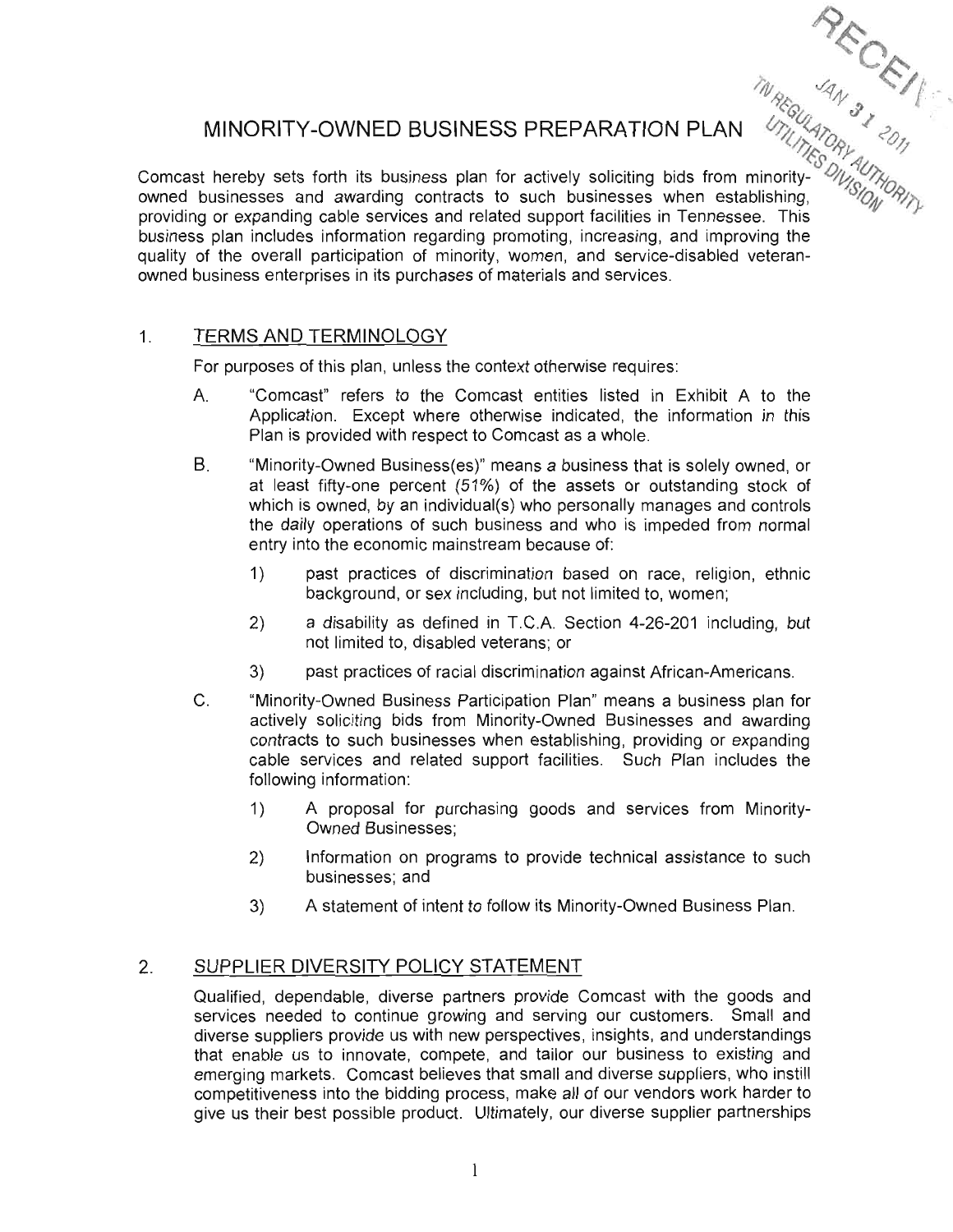empower both parties to create jobs, strengthen communities, and build value for our shareholders. As such, it is the policy of Comcast:

- to promote, increase, and improve the quality of the overall participation  $A_{1}$ of minority, women, veteran, and service-disabled veteran-owned business enterprises in its purchases of materials and services:
- **B**. to provide maximum practical opportunity to minority, women, veteran, and disabled veteran-owned business enterprises to participate as suppliers of materials and services to Comcast: and
- $C_{\cdot}$ to encourage subcontracting opportunities for minority, women, veteran, and disabled veteran-owned business enterprises by requiring Supplier Diversity Participation Plans from its prime suppliers.

#### 3 PROPOSAL FOR PURCHASING GOODS AND SERVICES FROM MINORITY-OWNED BUSINESSES

Comcast promotes the purchasing of goods and services from Minority-Owned Businesses through its comprehensive Small and Minority Owned Business Preparation Plan which incorporates the following:

- $\mathsf{A}$ Comcast employs a full-time Senior Manager of Supplier Diversity who reports to Comcast's Executive Director of Procurement. This individual is responsible for coordinating and managing Comcast's supplier diversity program and providing leadership, relationship management, and tactical direction to vendors looking to conduct business with Comcast.
- **B.** Comcast employs Directors of Purchasing along with procurement support staff in each of Comcast's four operating divisions who actively participate in advancing Comcast's supplier diversity initiatives and who are responsible for encouraging the inclusion of minority-owned vendors in the competitive bid process accomplished through the use of the following tactics:
	- $1)$ Training programs for procurement personnel that emphasize the importance of diversity initiatives and techniques to find qualified minority-owned suppliers to compete on bid opportunities.
	- $2)$ Establishment of supplier diversity goals.
	- $3)$ Development and use of a "score card" to measure actual versus goal for supplier diversity efforts.
	- $4)$ Partner with minority-owned and women business organizations. (See Section 4, below)
	- $5)$ Regularly update external communications regarding supplier diversity.
- $C_{\cdot}$ To assist potential vendors in determining their eligibility to participate in Comcast's Supplier Vendor Diversity Program, Comcast publishes the Program's criteria and qualifications on its website, www.comcast.com.<sup>1</sup>

<sup>&</sup>lt;sup>1</sup> Comcast's "Criteria and Qualifications document can be accessed on the web using the following link: http://www.comcast.com/corporate/about/diversity/suppliers/criteria.html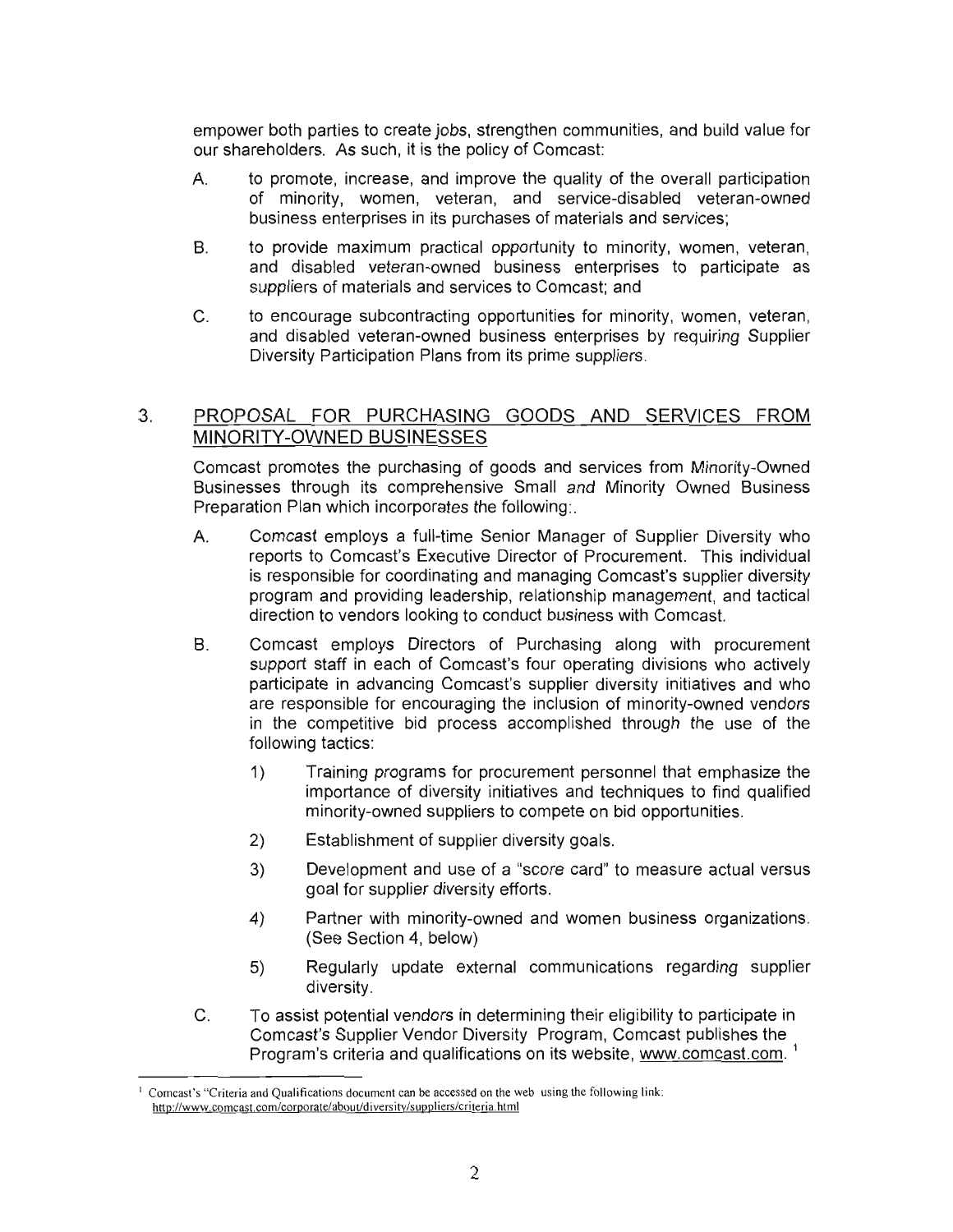#### $4.$ **BUSINESS PARTNERSHIP INITIATIVES**

Comcast is partnering with the following organizations, in an effort to identify qualified Minority-Owned Businesses.

- А. National Minority Supplier Diversity Council ("NMSDC"): Comcast is a national member of this organization. Additionally, we partner with eight of the local councils in order to find qualified minority-owned businesses with which to partner.
- **B.** Women's Business Enterprise National Council ("WBENC"): Comcast actively participates with WBENC nationally, Additionally, we partner with six local councils in order to find qualified women-owned business with which to partner.
- $C_{.}$ Women in Cable and Telecommunications ("WICT"): This is a cablespecific organization that assists Comcast in identifying and developing female leaders within the cable & telecommunications industries.
- D. National Association for Minorities in Cable ("NAMIC"): This is a cablespecific organization that assists Comcast in identifying and developing minority leaders within the cable industry.
- Ε. National Veteran Owned Business Association ("NaVOBA")
- Walter Kaitz Foundation: advocates for diversity in the cable and F. telecommunications industries. Comcast is an annual sponsor of the Walter Kaitz Fundraising Dinner and the Supplier Diversity Connection seminars at the National Cable Television Association ("NCTA") and Society of Cable Television Engineers ("SCTE") conferences.
- National Association of Women Business Owners ("NAWBO"). G.
- Η. Comcast also partners with numerous Chambers of Commerce that work to support supplier diversity.
- I. Member of Mid-South Minority Business Council which provides access to their database of certified minority-owned businesses.
- Member of Memphis Chapter of Black Business Association ("BBA") J.
- Κ. Member of Memphis Chapter of Hispanic Business Alliance ("HBA").

#### STATEMENT OF INTENT TO FOLLOW THE MINORITY-OWNED 5. **BUSINESS PARTICIPATION PLAN**

 $\overline{\phantom{a}}$ 

Pursuant to this plan, Comcast shall strive to maximize participation of Minority-Owned Businesses through both prime and second tier contracting opportunities and shall strive to achieve a level of minority business participation representative of the population demographics of the state of Tennessee. On or before January 31 of each year, Comcast will prepare and submit an annual report to the Tennessee Regulatory Authority concerning Comcast's Minority-Owned Business Participation Plan and compliance with such plan.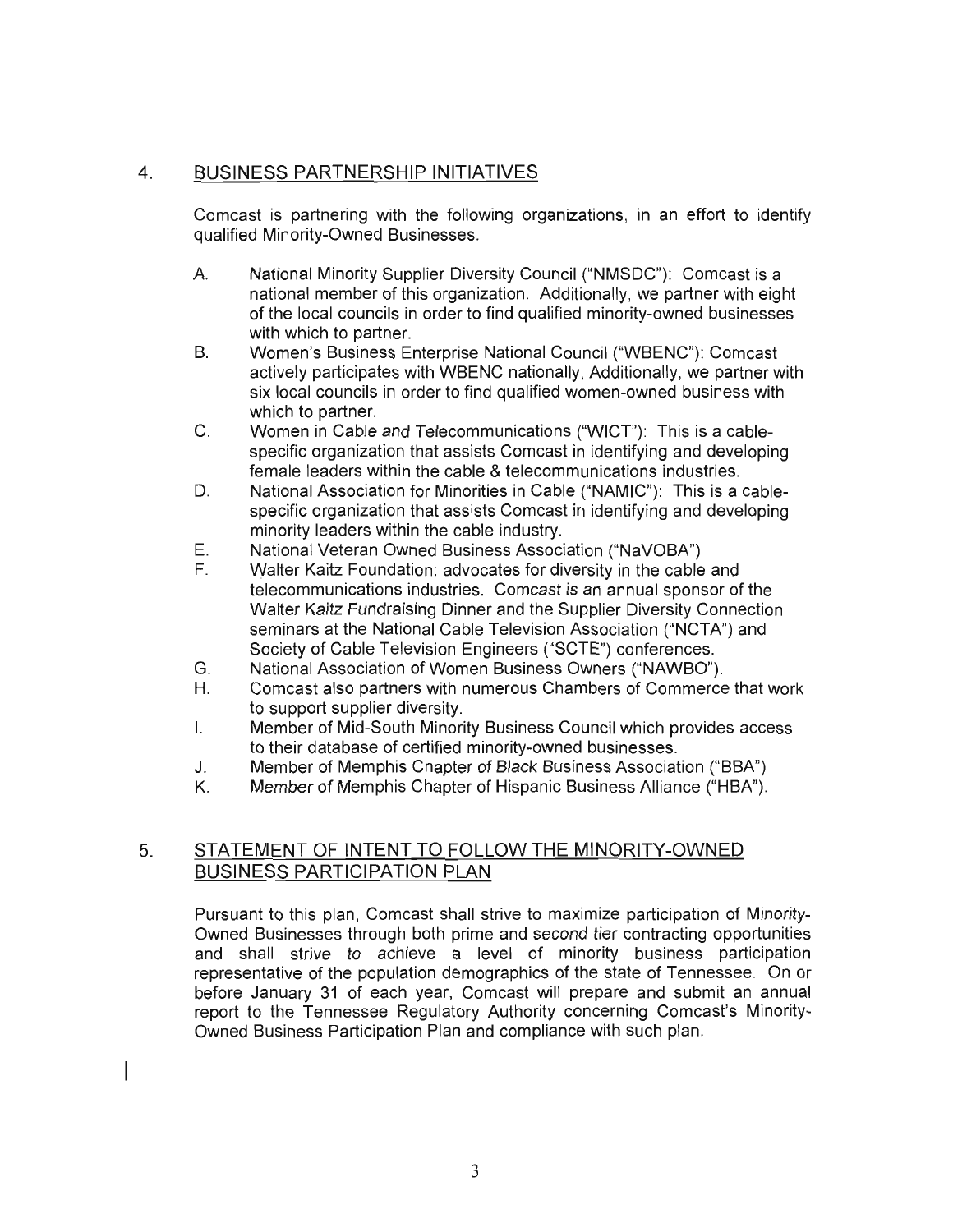Inquiries concerning this Plan may be directed to the Plan Administrator:

Ajamu Johnson<br>Comcast Cable One Comcast Center Philadelphia, PA 19103<br>(215) 286-4052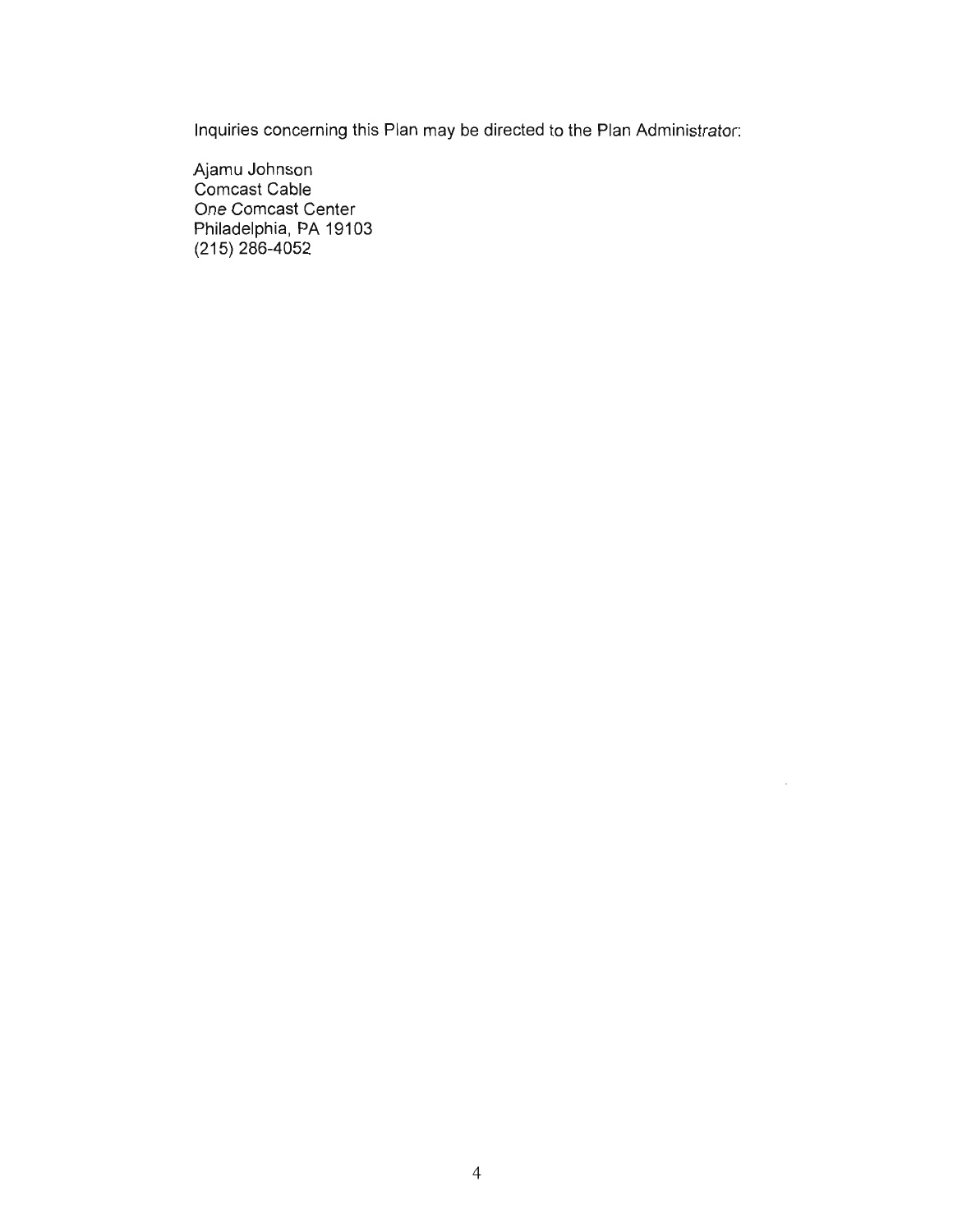## Appendix 7 Electric Power Board of Chattanooga

2010 Minority Owned Business Participation Plan Report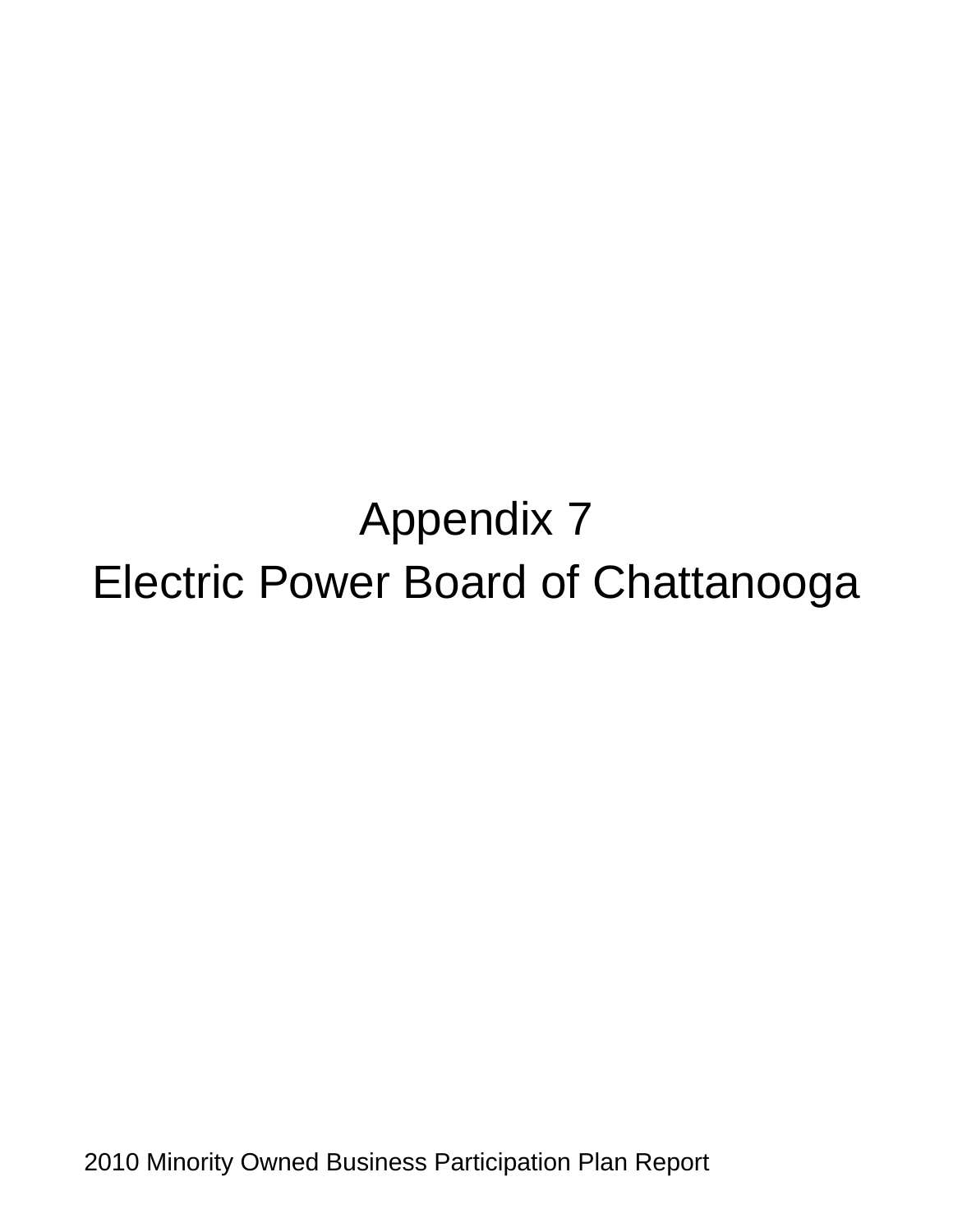P.O. Box 182255 Chattanooga, Tennessee 37422-7255 www.epb.net



January 12, 2011

Tennessee Regulatory Authority ATTN: Arnold Reed 460 James Robertson Parkway Nashville, TN 37243

RE: Annual report on compliance with minority business participation plan

Dear Mr. Reed:

Pursuant to the requirements of T.C.A. §7-59-313, please find enclosed Electric Power Board's report regarding compliance with the minority owned business plan. For your convenience, I am also enclosing a copy of EPB's Minority Business Participation Plan.

If you have any questions or concerns, please feel free to contact me at (423) 648-1391 or via e-mail at webbad@epb.net.

Sincerely,

 $\Lambda$ ar

Aaron D. Webb Vice President-Legal Services Electric Power Board of Chattanooga

enclosure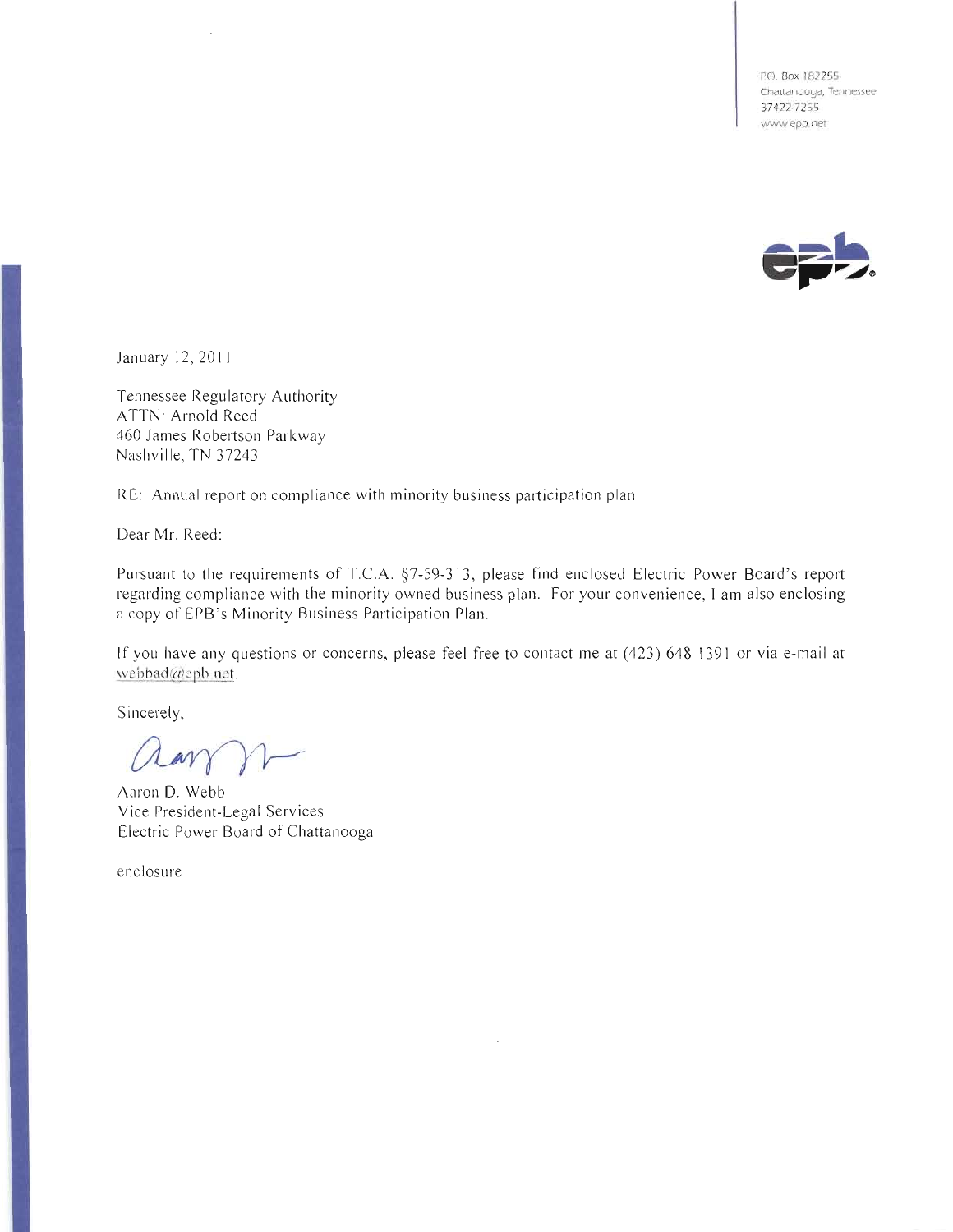

## 2011 Annual Report

## **Minority Business Participation Plan Compliance**

## **Competitive Cable and Video Services Act**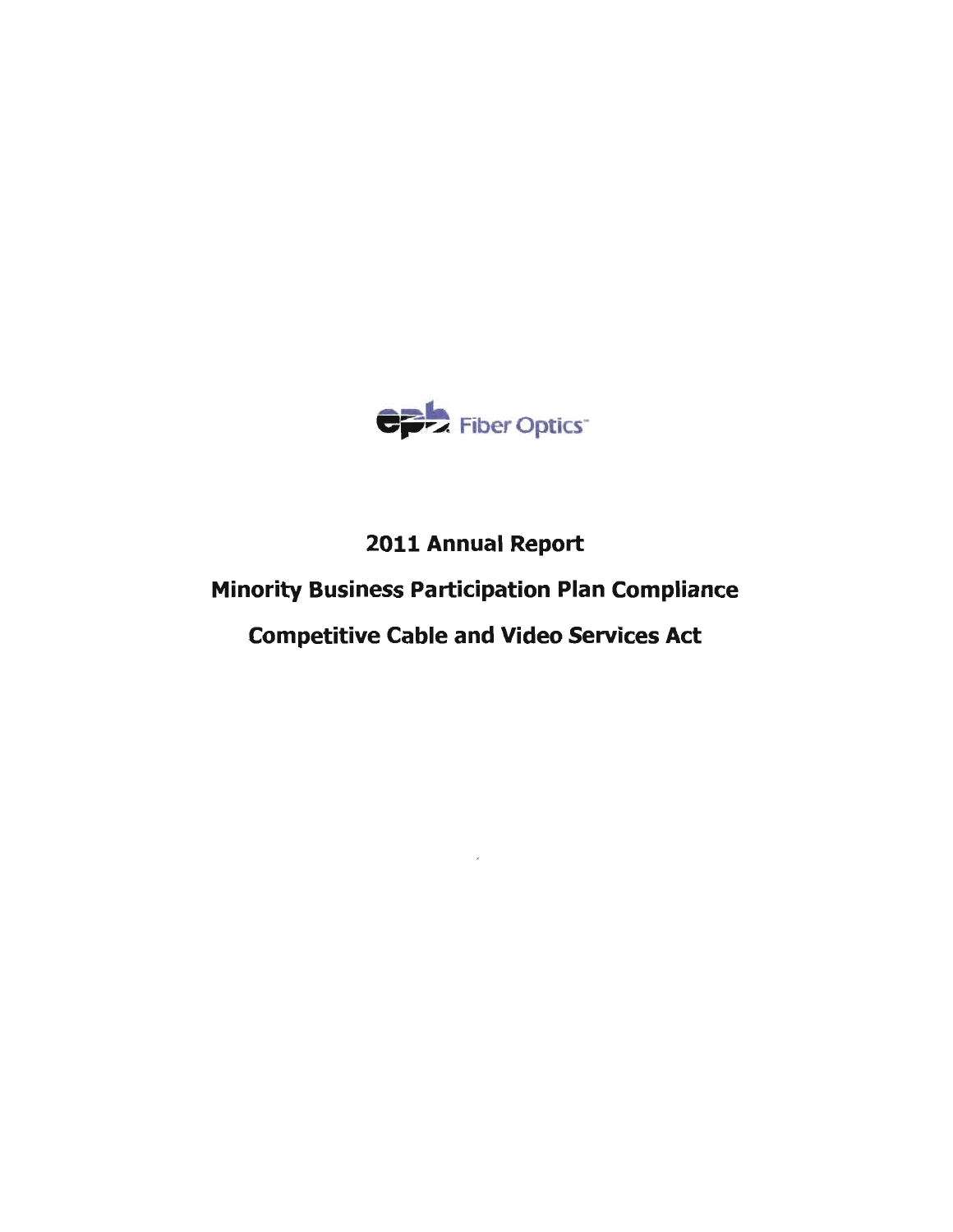On March 23, 2010, the Electric Power Board of Chattanooga filed an application for a state-issued certificate of franchise authority with the Tennessee Regulatory Authority. As required by the Competitive Cable and Video Services Act, EPB submitted a Minority Owned Business Participation Plan with the application. On March 30, 2010, TRA approved EPB's application.

EPB is proud to support minority and women owned companies within the Tennessee area for many years. EPB's Minority and Women Owned Business Development Program has five (5) key objectives:

- $(1)$ Identify goods and services for which minority and women owned businesses have the capability of becoming a source of supply;
- Seeking out minority and women owned businesses capable of  $(2)$ supplying goods and services for EPB's operations;
- $(3)$ Using minority and women owned business whenever possibly in order to increase the volume of expenditures into the minority business community:
- Nurturing minority and women owned businesses and help them to  $(4)$ become competitive, viable and self-sustaining enterprises; and
- Foster relationships within the minority and women owned business  $(5)$ community.

EPB has designated a Manager to oversee its Minority and Women Owned Business Development Program, and that Manager works with the Purchasing Department and members of leadership to ensure the continual success of the program. In 2010, EPB's Fiber Optics Division did business with five (5) minority and women owned companies throughout Tennessee and spent in excess of One Million Dollars (\$1,000,000.00) in these business endeavors.

As always, EPB Fiber Optics will continue to seek out qualified minority and women owned businesses to support and utilize, and find ways to increase opportunities for minority and women owned businesses in the future.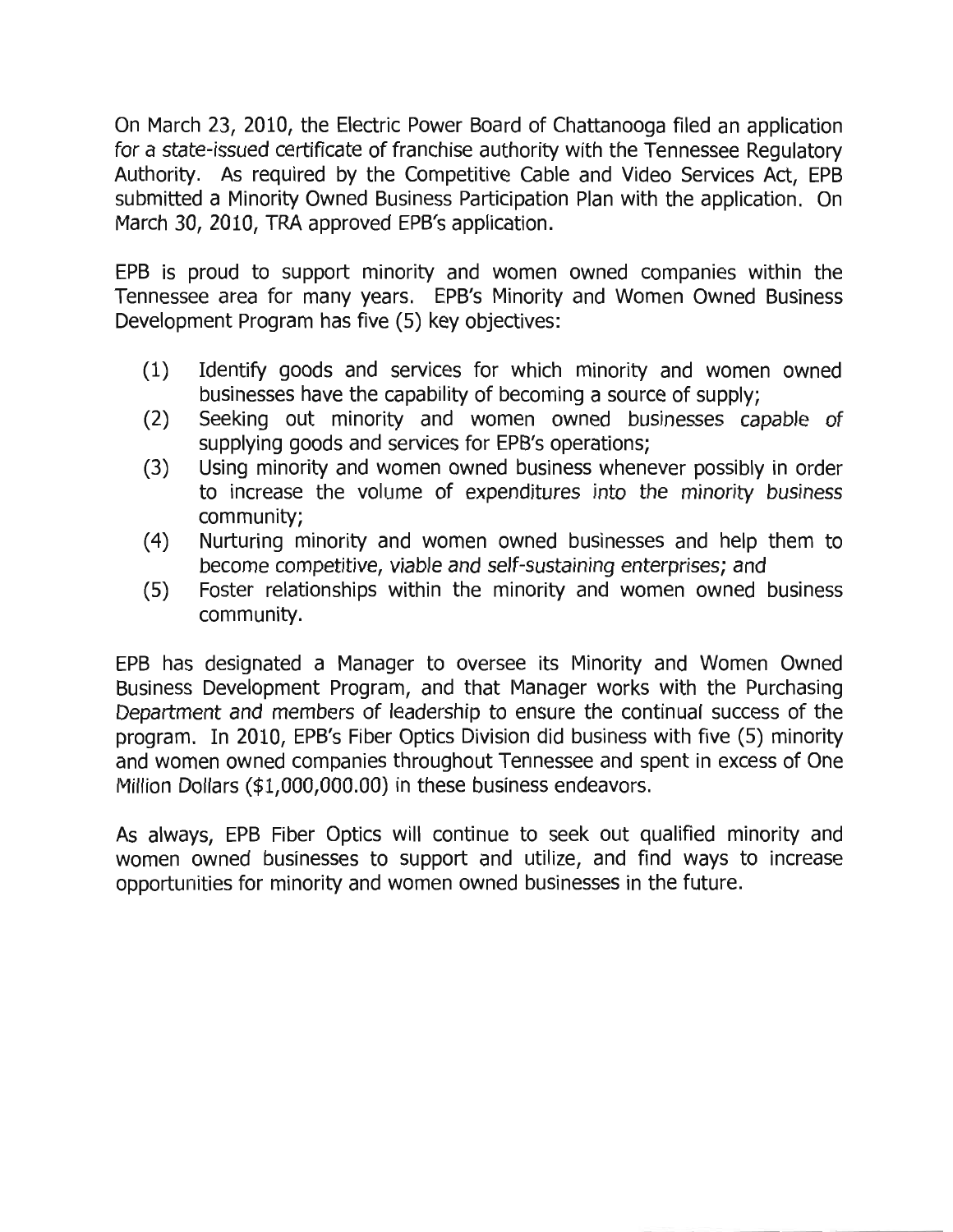# Appendix 8 Twin Lakes Communications, Inc.

2010 Minority Owned Business Participation Plan Report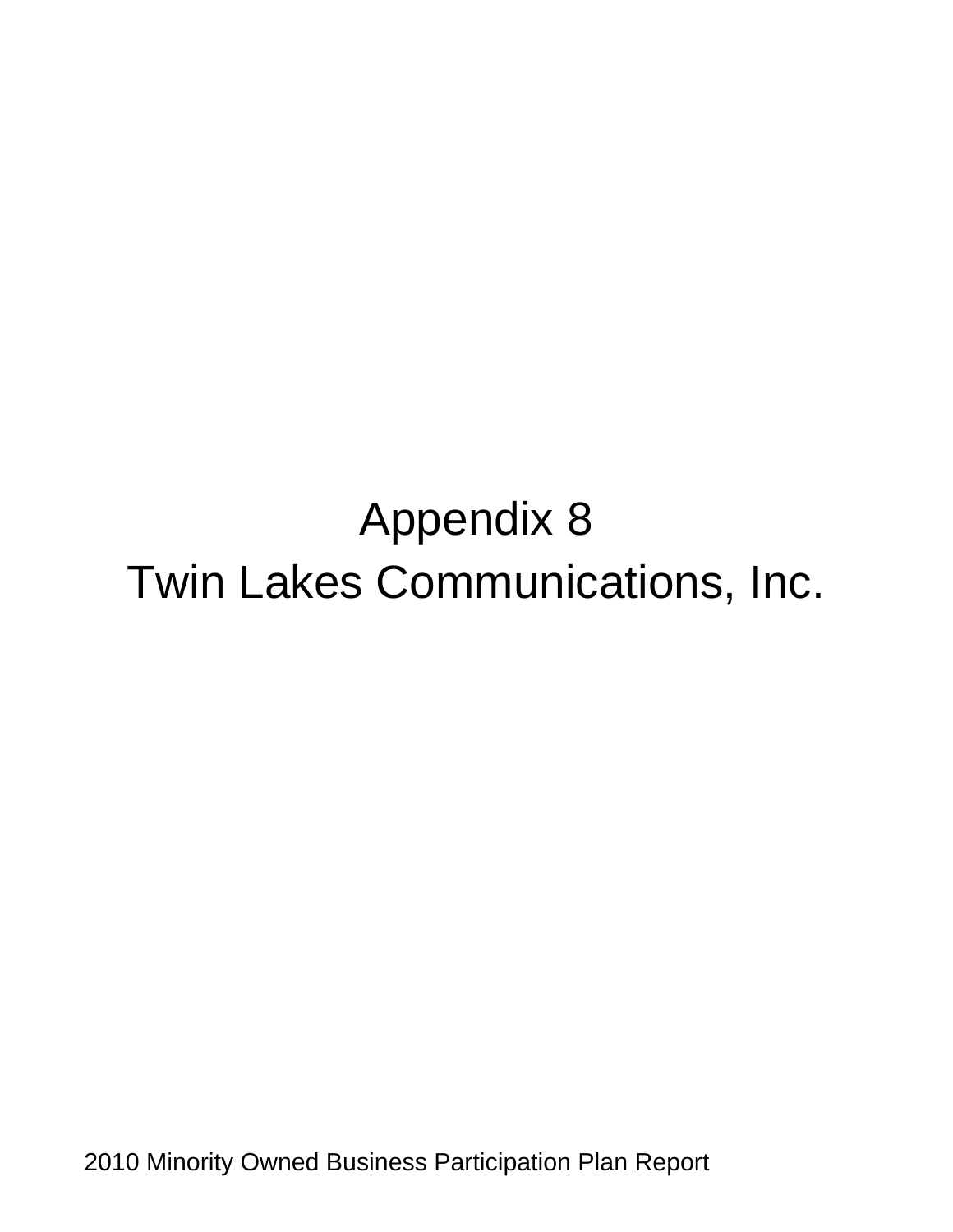

**RECEIVED** 

March 2, 2011

MAR 03 2011

TN REGULATORY AUTHORITY UTILITIES DIVISION

Tennessee Regulatory Authority ATTN: Arnold Reed 460 James Robertson Parkway Nashville, TN 37243

Dear Mr. Reed:

In re: TCA 65-5-212 Small and Minority-Owned Telecommunications Business Participation Plan

Our existing Small and Minority-Owned Telecommunications Business Participation Plan for 2011 is unchanged from 2010. We are enclosing an original and one copy for your convenience.

Very truly yours,

TWIN LAKES COMMUNICATIONS INC

Jonathan West, General Manager and CEO

JW/ef

Enclosures (2)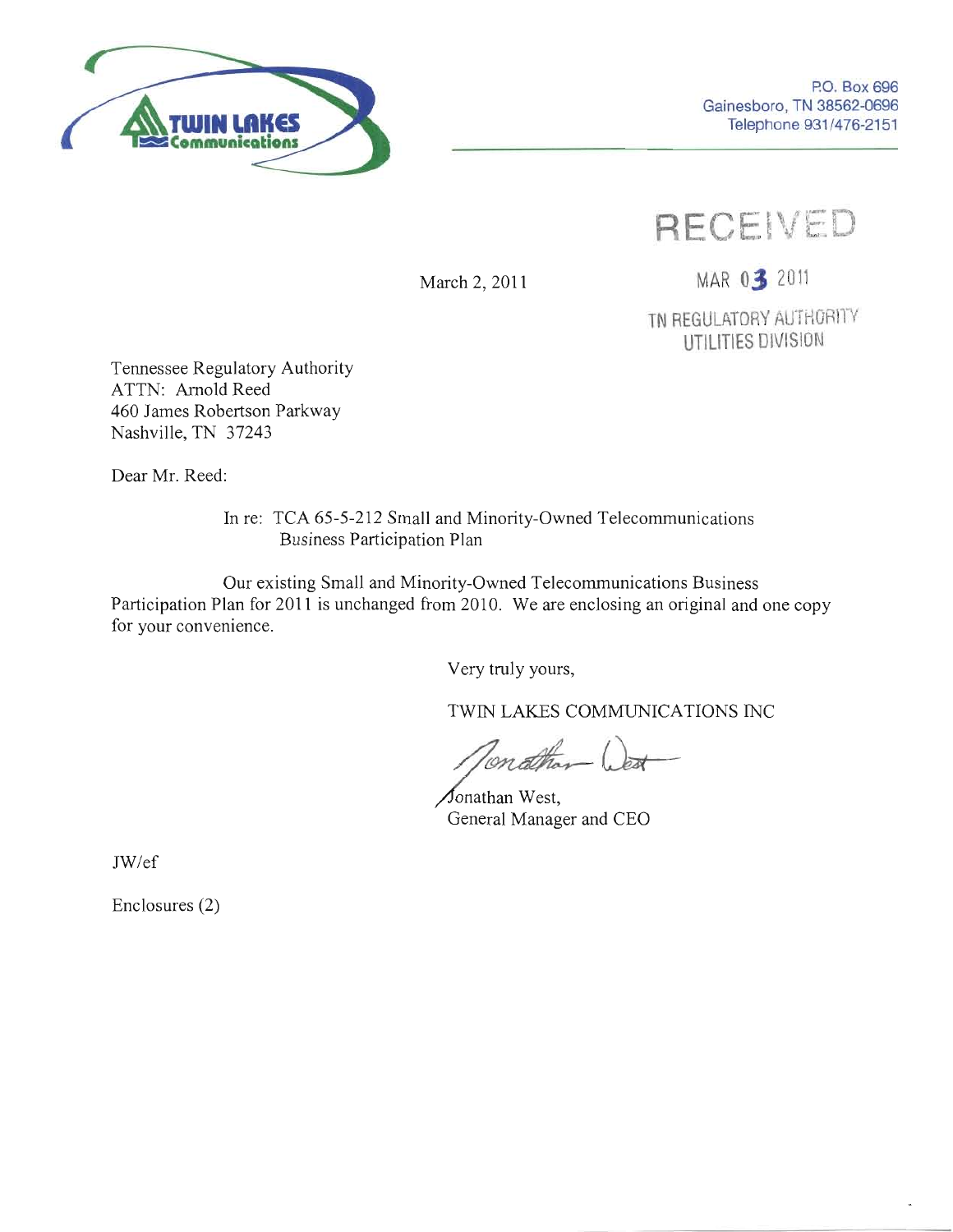

MAR 0 3 2011

TN REGULATORY AUTHORITY UTILITIES DIVISION

## TWIN LAKES TELECOMMUNICATIONS INC.

 $\Phi_{\rm{max}}$ 

 $\mathbf{r}$ 

## SMALL AND MINORITY-OWNED TELECOMMUNICATIONS **BUSINESS PARTICIPATION PLAN**

April 2011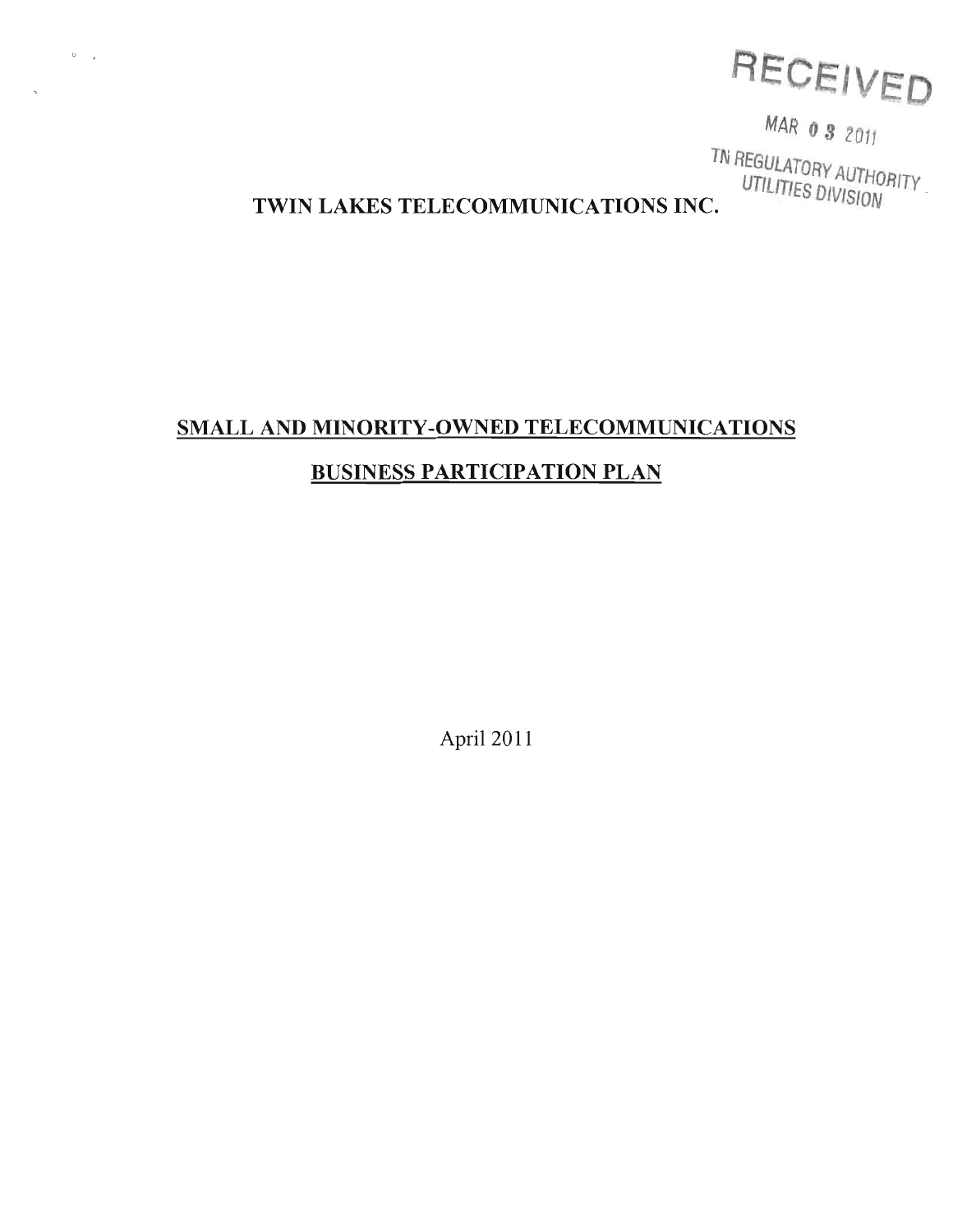Pursuant to T.C.A. §65-5-212, as amended, Twin Lakes Communications, Inc. ("TLCI) submits this small and minority-owned Telecommunications business participation plan (the "Plan").

#### I. **PURPOSE**

The purpose of §65-5-212 is to provide opportunities for small and minorityowned businesses to provide goods and services to Telecommunications service providers. TLCI is committed to the goals of §65-5-212 and to taking steps to support the participation of small and minority-owned Telecommunications businesses in the Telecommunications industry. TLCI will endeavor to provide opportunities for small and minority-owned Telecommunications businesses to compete for contracts and subcontracts for goods and services. As part of its procurement process, TLCI will make efforts to identify and inform minority-owned and small businesses that are qualified and capable of providing goods and services to TLCI of such opportunities. TLCI representatives have already contacted the Department of Economic and Community Development, the administrator of the small and minority-owned Telecommunications assistance program, to obtain a list of qualified vendors. Moreover, TLCI will seek to increase awareness of such opportunities so that companies not otherwise identified will have sufficient information to participate in the procurement process.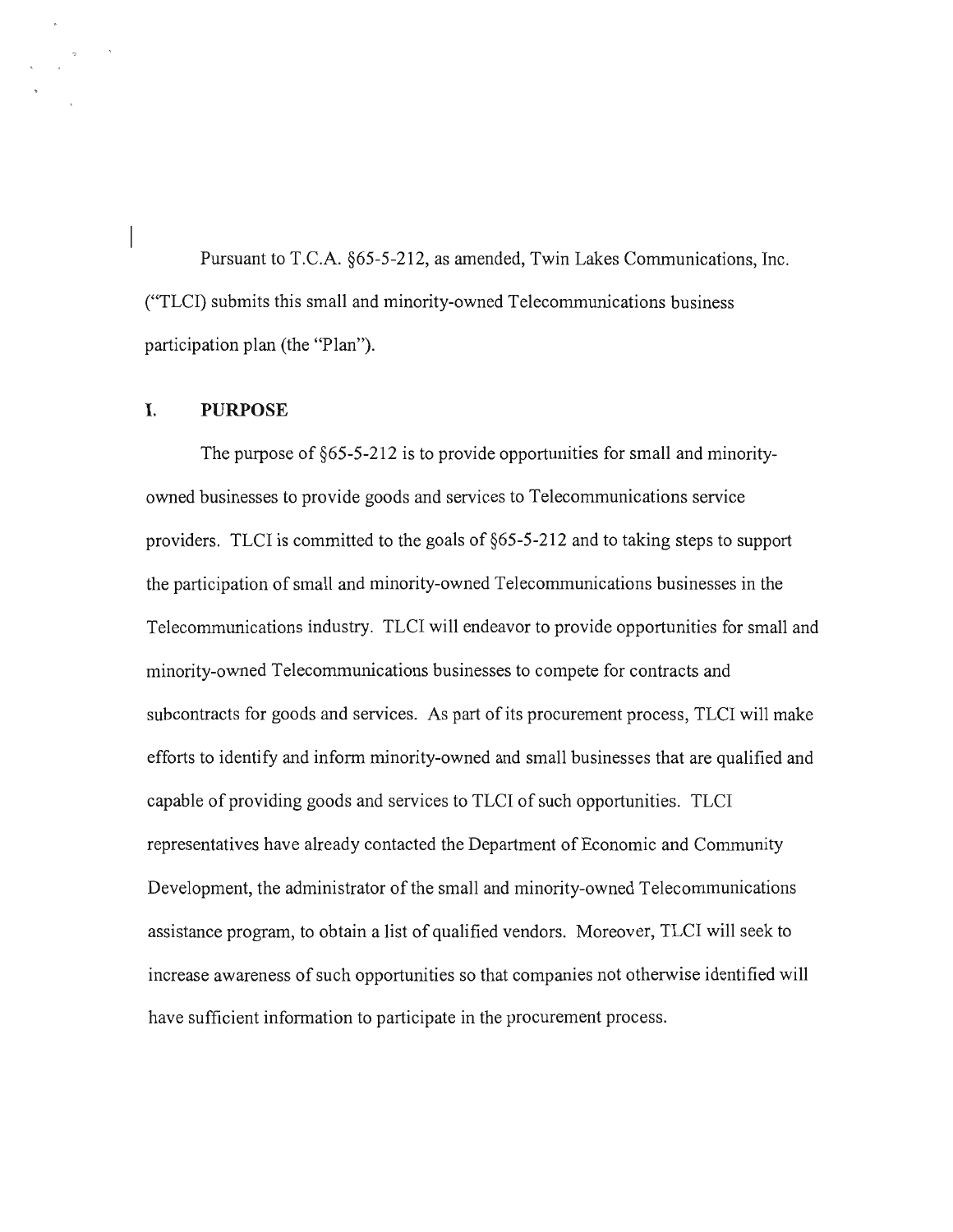#### II. **DEFINITIONS**

As defined in  $§65-5-212$ .

Minority-Owned Business. Minority-owned business shall mean a business which is solely owned, or at least fifty-one percent  $(51\%)$  of the assets or outstanding stock of which is owned, by an individual who personally manages and controls daily operations of such business, and who is impeded from normal entry into the economic mainstream because of race, religion, sex or national origin and such business has annual gross receipts of less than four million dollars (\$4,000,000).

*Small Business.* Small Business shall mean a business with annual gross receipts of less than four million dollars (\$4,000,000).

#### III. **ADMINISTRATION**

TLCI's Plan will be overseen and administered by the individual named below. hereinafter referred to as the Administrator, who will be responsible for carrying out and promoting TLCI's full efforts to provide equal opportunities for small and minorityowned businesses. The Administrator of the Plan will be:

> Jonathan West Twin Lakes Communications, Inc. P.O. Box 696 Gainesboro, TN 38562  $(931)$  268-2151

The Administrator's responsibilities will include:

- (1) Maintaining an updated Plan in full compliance with  $\S65-5-212$  and the rules and orders of the Tennessee Regulatory Authority.
- (2) Establishing and developing policies and procedures necessary for the successful implementation of the Plan.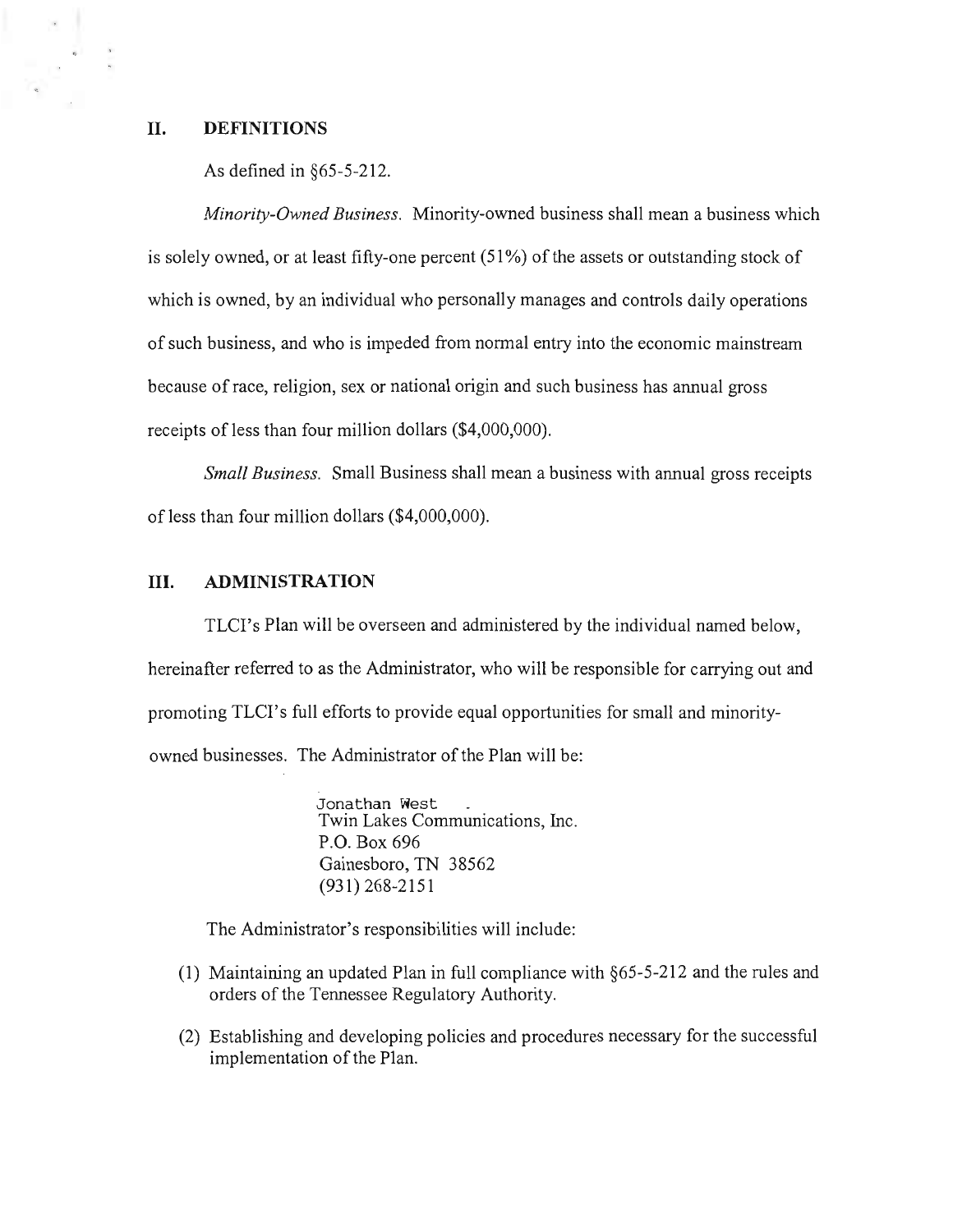- (3) Preparing and submitting such forms as may be required by the Tennessee Regulatory Authority, including the filing of required annual updates.
- (4) Serving as the primary liaison to and cooperate with the Tennessee Regulatory Authority, other agencies of the State of Tennessee, and small and minorityowned businesses to locate and use qualified small and minority-owned businesses as defined in §65-5-212.
- (5) Searching for and developing opportunities to use small and minority-owned businesses and encouraging such businesses to participate in and bid on contracts and subcontracts.
- (6) Providing records and reports and cooperate in any authorized surveys as required by the Tennessee Regulatory Authority.
- (7) Establishing a record-keeping system to track qualified small and minority-owned businesses and efforts to use such businesses.
- (8) Providing information and educational activities to persons within TLCI and training such persons to seek out, encourage, and promote the use of small and minority-owned businesses.

In performance of these duties, the Administrator will utilize a number of resources, including:

> Chambers of Commerce The Tennessee Department of Economic and Community Development The United States Department of Commerce **Small Business Administration** Office of Minority Business The National Minority Supplier Development Counsel The National Association of Women Business Owners The National Association of Minority Contractors Historically Black Colleges, Universities, and Minority Institutions

The efforts to promote and ensure equal opportunities for small and minority-

owned businesses are primarily spelled out in the Administrator's duties above.

Additional efforts to provide opportunities to small and minority-owned businesses

will include offering, where appropriate and feasible, small and minority-owned

businesses assistance with technical, insurance, bonding, licensing, production, and

deadline requirements.

 $\label{eq:2} \begin{array}{c} \mathcal{L} \\ \mathcal{L} \\ \mathcal{L} \end{array}$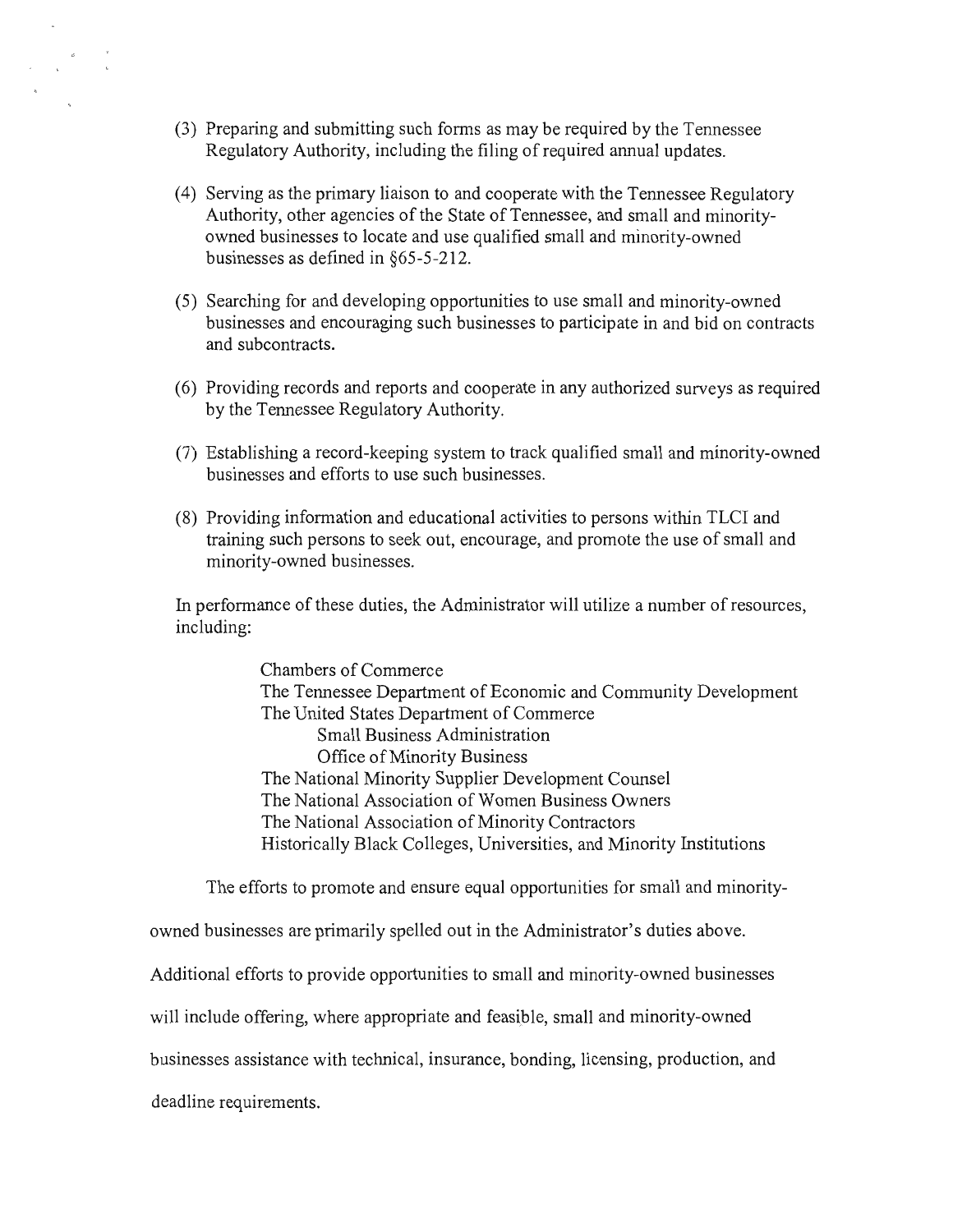#### IV. RECORDS AND COMPLIANCE REPORTS

 $\frac{d}{2} \frac{d}{2} \frac{d}{2}$ 

TLCI will maintain records of qualified small and minority-owned business and efforts to use the goods and services of such businesses. In addition, TLCI will maintain records of education and training activities conducted or attended and of the internal procurement procedures adopted to supports this plan.

TLCI will submit records and reports required by the Tennessee Regulatory Authority concerning the Plan. Moreover, TLCI will cooperate fully with any surveys and studies required by the Tennessee Regulatory Authority.

### **Twin Lakes Communications Inc.**

By: Jonatha

Jonathan West,

**General Manager and CEO** 

Date:  $3 - 2011$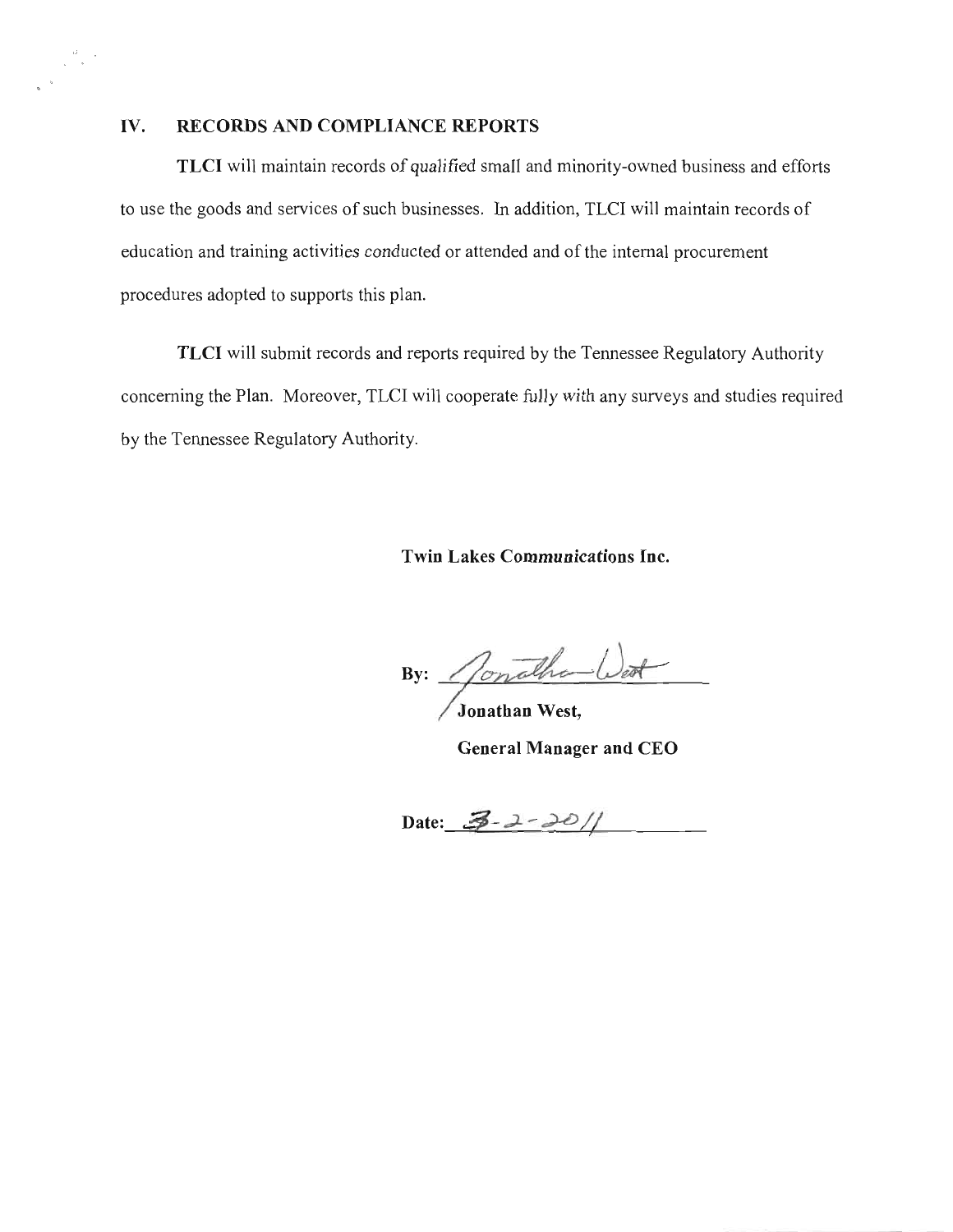# Appendix 9 North Central Telephone Cooperative

2010 Minority Owned Business Participation Plan Report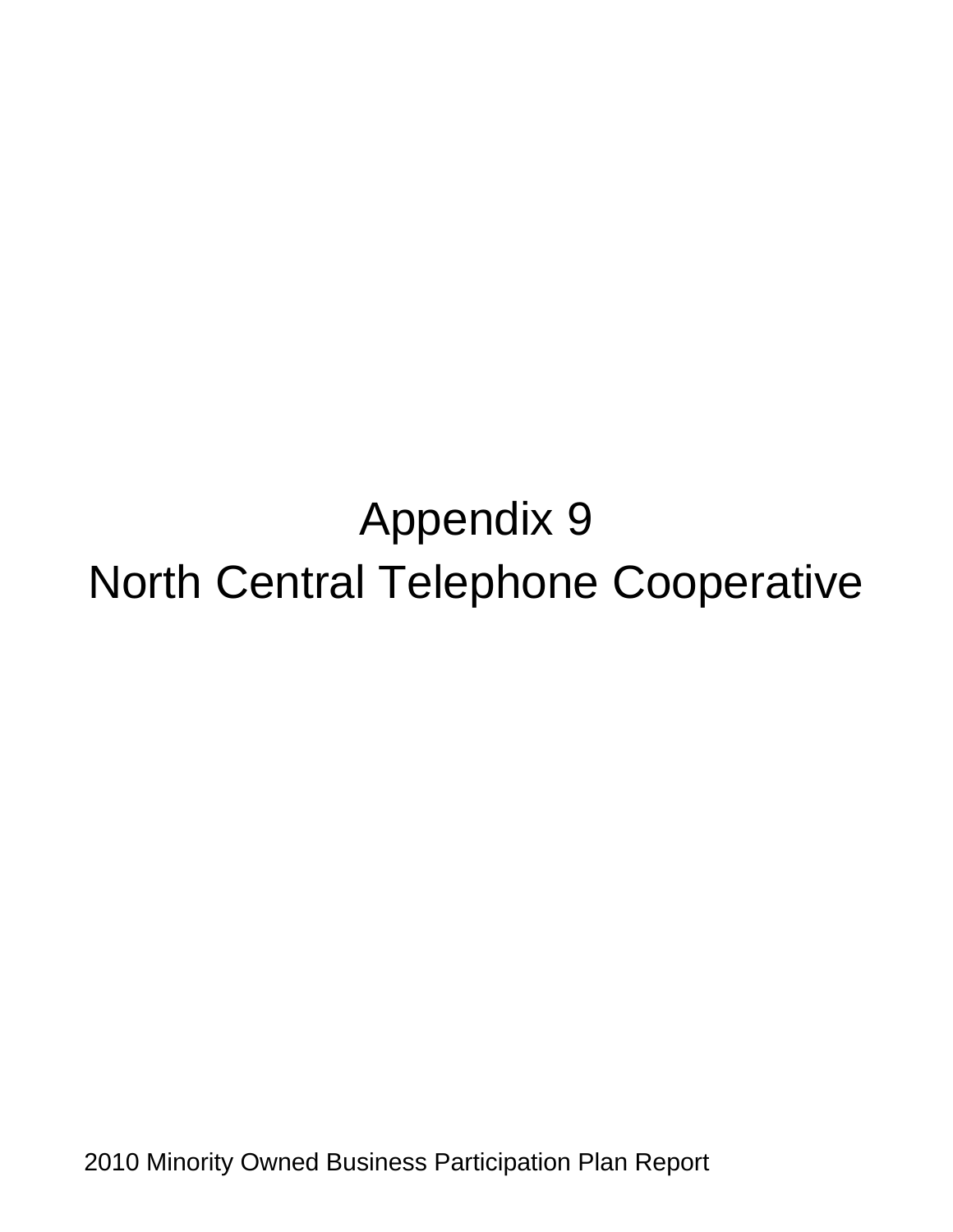

**Tennessee Regulatory Authority ATTN: Arnold Reed** 460 James Robertson Parkway Nashville, Tennessee 37243

Via US Mail

Re: Annual report on compliance with minority and business participation plan

December 16, 2010

Dear Mr. Reed:

This letter is in response to the December 9, 2010 letter from Jerry Kettles seeking a report of North Central Telephone Cooperative's ("NCTC") compliance with T.C.A. §7-59-313 as a holder of a state-issued certificate of Franchise Authority.

NCTC applied for its franchise on August 2, 2010 and was awarded its authority on September 23, 2010. A copy of the company's minority and business participation plan was filed as Exhibit C of that application and is included here.

NCTC has yet to initiate its offering of services and accordingly has had little opportunity to implement the goals of its plan. We remain confident that our plan meets the expectations of T.C.A. §7-59-313 and ongoing compliance with the plan has been included in the performance expectations of our Human Resources department.

Sincerely,

hete

Nancy J. White President and CEO

Enclosures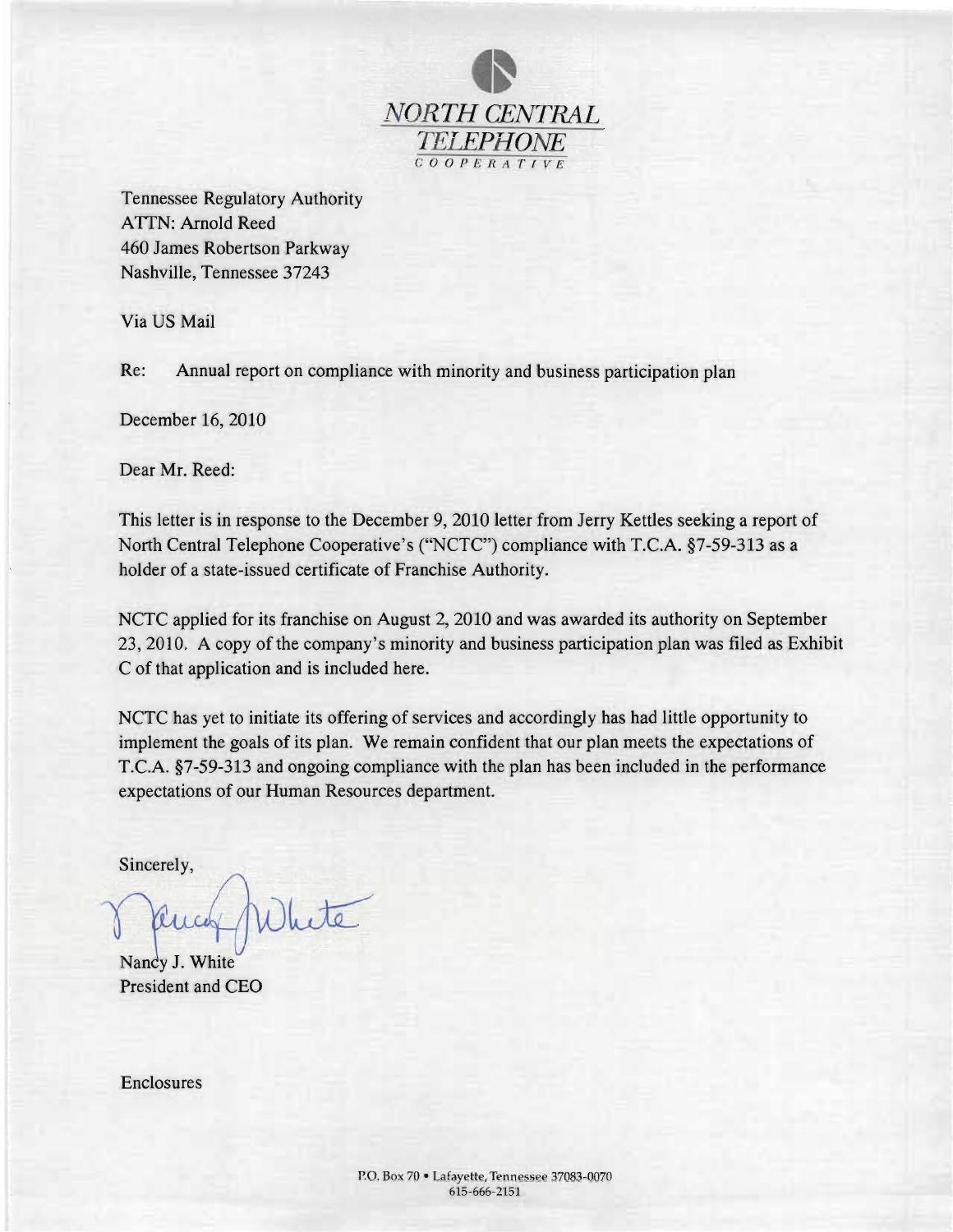## **Exhibit C of Franchise Application filed August 2, 2010 North Central Telephone Cooperative Minority-owned Business Participation Plan**

 $\langle \cdot \rangle$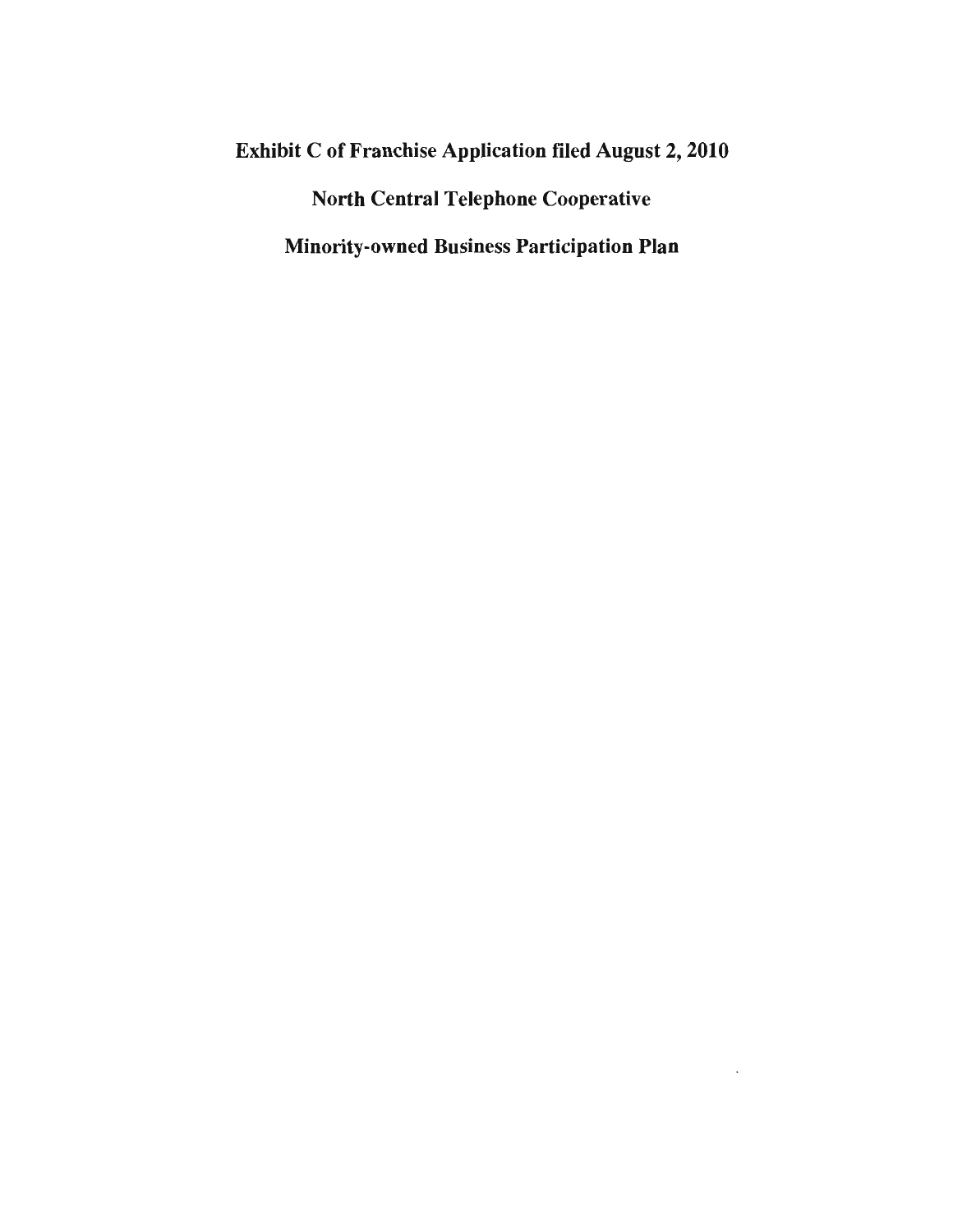Pursuant to T.C.A. §7-59-313, as amended, North Central Telephone Cooperative ("NCTC") submits this minority-owned business participation plan (the "Plan") along with its Application of North Central Telephone Cooperative for a State-Issued Certificate of Franchise Authority in Tennessee.

#### I. **Purpose**

The purpose of  $\S$ 7-59-313 is to provide opportunities for minority-owned businesses to provide goods and services to video and cable service providers. NCTC is committed to the goals of §7-59-313 and to taking steps to support the participation of minority-owned businesses in the video and cable industry. NCTC will endeavor to provide opportunities for minority-owned businesses to compete for contracts and subcontracts for goods and services. As part of its procurement process, NCTC will make efforts to identify and inform minority-owned businesses that are qualified and capable of providing goods and services to NCTC of such opportunities to do so. NCTC will seek to increase awareness of such opportunities so that companies not otherwise identified will have sufficient information to participate in the procurement process.

#### II. **Definitions**

### As defined in §7-59-313.

Minority-Owned Business: Minority-owned business shall mean a business which is solely owned, or at least fifty-one percent (51%) of the assets or outstanding stock of which is owned, by an individual who personally manages and controls daily operations of such business, and who is impeded from normal entry into the economic mainstream because of race, religion, sex, national origin, or disability.

#### III. Administration

NCTC's Plan will be overseen and administered by the individual named below, hereinafter referred to as the Administrator, who will be responsible for carrying out and promoting NCTC's full efforts to provide equal opportunities for small and minorityowned businesses. The Administrator of the Plan will be:

> Human Resources Manager North Central Telephone Cooperative 872 Highway 52 By Pass East, PO Box 70 Lafayette, TN 37083 Telephone: 615-666-2151; fax: 615-666-6244

The Administrator's responsibilities will include:

1. Maintaining an updated Plan in full compliance with §7-59-313 and the rules and orders of the Tennessee Regulatory Authority.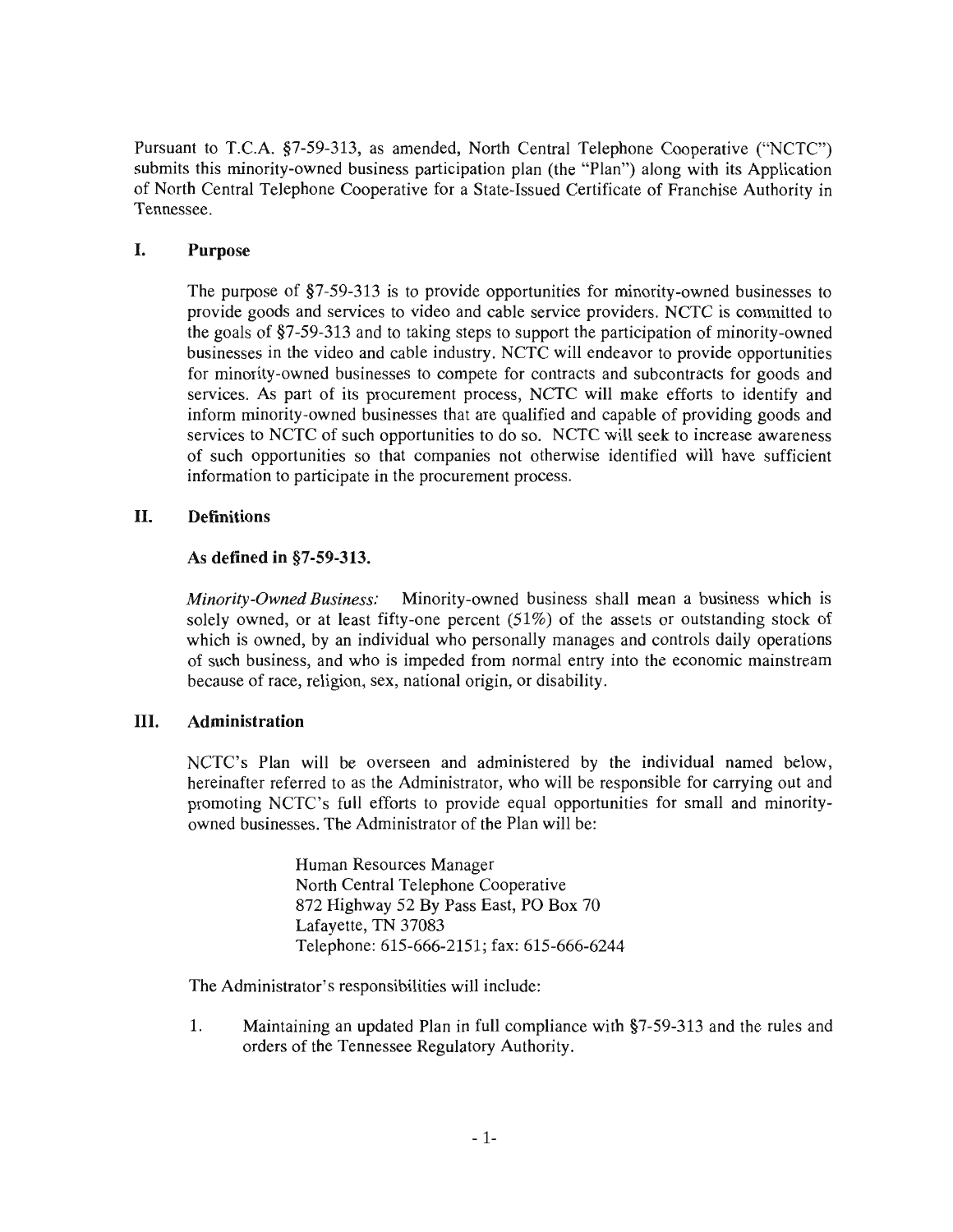#### III. **Administration (continued)**

- 2. Establishing and developing policies and procedures necessary for the successful implementation of the Plan.
- 3. Preparing and submitting such forms as may be required by the Tennessee Regulatory Authority, including the filing of updates as may be required.
- 4. Serving as the primary liaison to and cooperate with the Tennessee Regulatory Authority, other agencies of the State of Tennessee, and small and minorityowned businesses to locate and use qualified small and minority-owned businesses as defined in \$7-59-313.
- $5<sub>1</sub>$ Searching for and developing opportunities to use minority-owned businesses and encouraging such businesses to participate in and bid on contracts and subcontracts.
- 6. Providing records and reports and cooperating in any authorized surveys as required by the Tennessee Regulatory Authority.
- 7. Establishing a record-keeping system to track qualified minority-owned businesses and efforts to use such businesses.
- Providing information and educational activities to persons within NCTC and 8. training such persons to seek out, encourage, and promote the use of small and minority-owned businesses.

In performance of these duties, the Administrator will utilize a number of resources, including:

- **Chambers of Commerce**
- The Tennessee Department of Economic and Community Development  $\mathbf{r}$
- The United States Department of Commerce
- **Small Business Administration**
- Office of Minority Business
- $\mathbf{r}$ The National Minority Supplier Development Counsel
- The National Association of Women Business Owners
- The National Association of Minority Contractors
- $\blacksquare$ Historically Black Colleges, Universities, and Minority Institutions

The efforts to promote and ensure equal opportunities for small and minority-owned businesses are primarily spelled out in the Administrator's duties above. Additional efforts to provide opportunities to small and minority-owned businesses will include offering, where appropriate and feasible, small and minority-owned businesses assistance with technical, insurance, bonding, licensing, production, and deadline requirements.